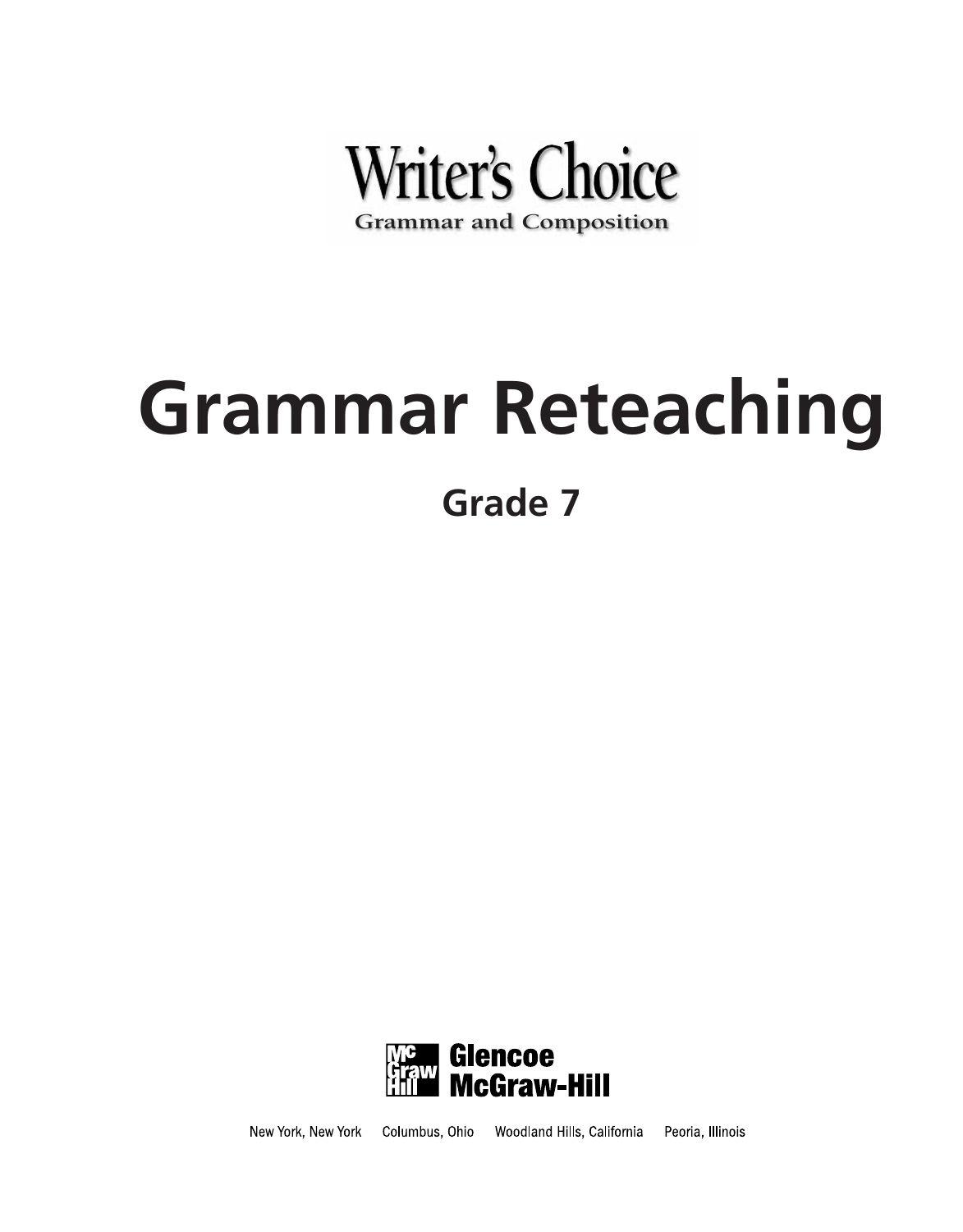### *Glencoe/McGraw-Hill*

A Division of The McGraw Hill Companies

Copyright © The McGraw-Hill Companies, Inc. All rights reserved. Permission is granted to reproduce material contained herein on the condition that such material be reproduced only for classroom use; and be provided to students, teachers, and families without charge; and be used solely in conjunction with *Writer's Choice*. Any other reproduction, for use or sale, is prohibited without written permission of the publisher.

 $\hat{\mathbb{X}}$ 

Printed in the United States of America.

Send all inquiries to: Glencoe/McGraw-Hill 8787 Orion Place Columbus, Ohio 43240

ISBN 0-07-823367-4

1 2 3 4 5 6 7 8 9 024 04 03 02 01 00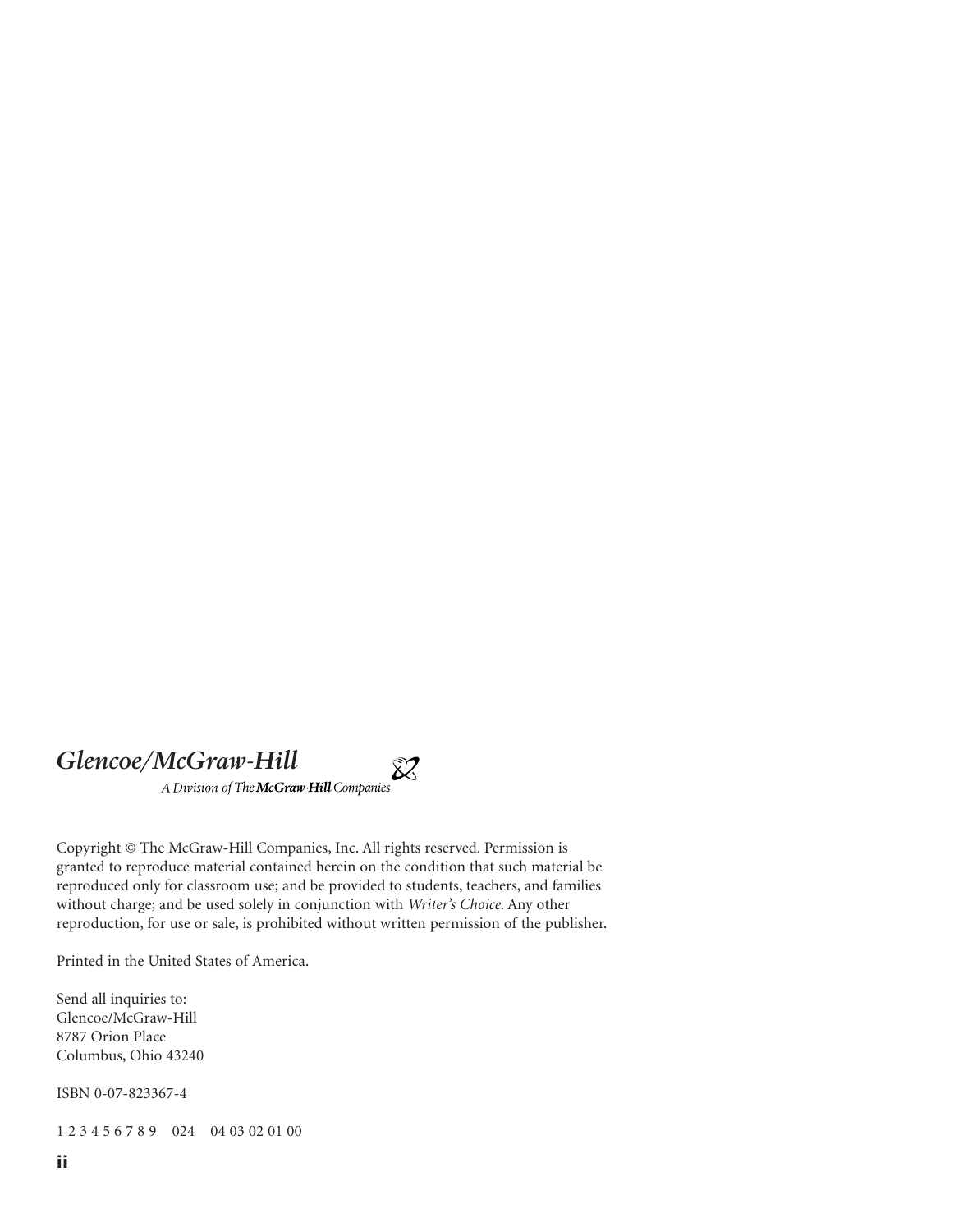# **Contents**

| <b>Unit 8</b>  | <b>Subjects, Predicates, and Sentences</b> |
|----------------|--------------------------------------------|
| 8.2            |                                            |
| 8.3            |                                            |
| 8.4            |                                            |
| 8.5            |                                            |
| <b>Unit 9</b>  | <b>Nouns</b>                               |
| 9.2            |                                            |
| 9.3            |                                            |
| 9.4            |                                            |
| 9.6            |                                            |
| <b>Unit 10</b> | <b>Verbs</b>                               |
| 10.1           |                                            |
| 10.2           |                                            |
| 10.3           |                                            |
| 10.4           |                                            |
| 10.5           |                                            |
| 10.6           |                                            |
| 10.8           |                                            |
| $10.9 - 10$    |                                            |
| <b>Unit 11</b> | Pronouns                                   |
| 11.1           |                                            |
| 11.2           |                                            |
| 11.3           |                                            |
| 11.4           |                                            |
| 11.5           |                                            |
| 11.7           |                                            |
| <b>Unit 12</b> | <b>Adjectives and Adverbs</b>              |
| 12.1           |                                            |
| $12.3 - 4$     |                                            |
| 12.5           |                                            |
| $12.6 - 7$     |                                            |
| 12.9           |                                            |
| 12.10          |                                            |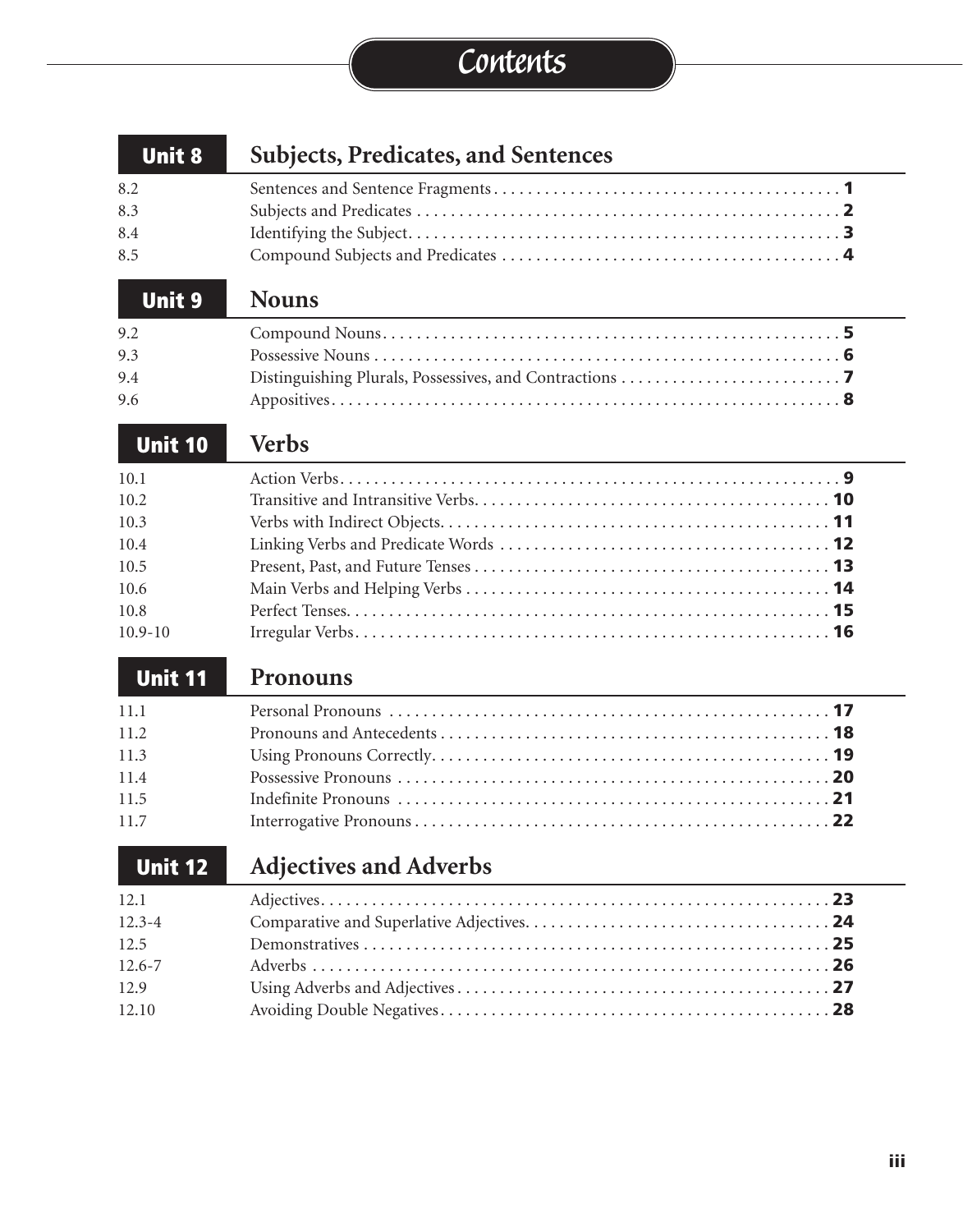# **Contents**

| <b>Unit 13</b>                                                            | Prepositions, Conjunctions, and Interjections |
|---------------------------------------------------------------------------|-----------------------------------------------|
| 13.1<br>$13.4 - 5$<br>13.6                                                |                                               |
| <b>Unit 14</b>                                                            | <b>Clauses and Complex Sentences</b>          |
| 14.1<br>14.3<br>14.4<br>14.5                                              | 32                                            |
| Unit 15                                                                   | <b>Verbals</b>                                |
| 15.1<br>15.2                                                              |                                               |
| <b>Unit 16</b>                                                            | <b>Subject-Verb Agreement</b>                 |
| 16.1<br>16.2<br>16.3<br>16.4                                              |                                               |
| Unit 17                                                                   | <b>Glossary of Special Usage Problems</b>     |
| $17.1 - 2$                                                                |                                               |
| <b>Unit 19</b>                                                            | Capitalization                                |
| 19.1<br>$19.2 - 4$                                                        |                                               |
| <b>Unit 20</b>                                                            | <b>Punctuation</b>                            |
| 20.1<br>20.2<br>20.3<br>20.4<br>20.5<br>20.6<br>$20.7 - 8$<br>$20.9 - 10$ |                                               |
|                                                                           |                                               |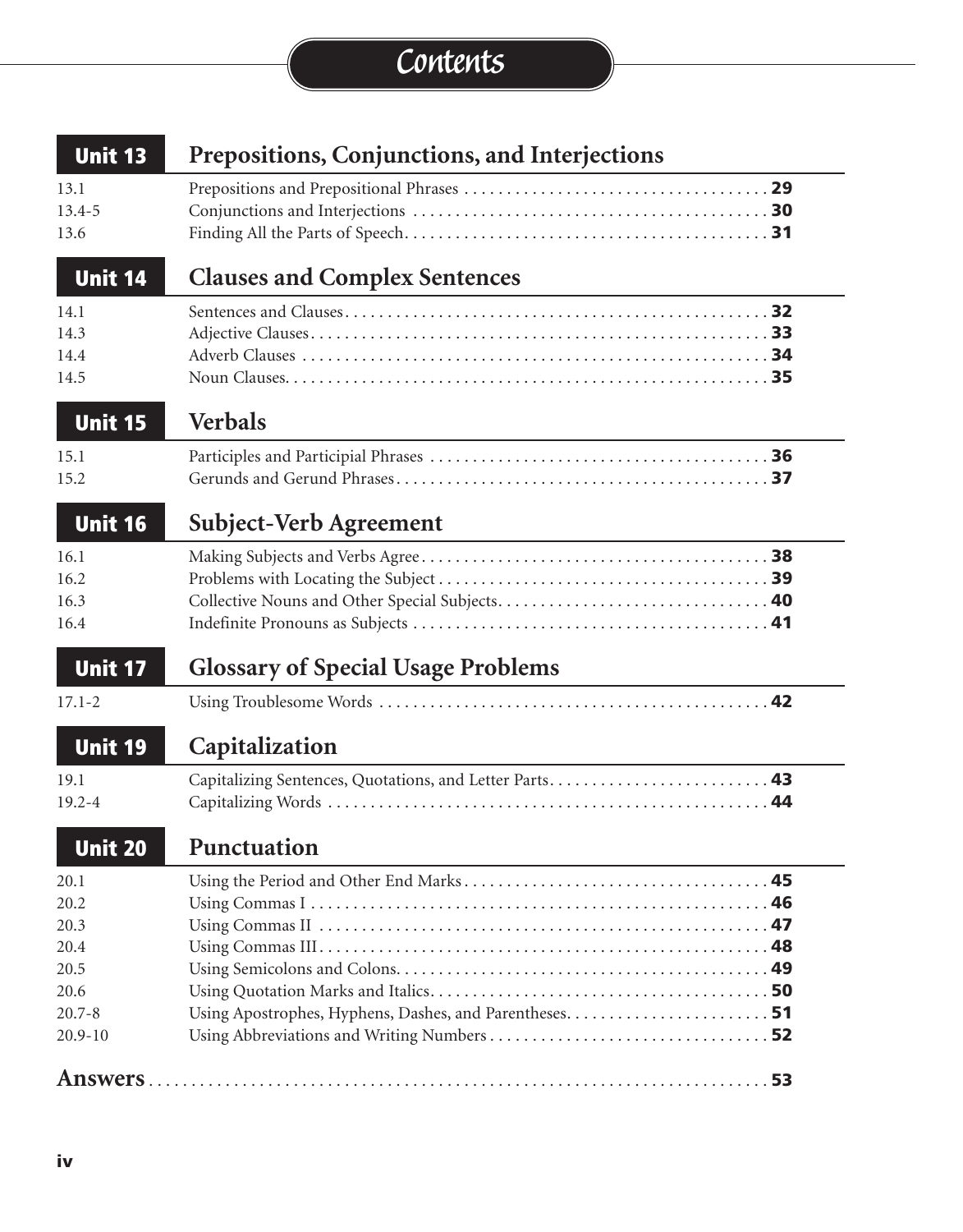### **8.2 Sentences and Sentence Fragments**

#### *Key Information*

Every sentence has two parts: a subject and a predicate. The **subject** names whom or what the sentence is about. The **predicate** tells what the subject does, has, or is. The predicate can also tell what the subject is like.

Several whales / were swimming in the bay.

Subject / Predicate

A sentence must have a subject and a predicate to express a complete thought. A group of words that lacks a subject, a predicate, or both is a **sentence fragment.**

**Fragment:** Were swimming in the bay. [Lacks subject]

**Sentence:** Several whales were swimming in the bay.

#### **Directions**

Read each item below and write whether it is a *sentence* or a *fragment*. Rewrite each fragment as a complete sentence, adding its missing part.

The capital of Canada. The capital of Canada. *fragment—predicate: The capital of Canada is Ottawa.*

\_\_\_\_\_\_\_\_\_\_\_\_\_\_\_\_\_\_\_\_\_\_\_\_\_\_\_\_\_\_\_\_\_\_\_\_\_\_\_\_\_\_\_\_\_\_\_\_\_\_\_\_\_\_\_\_\_\_\_\_\_\_\_\_\_\_\_\_\_\_\_\_\_

\_\_\_\_\_\_\_\_\_\_\_\_\_\_\_\_\_\_\_\_\_\_\_\_\_\_\_\_\_\_\_\_\_\_\_\_\_\_\_\_\_\_\_\_\_\_\_\_\_\_\_\_\_\_\_\_\_\_\_\_\_\_\_\_\_\_\_\_\_\_\_\_\_

\_\_\_\_\_\_\_\_\_\_\_\_\_\_\_\_\_\_\_\_\_\_\_\_\_\_\_\_\_\_\_\_\_\_\_\_\_\_\_\_\_\_\_\_\_\_\_\_\_\_\_\_\_\_\_\_\_\_\_\_\_\_\_\_\_\_\_\_\_\_\_\_\_

\_\_\_\_\_\_\_\_\_\_\_\_\_\_\_\_\_\_\_\_\_\_\_\_\_\_\_\_\_\_\_\_\_\_\_\_\_\_\_\_\_\_\_\_\_\_\_\_\_\_\_\_\_\_\_\_\_\_\_\_\_\_\_\_\_\_\_\_\_\_\_\_\_

\_\_\_\_\_\_\_\_\_\_\_\_\_\_\_\_\_\_\_\_\_\_\_\_\_\_\_\_\_\_\_\_\_\_\_\_\_\_\_\_\_\_\_\_\_\_\_\_\_\_\_\_\_\_\_\_\_\_\_\_\_\_\_\_\_\_\_\_\_\_\_\_\_

\_\_\_\_\_\_\_\_\_\_\_\_\_\_\_\_\_\_\_\_\_\_\_\_\_\_\_\_\_\_\_\_\_\_\_\_\_\_\_\_\_\_\_\_\_\_\_\_\_\_\_\_\_\_\_\_\_\_\_\_\_\_\_\_\_\_\_\_\_\_\_\_\_

\_\_\_\_\_\_\_\_\_\_\_\_\_\_\_\_\_\_\_\_\_\_\_\_\_\_\_\_\_\_\_\_\_\_\_\_\_\_\_\_\_\_\_\_\_\_\_\_\_\_\_\_\_\_\_\_\_\_\_\_\_\_\_\_\_\_\_\_\_\_\_\_\_

\_\_\_\_\_\_\_\_\_\_\_\_\_\_\_\_\_\_\_\_\_\_\_\_\_\_\_\_\_\_\_\_\_\_\_\_\_\_\_\_\_\_\_\_\_\_\_\_\_\_\_\_\_\_\_\_\_\_\_\_\_\_\_\_\_\_\_\_\_\_\_\_\_

- **1.** The garden was a sea of roses.
- **2.** The silence of the night. \_\_\_\_\_\_\_\_\_\_\_\_\_\_\_\_\_\_\_\_\_\_\_\_\_\_\_\_\_\_\_\_\_\_\_\_\_\_\_\_\_\_\_\_\_\_\_\_\_\_\_\_\_

**3.** Over and over we sang the same song. \_\_\_\_\_\_\_\_\_\_\_\_\_\_\_\_\_\_\_\_\_\_\_\_\_\_\_\_\_\_\_\_\_\_\_\_\_\_\_\_\_\_

**4.** Over the hillsides.

**5.** I recently read a good biography. \_\_\_\_\_\_\_\_\_\_\_\_\_\_\_\_\_\_\_\_\_\_\_\_\_\_\_\_\_\_\_\_\_\_\_\_\_\_\_\_\_\_\_\_\_\_

**6.** The delivery truck at the intersection. \_\_\_\_\_\_\_\_\_\_\_\_\_\_\_\_\_\_\_\_\_\_\_\_\_\_\_\_\_\_\_\_\_\_\_\_\_\_\_\_\_\_

- **7.** Left the house early on Saturday. \_\_\_\_\_\_\_\_\_\_\_\_\_\_\_\_\_\_\_\_\_\_\_\_\_\_\_\_\_\_\_\_\_\_\_\_\_\_\_\_\_\_\_\_\_\_
- **8.** After the soccer game. \_\_\_\_\_\_\_\_\_\_\_\_\_\_\_\_\_\_\_\_\_\_\_\_\_\_\_\_\_\_\_\_\_\_\_\_\_\_\_\_\_\_\_\_\_\_\_\_\_\_\_\_\_\_\_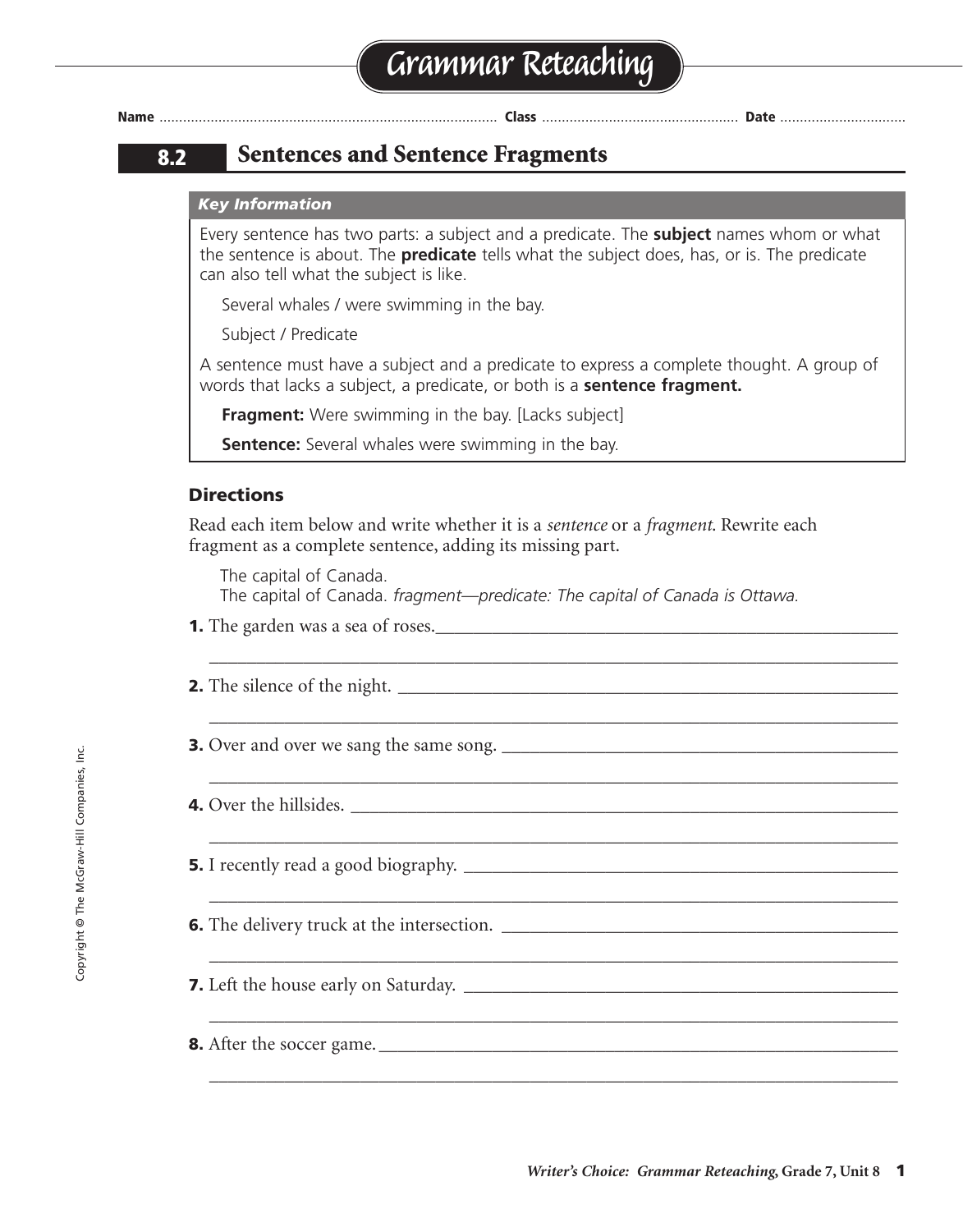### **8.3 Subjects and Predicates**

#### *Key Information*

A sentence consists of a subject and a predicate. The **complete subject** includes all the words in the subject of a sentence. The **complete predicate** includes all the words in the predicate of a sentence.

#### **Complete Subject / Complete Predicate**

Three kittens / chased a ball of yarn.

The **simple subject** is the main word in the complete subject. The simple subject is usually a noun or pronoun. A noun names a person, place, or thing. A pronoun takes the place of a noun.

The **simple predicate** is the main word or group of words in the complete predicate. The simple predicate is always a verb. A verb shows action or a state of being.

#### **Simple Subject / Simple Predicate**

Three **kittens** / **chased** a ball of yarn.

#### **Directions**

In each sentence underline the complete subject once and the complete predicate twice. Then write the simple subject and the simple predicate in the space provided.

A huge boulder blocked the road. A huge boulder blocked the road. *boulder / blocked*

| 1. Tiny green leaves peeked through the snow. __________________________________  |
|-----------------------------------------------------------------------------------|
| 2. Every student in the class went on the trip. _________________________________ |
|                                                                                   |
|                                                                                   |
|                                                                                   |
|                                                                                   |
|                                                                                   |
|                                                                                   |
| 9. Another rainstorm arrived today.                                               |
|                                                                                   |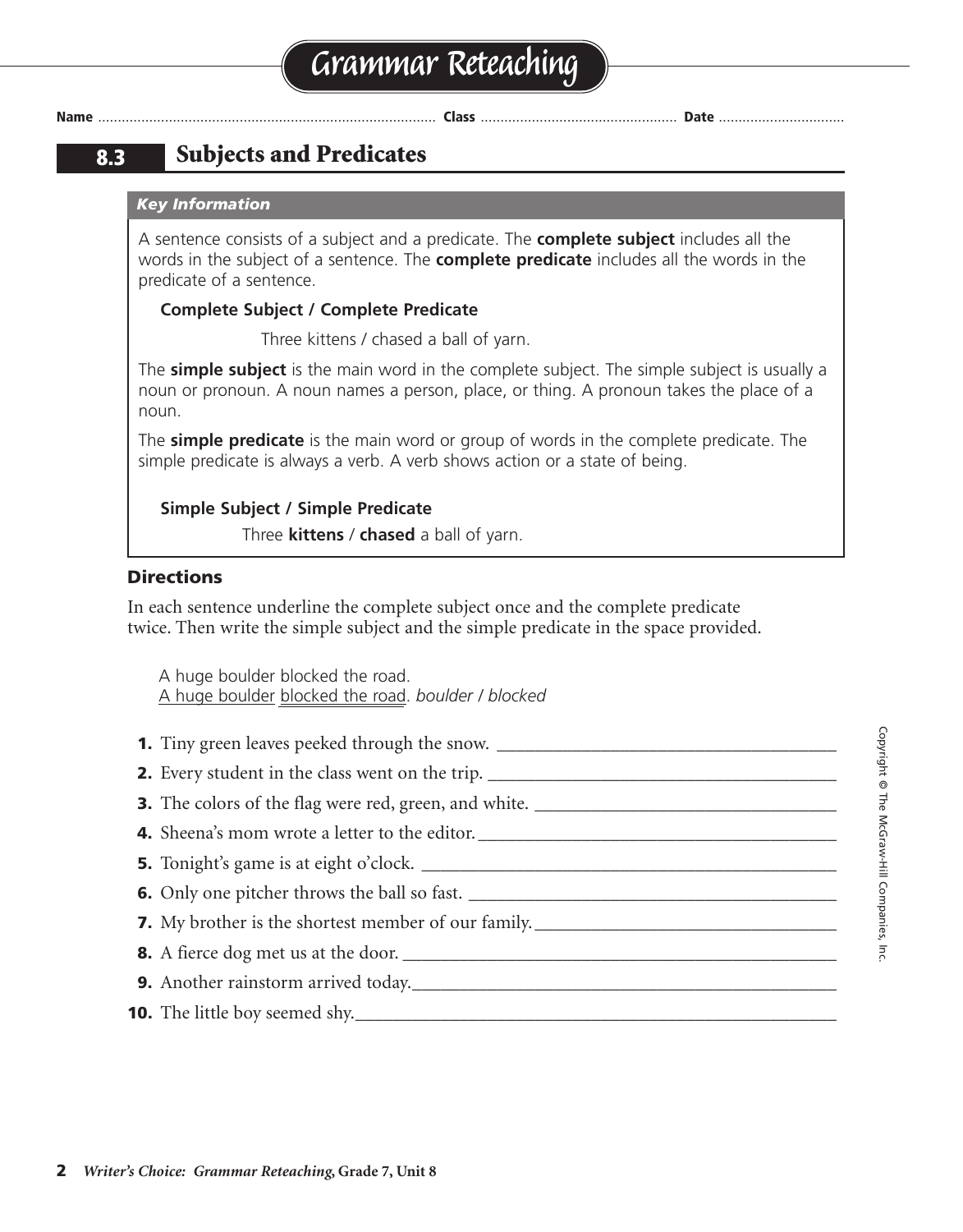# **Grammar Reteaching**

| <b>Name</b> | Class<br><b>Date</b>                                                                                                           |
|-------------|--------------------------------------------------------------------------------------------------------------------------------|
| 8.4         | <b>Identifying the Subject</b>                                                                                                 |
|             | <b>Key Information</b>                                                                                                         |
|             | Most statements begin with the subject, but not all do. Many questions begin with part of<br>the predicate.                    |
|             | - Predicate -<br>$_\sqsubset$ Predicate $_{\lvert \sqsubset}$ -Subject $_\sqsubset$<br>very suspenseful?<br>Was<br>(the movie) |
|             | To locate the subject, rearrange the words to make a statement.                                                                |
|             | $\mathsf{\scriptstyle\mathsf{\neg}Subject}$ -<br>Predicate<br>(The movie)<br>was very suspenseful.                             |
|             | In statements beginning with There is, There are, Here is, and Here are the subject follows the verb.                          |
|             | -Predicate-<br>Subject.<br>your books.<br>There are                                                                            |
|             | In commands, the word you is understood to be the subject.                                                                     |
|             | <b>Predicate</b><br>-Understood Subject –<br>Open your present!<br>YOU.                                                        |

#### **Directions**

Find the complete subject in each sentence. Write it in the space provided. If the sentence is a command, write *(you)* as the subject.

This parking lot has very little space left. *This parking lot*

- **1.** Is the casserole still in the oven?\_\_\_\_\_\_\_\_\_\_\_\_\_\_\_\_\_\_\_\_\_\_\_\_\_\_\_\_\_\_\_\_\_\_\_\_\_\_\_\_\_\_\_\_\_\_
- **2.** Put the newspapers in the recycling bin. \_\_\_\_\_\_\_\_\_\_\_\_\_\_\_\_\_\_\_\_\_\_\_\_\_\_\_\_\_\_\_\_\_\_\_\_\_\_\_
- **3.** There were four thousand or more enthusiastic fans at the game. \_\_\_\_\_\_\_\_\_\_\_\_\_\_\_\_\_\_
- **4.** Another marathon race will be held tomorrow afternoon.
- **5.** Has the Chao family moved in yet? \_\_\_\_\_\_\_\_\_\_\_\_\_\_\_\_\_\_\_\_\_\_\_\_\_\_\_\_\_\_\_\_\_\_\_\_\_\_\_\_\_\_\_
- **6.** Many of our relatives live in Florida. \_\_\_\_\_\_\_\_\_\_\_\_\_\_\_\_\_\_\_\_\_\_\_\_\_\_\_\_\_\_\_\_\_\_\_\_\_\_\_\_\_\_
- **7.** Here is the number. \_\_\_\_\_\_\_\_\_\_\_\_\_\_\_\_\_\_\_\_\_\_\_\_\_\_\_\_\_\_\_\_\_\_\_\_\_\_\_\_\_\_\_\_\_\_\_\_\_\_\_\_\_\_\_
- **8.** Give me a hint.
- **9.** The mechanic at the garage checked the tire pressure first.\_\_\_\_\_\_\_\_\_\_\_\_\_\_\_\_\_\_\_\_\_\_\_\_\_
- **10.** Have you seen the new aquarium? \_\_\_\_\_\_\_\_\_\_\_\_\_\_\_\_\_\_\_\_\_\_\_\_\_\_\_\_\_\_\_\_\_\_\_\_\_\_\_\_\_\_\_\_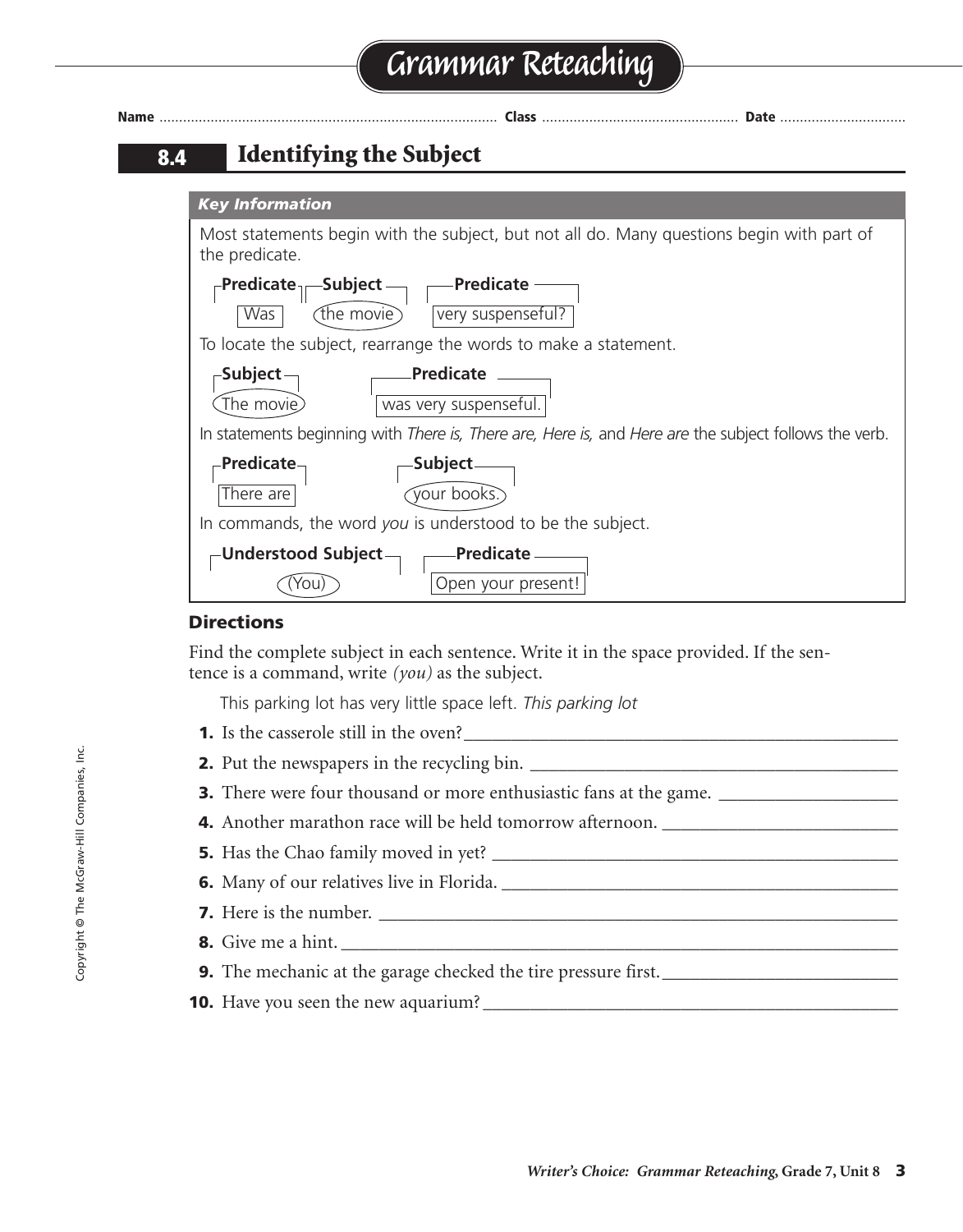### **8.5 Compound Subjects and Predicates**

#### *Key Information*

A **compound subject** has two or more simple subjects that share the same predicate. The simple subjects are joined by *and, or,* or *nor*. When the simple subjects are joined by *and,* the compound subject is plural and takes the plural form of the verb.

#### **Compound Subject**

My **sister** and **brother** / are twins.

When simple subjects are joined by *or,* the compound subject can be singular or plural. The verb must agree with the nearer simple subject.

My aunt or my **cousins visit** us every Friday.

My cousins or my aunt **visits** us every Friday.

A **compound predicate** has two or more verbs that have the same subject. The simple predicates are connected by *and, yet, or, nor,* or *but.*

#### **Compound Predicate**

An automatic electronic device / **opens** *and* **closes** the door.

#### **Directions**

For each sentence underline the correct form of the verb in parentheses. If the sentence has a compound subject, write the simple subjects. If it has a compound predicate, write the verbs.

\_\_\_\_\_\_\_\_\_\_\_\_\_\_\_\_\_\_\_\_\_\_\_\_\_\_\_\_\_\_\_\_\_\_\_\_\_\_\_\_\_\_\_\_\_\_\_\_\_\_\_\_\_\_\_\_\_\_\_\_\_\_\_\_\_\_\_\_\_\_\_\_

\_\_\_\_\_\_\_\_\_\_\_\_\_\_\_\_\_\_\_\_\_\_\_\_\_\_\_\_\_\_\_\_\_\_\_\_\_\_\_\_\_\_\_\_\_\_\_\_\_\_\_\_\_\_\_\_\_\_\_\_\_\_\_\_\_\_\_\_\_\_\_\_

\_\_\_\_\_\_\_\_\_\_\_\_\_\_\_\_\_\_\_\_\_\_\_\_\_\_\_\_\_\_\_\_\_\_\_\_\_\_\_\_\_\_\_\_\_\_\_\_\_\_\_\_\_\_\_\_\_\_\_\_\_\_\_\_\_\_\_\_\_\_\_\_

\_\_\_\_\_\_\_\_\_\_\_\_\_\_\_\_\_\_\_\_\_\_\_\_\_\_\_\_\_\_\_\_\_\_\_\_\_\_\_\_\_\_\_\_\_\_\_\_\_\_\_\_\_\_\_\_\_\_\_\_\_\_\_\_\_\_\_\_\_\_\_\_

Leaves and small twigs (was, were) stuck in the gutters. Leaves and small twigs (was, were) stuck in the gutter. *Leaves, twigs*

**1.** This store and several other stores (are, is) known for good service.

**2.** Our dogs and cat (wear, wears) flea collars.

**3.** A dill pickle or some onions (taste, tastes) good on a hot dog.

**4.** The outfielders or the shortstop usually (catch, catches) that kind of pop-up.

**5.** In the story two dogs (wander, wanders) off but later (find, finds) their way home.

**6.** A cold compress or ice (reduce, reduces) the swelling.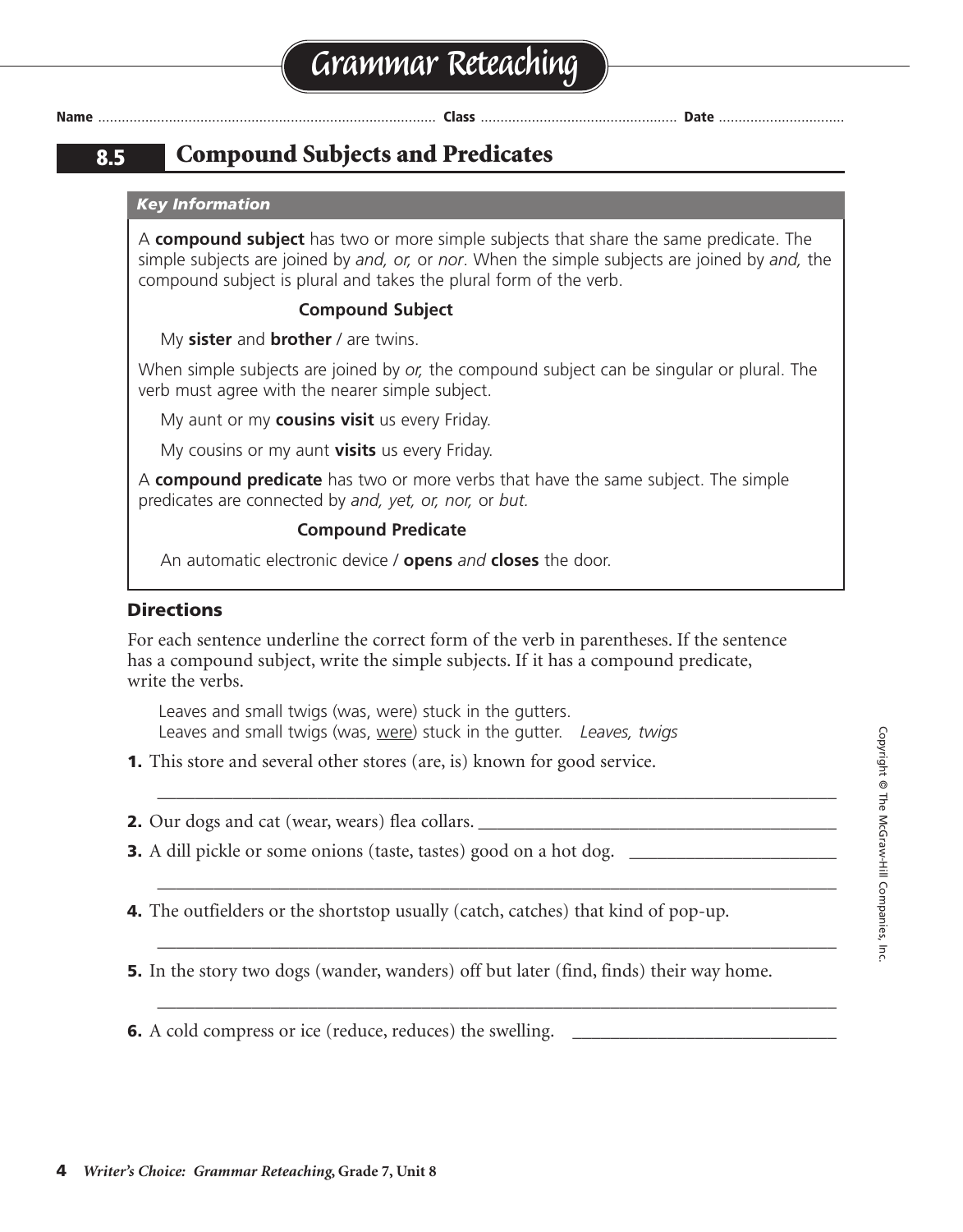**9.2 Compound Nouns**

#### *Key Information*

A noun is the name of a person, place, or thing. A **compound noun** is a noun that is made up of two or more words. Some compound nouns are written as one word, others as two or more words joined by hyphens, and still others as more than one word. motorcycle sister-in-law the word plural. notebooks mailboxes

Add *-s* or *-es* to form the plurals of most compound nouns. For compound nouns that are hyphenated or made of more than one word, make the most important part of

| LIULENUUNJ      | шаны    |
|-----------------|---------|
| great-uncles    | locker  |
| snowberries     | sisters |
| chiefs of state | Great   |
|                 |         |

rooms s-in-law Danes

#### **Directions**

Underline each compound noun. Then write the plural form of each compound noun in the space provided.

A colorful paddle wheeler was docked at the pier. A colorful paddle wheeler was docked at the pier. *paddle wheelers*

**1.** The portrait hung over the fireplace.

word processor

**2.** We could hardly think because of the noise of the jackhammer and the other equipment.

\_\_\_\_\_\_\_\_\_\_\_\_\_\_\_\_\_\_\_\_\_\_\_\_\_\_\_\_\_\_\_\_\_\_\_\_\_\_\_\_\_\_\_\_\_\_\_\_\_\_\_\_\_\_\_\_\_\_\_\_\_\_\_\_\_\_\_\_\_\_\_

\_\_\_\_\_\_\_\_\_\_\_\_\_\_\_\_\_\_\_\_\_\_\_\_\_\_\_\_\_\_\_\_\_\_\_\_\_\_\_\_\_\_\_\_\_\_\_\_\_\_\_\_\_\_\_\_\_\_\_\_\_\_\_\_\_\_\_\_\_\_\_

- **3.** In the courthouse the judge was listening to another case.
- **4.** Neither the bookkeeper nor the accountant could make any sense of the figures.
- **5.** Only the editor-in-chief could decide what to print.
- **6.** You can use the personal computer in the library for that assignment.
- **7.** Berta's brother-in-law is studying law. \_\_\_\_\_\_\_\_\_\_\_\_\_\_\_\_\_\_\_\_\_\_\_\_\_\_\_\_\_\_\_\_\_\_\_\_\_\_\_\_\_
- **8.** All she wanted was a ripe, juicy strawberry.
- **9.** Your great-grandmother has had quite an exciting life. \_\_\_\_\_\_\_\_\_\_\_\_\_\_\_\_\_\_\_\_\_\_\_\_\_\_\_
- **10.** My wheelchair is just the right size for me.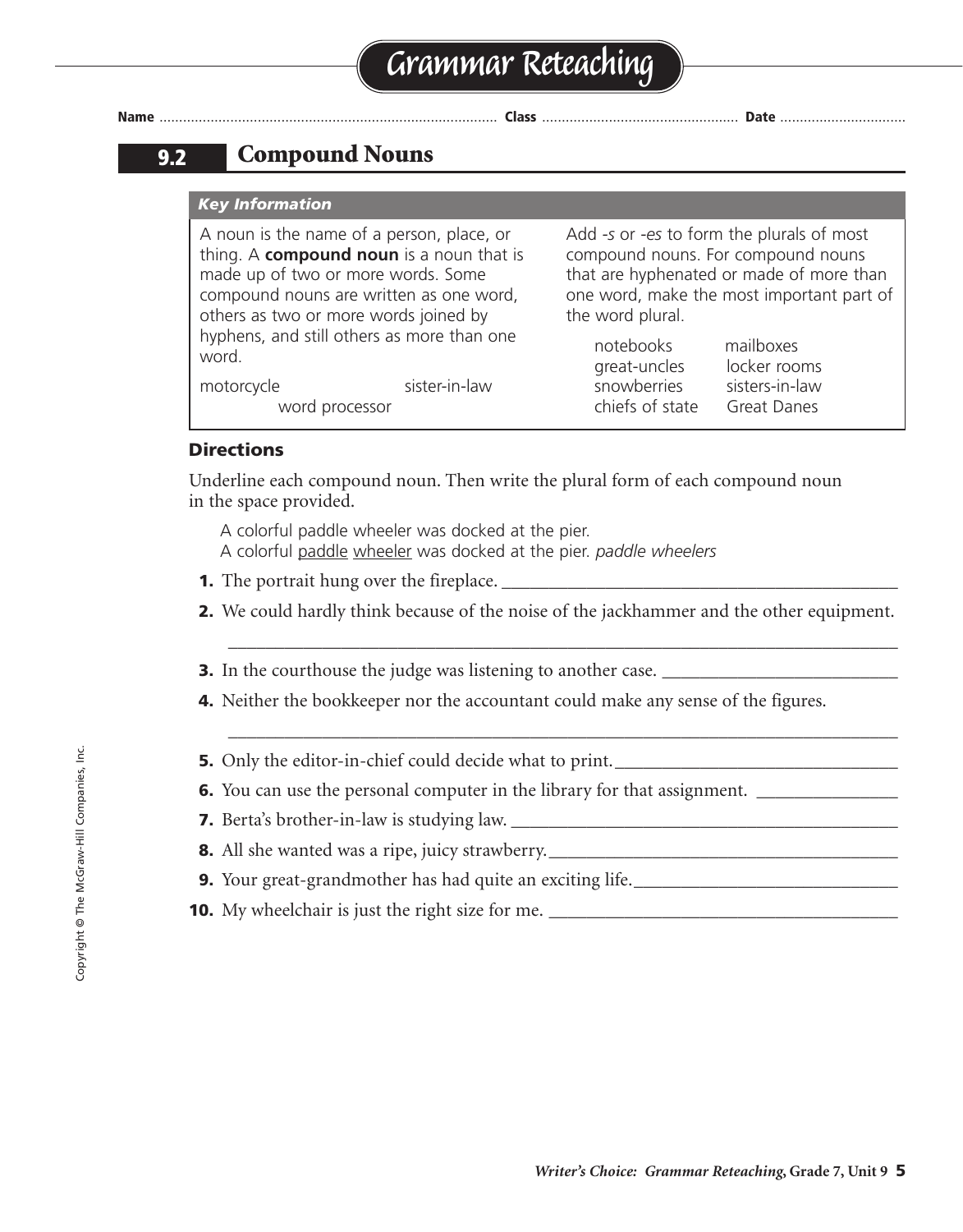|  | Grammar Reteaching |  |  |
|--|--------------------|--|--|
|--|--------------------|--|--|

### **9.3 Possessive Nouns**

*Key Information*

A **possessive noun** names who or what owns or has something. To form the possessive of most singular nouns, just add an apostrophe and *-s ('s)*.

For plural nouns ending in *-s,* just add an apostrophe. To form the possessive of plural nouns that do not end in *-s,* add *-'s*.

player's cap Charles's bike

players' caps guests' names men's clothing

man's shirt

#### **Directions**

Rewrite each phrase using the possessive form of the underlined word. Write whether the possessive noun you have written is *singular* or *plural*. Then use the words you have written in a sentence of your own.

dogs pens *dogs' pens—plural The dogs' pens at the kennel were cleaned every day.*

**1.** a moment notice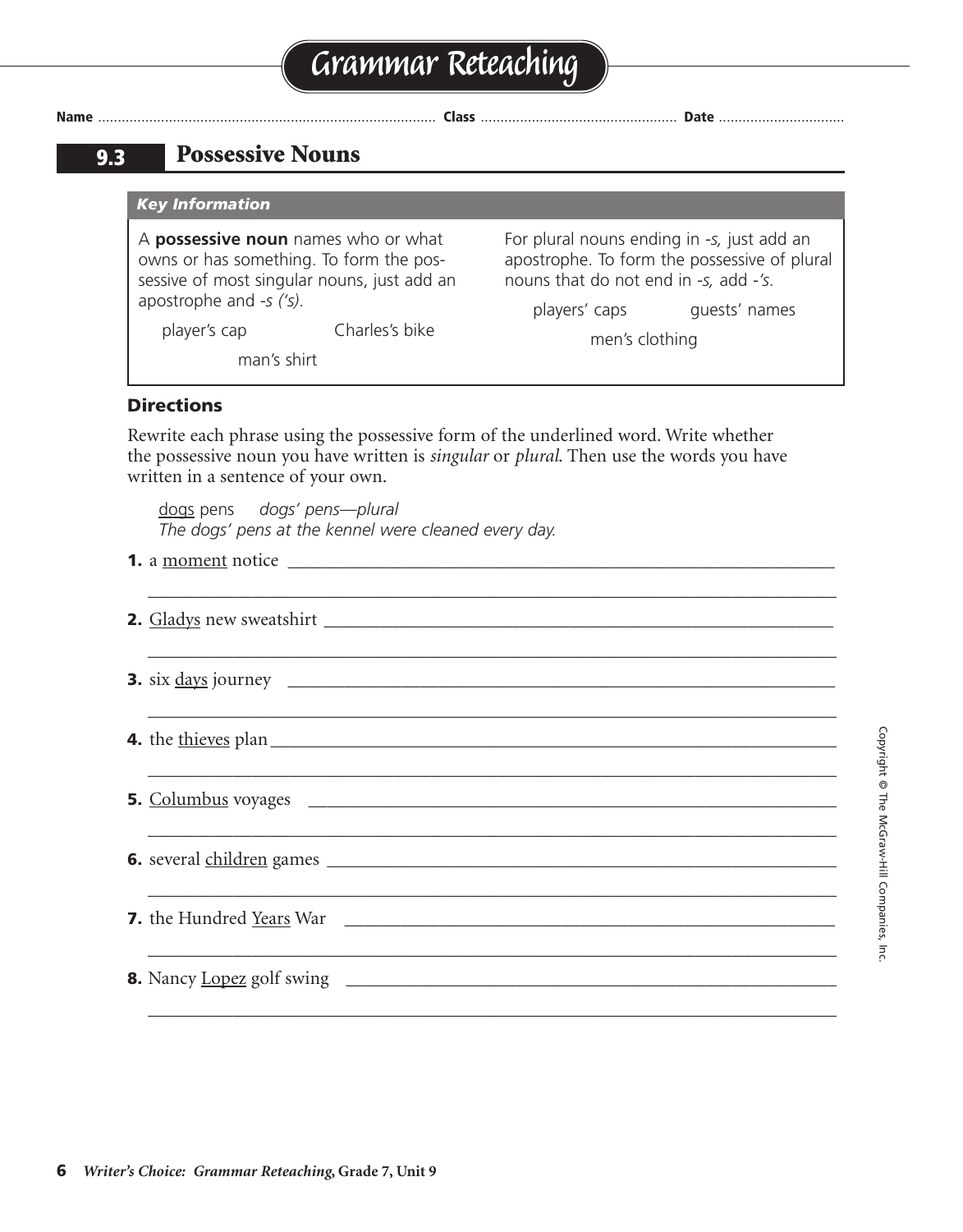

## **9.4 Distinguishing Plurals, Possessives, and Contractions**

#### *Key Information*

Plural nouns and possessive nouns are easily confused. Keep in mind that plural nouns do not have apostrophes.

The **horses** ran fast. [plural]

The **horses'** hooves trampled the grass. [plural possessive]

The **horse's** leg was injured. [singular possessive]

An apostrophe is also used to show where letters are left out of a contraction. A **contraction** is a word made by forming one word from two by leaving out letters:

**It is** late. *becomes* **It's** late.

**Jack is** here. *becomes* **Jack's** here.

### **Directions**

Underline the word in parentheses that correctly completes each sentence. Then write *plural noun, plural possessive noun, singular possessive noun,* or *contraction* to identify the form of the word you chose. If the word is a contraction, write the two words it came from.

My (friends, friends') homes are all different. *plural possessive noun* (Mirandas, Miranda's) going to the school dance. *contraction—Miranda is*

- **1.** The (day's, days) events were hard to describe.
- **2.** (Janeen's, Janeens') a math wizard.
- **3.** Are the (accountants, accountants) offices near the bank?
- **4.** Both (parties, parties') were scheduled for the same night.
- **5.** A (children's, children) chorus sang at the festival.
- **6.** Each (swimmers, swimmer's) laps were timed electronically. \_\_\_\_\_\_\_\_\_\_\_\_\_\_\_\_\_\_
- **7.** Open your (aunts, aunt's) letter first.
- **8.** Every year we looked forward to seeing our (grandmothers, grandmothers').

\_\_\_\_\_\_\_\_\_\_\_\_\_\_\_\_\_\_\_\_\_\_\_\_\_\_\_\_\_\_\_\_\_\_\_\_\_\_\_\_\_\_\_\_\_\_\_\_\_\_\_\_\_\_\_\_\_\_\_\_\_\_\_\_\_\_\_\_\_\_\_\_

- **9.** The oil had covered the (birds, birds') wings.
- **10.** The (doctor's, doctors') not in until eight.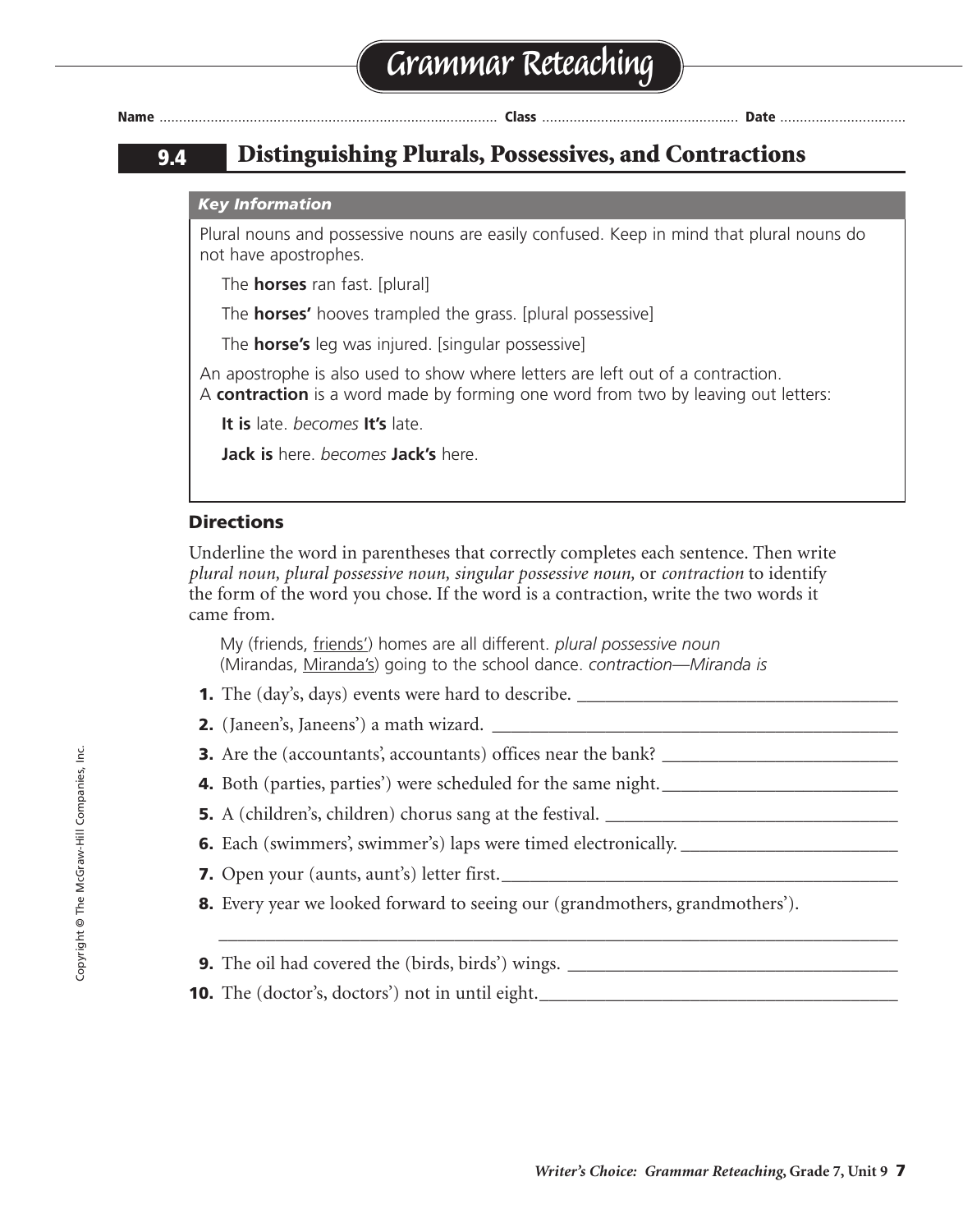### **9.6 Appositives**

#### *Key Information*

An **appositive** is a noun or phrase that identifies or renames a person or thing in a sentence.

Mr. Gelman, **a neighbor**, helped me fix the tire.

Mr. Gelman, **our friendly neighbor**, taught me a lot about bikes.

An appositive or appositive phrase can come at the beginning, middle, or end of a sentence, as long as it appears next to the noun it identifies.

**A former bike salesperson**, Mr. Gelman was now retired.

The Gelmans, **grandparents to six**, had a special way with young people.

We all liked Mr. and Mrs. Gelman, **the retired couple in apartment D.**

Notice how commas are used to set off the appositives above.

#### **Directions**

Rewrite each sentence, adding the appositives given in parentheses. Use commas where needed.

The car sped past. (a bright red convertible) *The car, a bright red convertible, sped past.*

**1.** Ernest Estoban was an excellent hitter as well. (a talented pitcher) \_\_\_\_\_\_\_\_\_\_\_\_\_\_\_\_\_\_\_\_

**2.** Four girls had formed their own rock band. (all sisters) \_\_\_\_\_\_\_\_\_\_\_\_\_\_\_\_\_\_\_\_\_\_\_\_\_

**3.** Johann Sebastian Bach had twenty children. (one of the greatest musicians in history)

\_\_\_\_\_\_\_\_\_\_\_\_\_\_\_\_\_\_\_\_\_\_\_\_\_\_\_\_\_\_\_\_\_\_\_\_\_\_\_\_\_\_\_\_\_\_\_\_\_\_\_\_\_\_\_\_\_\_\_\_\_\_\_\_\_\_\_\_\_\_\_\_\_

\_\_\_\_\_\_\_\_\_\_\_\_\_\_\_\_\_\_\_\_\_\_\_\_\_\_\_\_\_\_\_\_\_\_\_\_\_\_\_\_\_\_\_\_\_\_\_\_\_\_\_\_\_\_\_\_\_\_\_\_\_\_\_\_\_\_\_\_\_\_\_\_\_

\_\_\_\_\_\_\_\_\_\_\_\_\_\_\_\_\_\_\_\_\_\_\_\_\_\_\_\_\_\_\_\_\_\_\_\_\_\_\_\_\_\_\_\_\_\_\_\_\_\_\_\_\_\_\_\_\_\_\_\_\_\_\_\_\_\_\_\_\_\_\_\_\_

\_\_\_\_\_\_\_\_\_\_\_\_\_\_\_\_\_\_\_\_\_\_\_\_\_\_\_\_\_\_\_\_\_\_\_\_\_\_\_\_\_\_\_\_\_\_\_\_\_\_\_\_\_\_\_\_\_\_\_\_\_\_\_\_\_\_\_\_\_\_\_\_\_

\_\_\_\_\_\_\_\_\_\_\_\_\_\_\_\_\_\_\_\_\_\_\_\_\_\_\_\_\_\_\_\_\_\_\_\_\_\_\_\_\_\_\_\_\_\_\_\_\_\_\_\_\_\_\_\_\_\_\_\_\_\_\_\_\_\_\_\_\_\_\_\_\_

\_\_\_\_\_\_\_\_\_\_\_\_\_\_\_\_\_\_\_\_\_\_\_\_\_\_\_\_\_\_\_\_\_\_\_\_\_\_\_\_\_\_\_\_\_\_\_\_\_\_\_\_\_\_\_\_\_\_\_\_\_\_\_\_\_\_\_\_\_\_\_\_\_

**4.** My brother won the county baking contest. (a very good cook) \_\_\_\_\_\_\_\_\_\_\_\_\_\_\_\_\_\_\_\_

**5.** Have you met the new science teacher? (Ms. Iona)

**6.** The steamer gave the signal, and the tugboat began to push the mighty ship through the channel. (two bellowing blasts of its horn)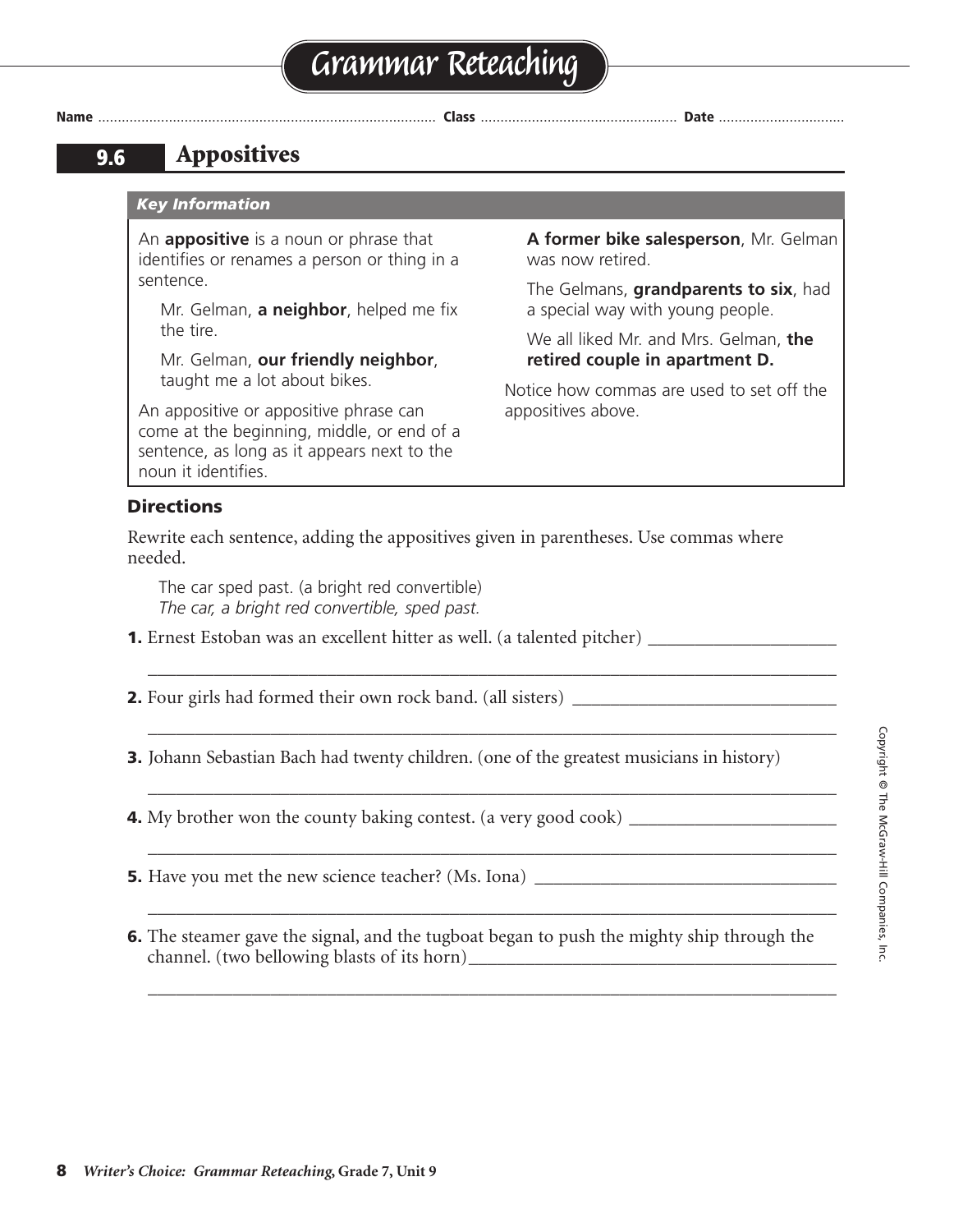# **Grammar Reteaching**



**Name** ...................................................................................... **Class** .................................................. **Date** ................................

### **10.1 Action Verbs**

#### *Key Information*

An **action verb names** an action that may be either physical or mental. Action verbs may consist of one or more words.

The runners **jogged** steadily along.

Several racers **had stopped** for water.

Some spectators **remembered** last year's marathon.

Rain **had fallen** all day.

#### **Directions**

Complete the following sentences by writing an action verb in the blank. Then, in the space that follows, write whether the action verb you've selected expresses physical or mental action.

Ken \_\_\_\_\_\_ two miles around the park. Ken *jogged* two miles around the park. *physical*

- **1.** In the valley the horses \_\_\_\_\_ free. \_\_\_\_\_\_\_\_\_\_\_\_\_\_\_\_\_\_\_\_\_\_\_\_\_\_\_\_\_\_\_\_\_\_\_\_\_\_\_\_\_\_\_
- **2.** Vanessa \_\_\_\_\_ her promise. \_\_\_\_\_\_\_\_\_\_\_\_\_\_\_\_\_\_\_\_\_\_\_\_\_\_\_\_\_\_\_\_\_\_\_\_\_\_\_\_\_\_\_\_\_\_\_\_\_
- **3.** Early in the day, we \_\_\_\_\_ to the lake. \_\_\_\_\_\_\_\_\_\_\_\_\_\_\_\_\_\_\_\_\_\_\_\_\_\_\_\_\_\_\_\_\_\_\_\_\_\_\_\_\_
- **4.** Rodney had \_\_\_\_\_ the fence. \_\_\_\_\_\_\_\_\_\_\_\_\_\_\_\_\_\_\_\_\_\_\_\_\_\_\_\_\_\_\_\_\_\_\_\_\_\_\_\_\_\_\_\_\_\_\_\_
- **5.** A gust of wind suddenly \_\_\_\_\_ the leaves in the air. \_\_\_\_\_\_\_\_\_\_\_\_\_\_\_\_\_\_\_\_\_\_\_\_\_\_\_\_\_\_
- **6.** Danielle \_\_\_\_\_ about life as a pilot.\_\_\_\_\_\_\_\_\_\_\_\_\_\_\_\_\_\_\_\_\_\_\_\_\_\_\_\_\_\_\_\_\_\_\_\_\_\_\_\_\_\_\_
- **7.** Dad \_\_\_\_\_ about household safety. \_\_\_\_\_\_\_\_\_\_\_\_\_\_\_\_\_\_\_\_\_\_\_\_\_\_\_\_\_\_\_\_\_\_\_\_\_\_\_\_\_\_\_
- **8.** He \_\_\_\_\_ the smoke alarms regularly. \_\_\_\_\_\_\_\_\_\_\_\_\_\_\_\_\_\_\_\_\_\_\_\_\_\_\_\_\_\_\_\_\_\_\_\_\_\_\_\_\_
- **9.** The car \_\_\_\_\_\_ at the last moment.
- **10.** Fortunately, no one \_\_\_\_\_ on the wet floor. \_\_\_\_\_\_\_\_\_\_\_\_\_\_\_\_\_\_\_\_\_\_\_\_\_\_\_\_\_\_\_\_\_\_\_\_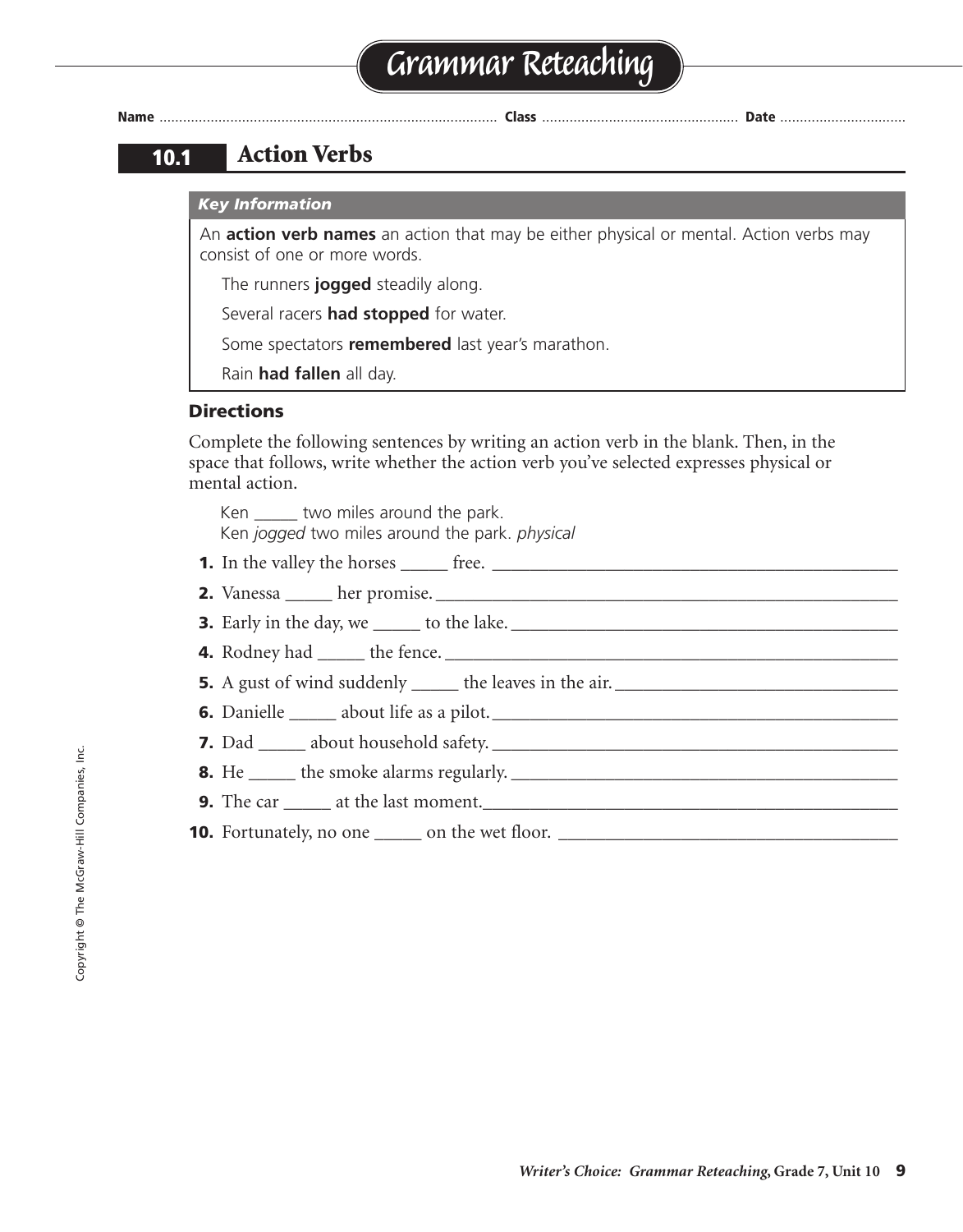**10.2 Transitive and Intransitive Verbs**

#### *Key Information*

A **direct object** receives the action of a verb. It answers the question *whom?* or *what?* after an action verb.

The pitcher threw the **ball.**

*What* did the pitcher throw? the ball

The **ball** is the direct object.

A verb can have a compound direct object.

Al juggled a **ball** and a **hat**.

*What* did Al juggle? a ball and a hat

**Ball** and **hat** are the direct objects.

Sometimes an action verb does not have a direct object.

The baseball player ran quickly.

*Quickly* does not answer the question *whom?* or *what?* after the verb *ran*. An action verb that does not have a direct object is called an **intransitive verb**. Action verbs that have direct objects are called **transitive verbs.**

#### **Directions**

Underline each action verb once. If the sentence has a direct object, underline it twice, and write *transitive*. If the verb has no direct object, write *intransitive.*

| Fred called his sister. transitive<br>Fred called last night. <i>intransitive</i> |                                                                                        |  |
|-----------------------------------------------------------------------------------|----------------------------------------------------------------------------------------|--|
|                                                                                   |                                                                                        |  |
| 2. In the darkness the lion captured its prey. __________________________________ |                                                                                        |  |
| 3. This kind of fabric wrinkles easily.                                           |                                                                                        |  |
|                                                                                   | 4. Before the test I read the directions.                                              |  |
|                                                                                   |                                                                                        |  |
|                                                                                   |                                                                                        |  |
|                                                                                   |                                                                                        |  |
|                                                                                   |                                                                                        |  |
|                                                                                   | <b>9.</b> The store manager unlocked the door and the safe. __________________________ |  |
|                                                                                   |                                                                                        |  |
|                                                                                   |                                                                                        |  |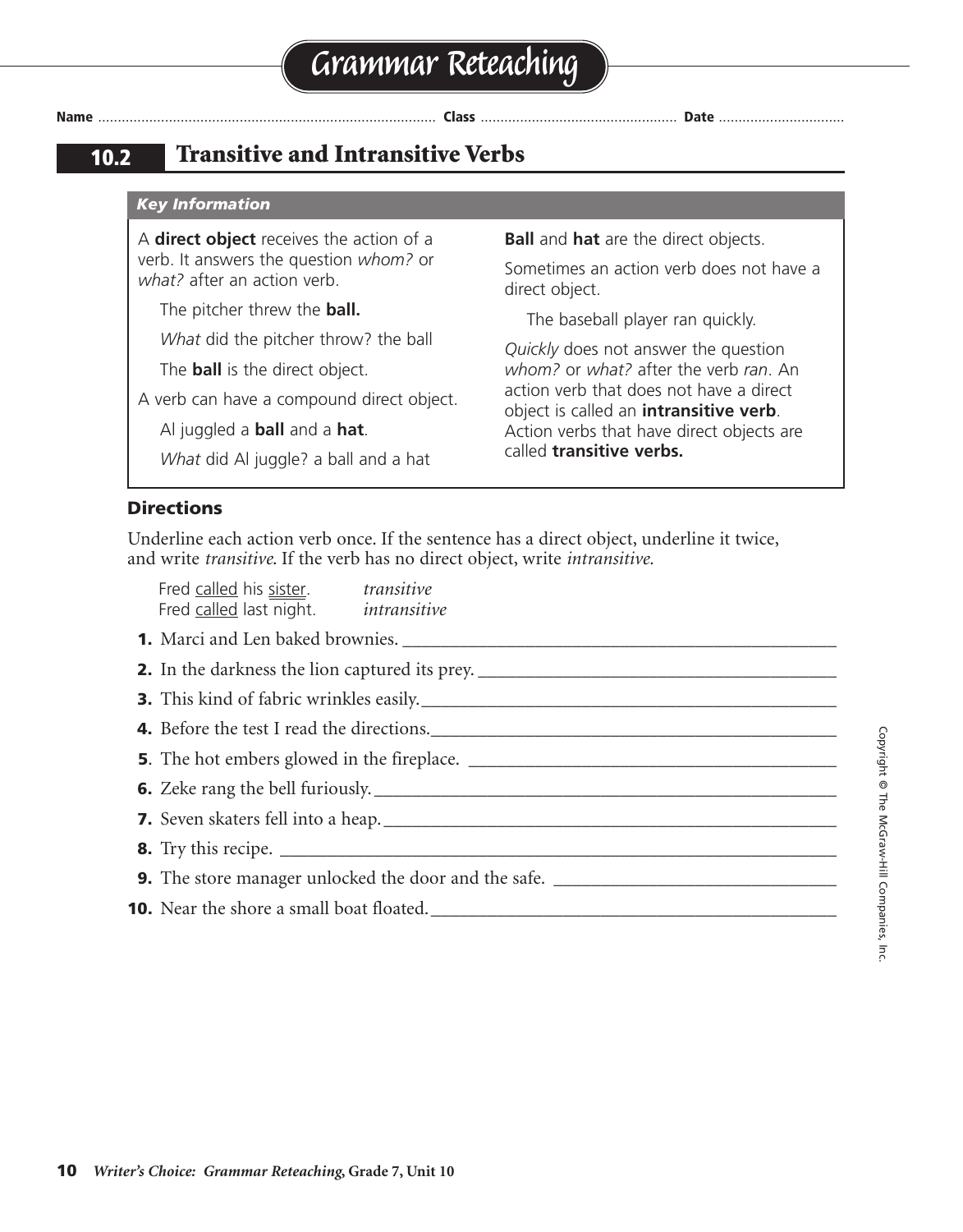# **Grammar Reteaching**

**Name** ...................................................................................... **Class** .................................................. **Date** ................................

#### **10.3** Verbs with Indirect Objects

#### *Key Information*

The direct object answers the question *whom?* or *what?* after an action verb. A sentence may also have an **indirect object** placed before a direct object that answers the question *to whom?* or *for whom?* the action is done. The words *to* or *for*, however, never appear before an indirect object.

Tao gave **Selby** a card.

The direct object of the verb is *card.*

The indirect object is *Selby*. *Selby* answers

the question *to whom*? after the action verb *gave.*

Indirect objects appear only in sentences that have direct objects, and they always come before the direct object. You can make certain a noun or pronoun is an indirect object if you can add *to* or *for* before the indirect object, change its position, and have the sentence still make sense.

Tao gave a card **to Selby.**

#### **Directions**

Underline each direct object once. If the sentence contains an indirect object, underline it twice.

Wallace bought his daughter a souvenir at the mall.

- **1.** Ms. Garcia sent the class a postcard from Senegal.
- **2.** The host offered his guests some tea.
- **3.** On their way home Ralph and Ruby found a shortcut.
- **4.** The older students taught the first-graders a song.
- **5.** Annette gave her sister a necklace and a bracelet.
- **6.** The travel agent showed our class her slides of the pyramids.
- **7.** My mom lent a dollar to me.
- **8.** Dr. Desai sent the patient a bill.
- **9.** The elderly explorer told us an exciting and true tale of adventure.
- **10.** The mailman handed Doris a letter.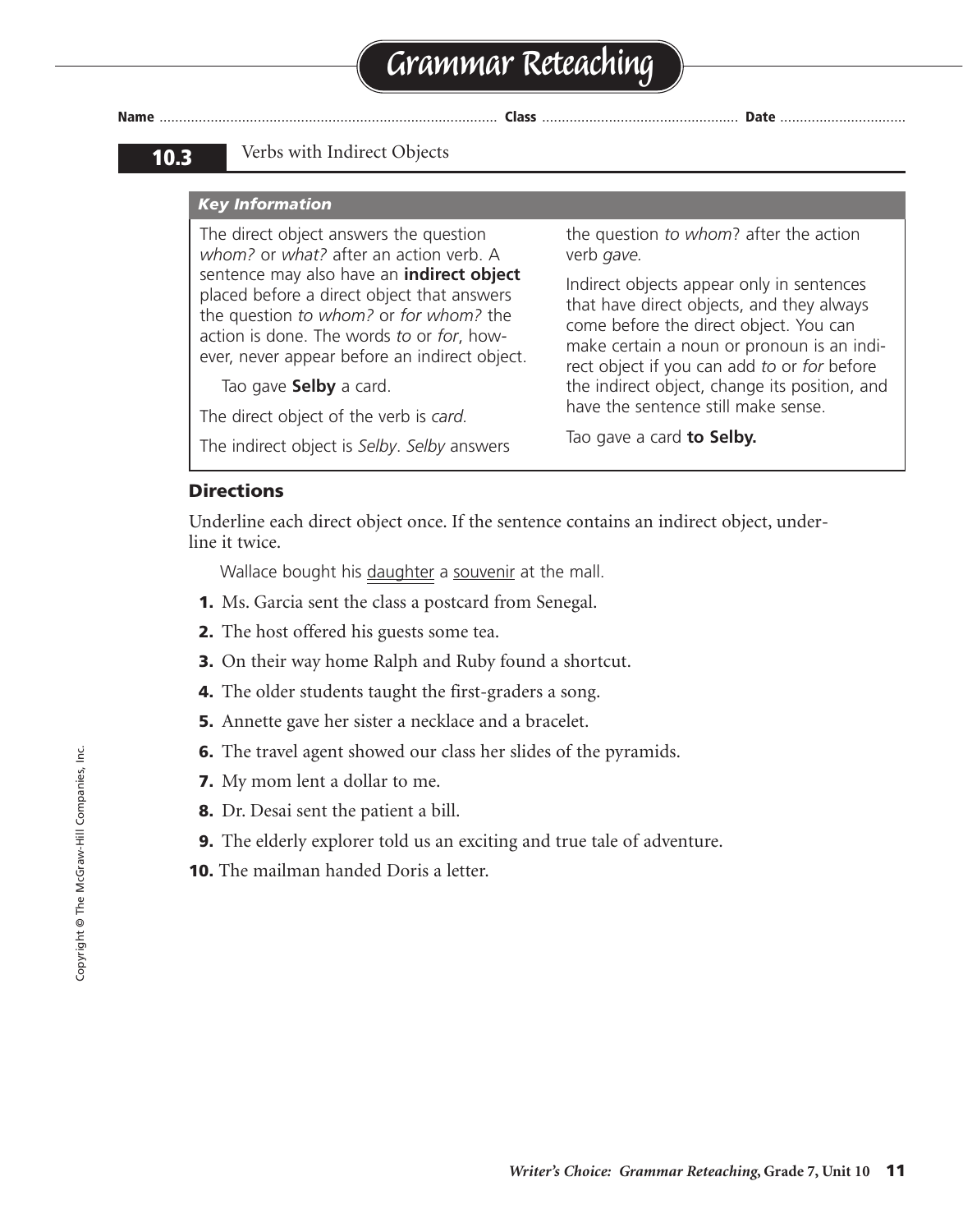### **10.4 Linking Verbs and Predicate Words**

#### *Key Information*

A **linking verb** connects the subject of a sentence with a noun or an adjective in the predicate. Gunther **was** the cook.

A **predicate noun** is a noun that follows a linking verb. It tells or renames what the subject

is. A **predicate adjective** is an adjective that follows a linking verb. It describes the subject.

Harper is my **sister.** [predicate noun]

Harper is **smart.** [predicate adjective]

Some common linking verbs are *am, is, are, was, were, will be, become, seem, appear, look, grow, turn, taste, feel, smell*, and *sound*. Some words can be used as linking verbs or as action verbs.

The clerk **sounded** angry. [linking verb]

The clerk **sounded** the alarm. [action verb]

#### **Directions**

Underline each linking verb once. Underline the noun or adjective following the verb twice and write whether it is a *predicate noun* or a *predicate adjective*. If the verb is not a linking verb, write *(action verb)*.

Sanya looked hurt. *predicate adjective*

- **1.** The crowd seemed restless.
- **2.** Coach Rowell was a fair coach
- **3.** All of the coaches were fair.
- **4.** This food tastes wonderful.
- **5.** The dogs smelled the meat.
- **6.** The chicken smelled delicious.
- **7.** Larry felt his gloves.
- **8.** The gloves felt soft.
- **9.** The audience grew sleepy.
- **10.** My aunt became a baker.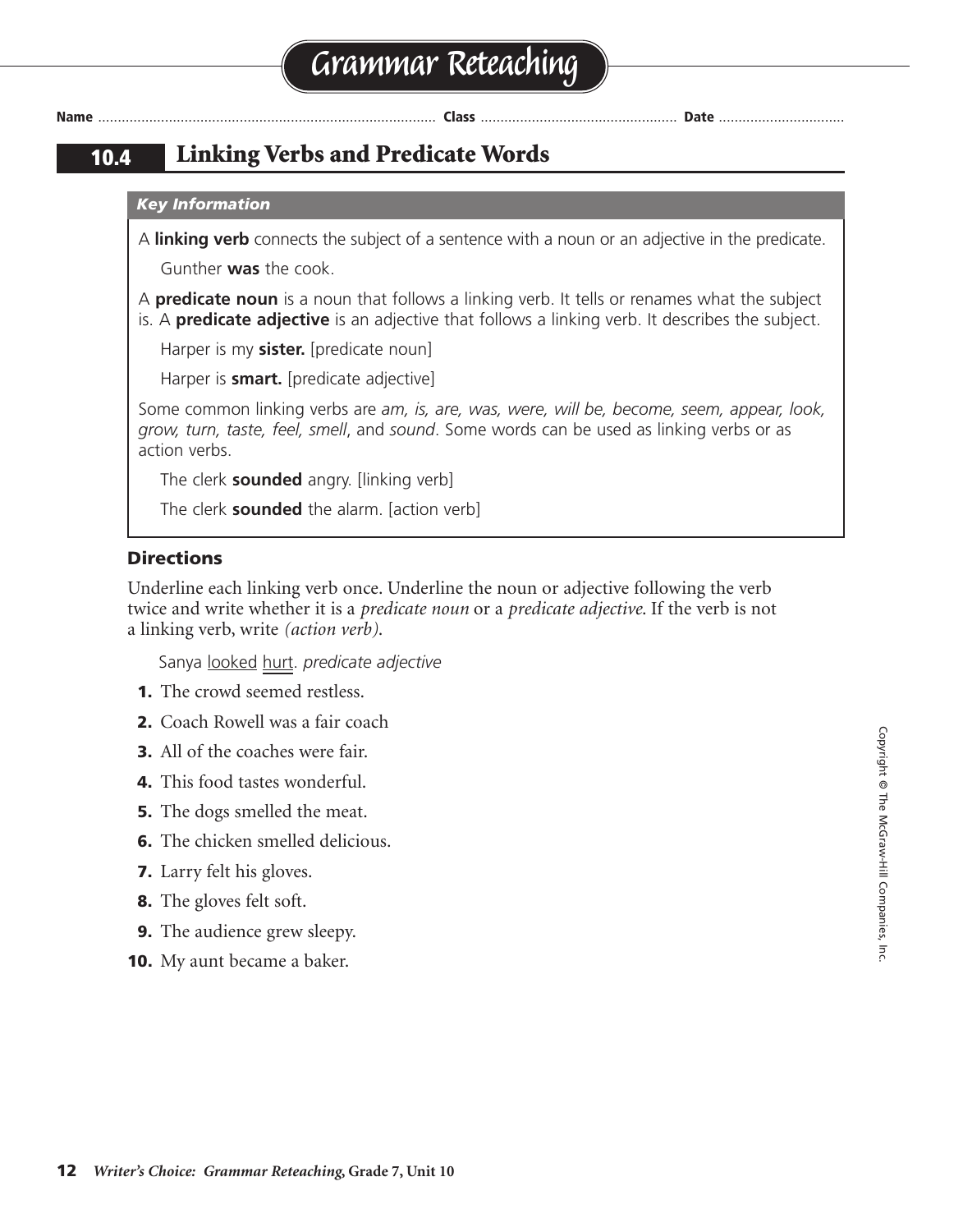### **10.5 Present, Past, and Future Tenses**

#### *Key Information*

The **tense** of a verb tells when an action takes place.

| Tense          | Singular      | <b>Plural</b> |
|----------------|---------------|---------------|
| <b>Present</b> | He talks.     | We talk.      |
| Past           | He talked.    | We talked.    |
| <b>Future</b>  | He will talk. | We will talk. |

The **present tense** of a verb names an action that happens regularly. An *-s* or *-es* is usually added to a present-tense verb when it is used with a singular noun or *he, she*, or *it*. *(Boys talk. He talks.)*

The **past tense** of a verb names an action that already happened. The past tense of many verbs is formed by adding *-d* or *-ed* to the verb.

The **future tense** of a verb names an action that will take place in the future. To form the future tense, use *will* with the verb.

#### **Directions**

Underline each verb once and write whether the verb is in the present, the past, or the future tense.

Sonia walked ten miles today. *past*

- **1.** We laughed at the antics of the clown.
- **2.** The scientists will teach the chimpanzees a new language. \_\_\_\_\_\_\_\_\_\_\_\_\_\_\_\_\_\_\_
- **3.** Another train rattled past.
- **4.** Inez carries her camera with her all the time.
- **5.** The maintenance workers gathered up their tools.
- **6.** I will prepare a better study schedule. \_\_\_\_\_\_\_\_\_\_\_\_\_\_\_\_\_\_\_\_\_\_\_\_\_\_\_\_\_\_\_\_\_\_\_\_\_\_\_\_\_
- **7.** After the game we raced for the bus. \_\_\_\_\_\_\_\_\_\_\_\_\_\_\_\_\_\_\_\_\_\_\_\_\_\_\_\_\_\_\_\_\_\_\_\_\_\_\_\_\_\_
- **8.** Optimists look on the bright side of life. \_\_\_\_\_\_\_\_\_\_\_\_\_\_\_\_\_\_\_\_\_\_\_\_\_\_\_\_\_\_\_\_\_\_\_\_\_\_\_
- **9.** Our class studied Southeast Asia.
- **10.** The new mayor will make some striking changes.
- **11.** Barry marked the notebooks with his name. \_\_\_\_\_\_\_\_\_\_\_\_\_\_\_\_\_\_\_\_\_\_\_\_\_\_\_\_\_\_\_\_\_\_\_\_
- **12.** The windows of the old house open easily. \_\_\_\_\_\_\_\_\_\_\_\_\_\_\_\_\_\_\_\_\_\_\_\_\_\_\_\_\_\_\_\_\_\_
- **13.** My frog will jump the farthest. \_\_\_\_\_\_\_\_\_\_\_\_\_\_\_\_\_\_\_\_\_\_\_\_\_\_\_\_\_\_\_\_\_\_\_\_\_\_\_\_\_\_\_\_\_\_
- **14.** Sula bakes bread every Monday. **Letter and the substitution of the substitution of the substitution of the substitution of the substitution of**  $\mathbf{S}$  **and**  $\mathbf{S}$  **and**  $\mathbf{S}$  **and**  $\mathbf{S}$  **and**  $\mathbf{S}$  **and**  $\mathbf{S}$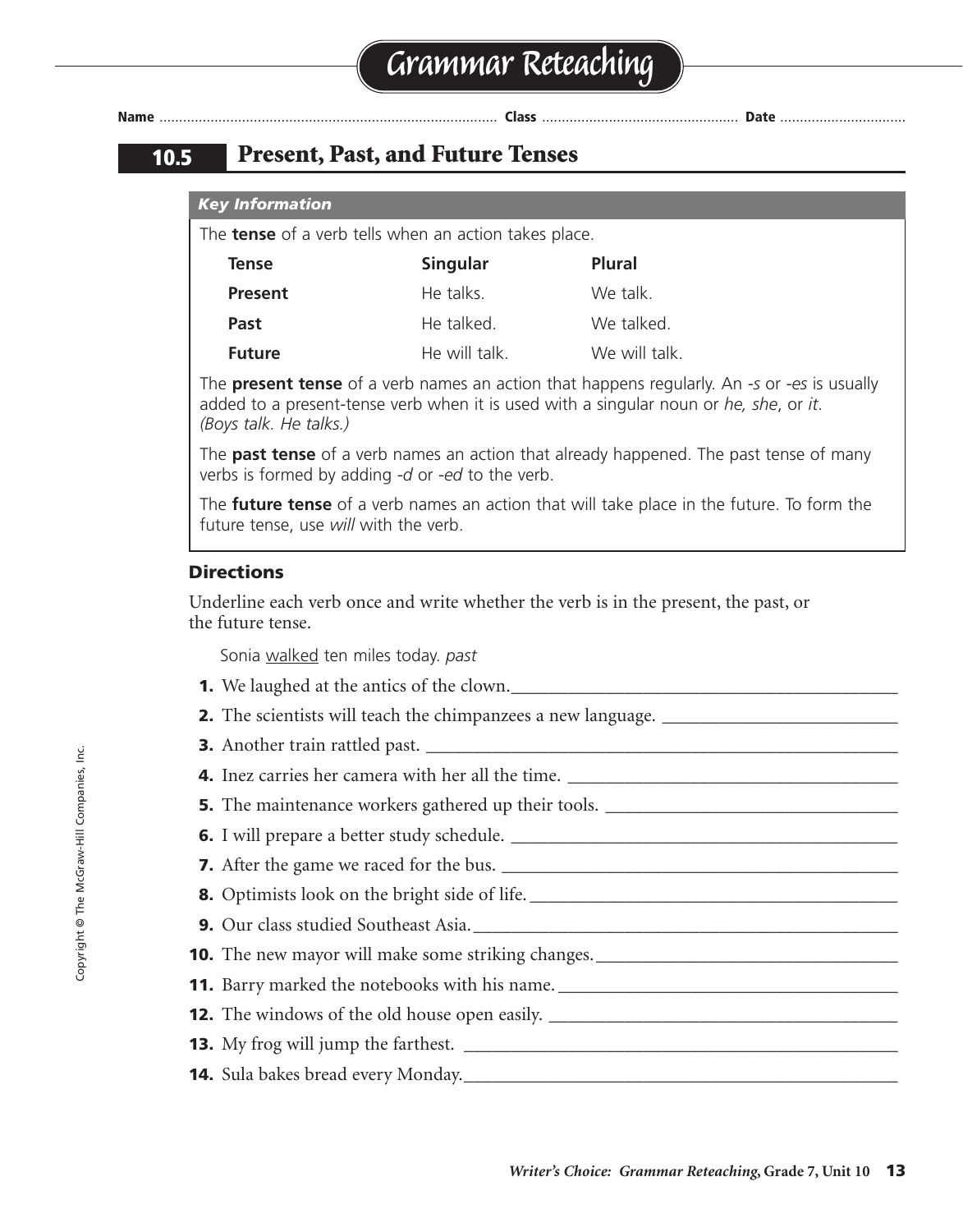### **10.6 Main Verbs and Helping Verbs**

|                                                                                                     | <b>Key Information</b>                                                           |                                                                                       |                  |                                                                                                                                                                                               |
|-----------------------------------------------------------------------------------------------------|----------------------------------------------------------------------------------|---------------------------------------------------------------------------------------|------------------|-----------------------------------------------------------------------------------------------------------------------------------------------------------------------------------------------|
|                                                                                                     |                                                                                  | There are four <b>principal parts</b> of verbs that are used to form all verb tenses. |                  |                                                                                                                                                                                               |
|                                                                                                     |                                                                                  |                                                                                       |                  |                                                                                                                                                                                               |
|                                                                                                     | <b>Base Form</b>                                                                 | <b>Present Participle</b>                                                             | <b>Past Form</b> | <b>Past Participle</b>                                                                                                                                                                        |
|                                                                                                     | learn                                                                            | learning                                                                              |                  | learned (has or have) learned                                                                                                                                                                 |
|                                                                                                     |                                                                                  | A helping verb helps the main verb tell about an action or make a statement.          |                  |                                                                                                                                                                                               |
|                                                                                                     |                                                                                  |                                                                                       |                  | A verb phrase consists of one or more helping verbs followed by a main verb. Common help-<br>ing verbs are forms of be, have, and do. The main verb is always the last verb in a verb phrase. |
| <b>Directions</b>                                                                                   |                                                                                  |                                                                                       |                  |                                                                                                                                                                                               |
| Underline each verb phrase. Then write the helping verb in the blank that follows each<br>sentence. |                                                                                  |                                                                                       |                  |                                                                                                                                                                                               |
| The driver was going too fast. was                                                                  |                                                                                  |                                                                                       |                  |                                                                                                                                                                                               |
|                                                                                                     |                                                                                  |                                                                                       |                  |                                                                                                                                                                                               |
| 2. The Save the Earth Club was holding a fund raiser. ___________________________                   |                                                                                  |                                                                                       |                  |                                                                                                                                                                                               |
|                                                                                                     |                                                                                  |                                                                                       |                  |                                                                                                                                                                                               |
|                                                                                                     |                                                                                  |                                                                                       |                  |                                                                                                                                                                                               |
|                                                                                                     |                                                                                  |                                                                                       |                  |                                                                                                                                                                                               |
|                                                                                                     |                                                                                  |                                                                                       |                  |                                                                                                                                                                                               |
|                                                                                                     | 7. I am reading a biography of Catherine the Great. ____________________________ |                                                                                       |                  |                                                                                                                                                                                               |
|                                                                                                     |                                                                                  |                                                                                       |                  | 8. Vera and her brother do study in the evening. _______________________________                                                                                                              |
|                                                                                                     |                                                                                  |                                                                                       |                  |                                                                                                                                                                                               |
| <b>10.</b> A bouquet of flowers has arrived for you. __________________________________             |                                                                                  |                                                                                       |                  |                                                                                                                                                                                               |
|                                                                                                     |                                                                                  |                                                                                       |                  |                                                                                                                                                                                               |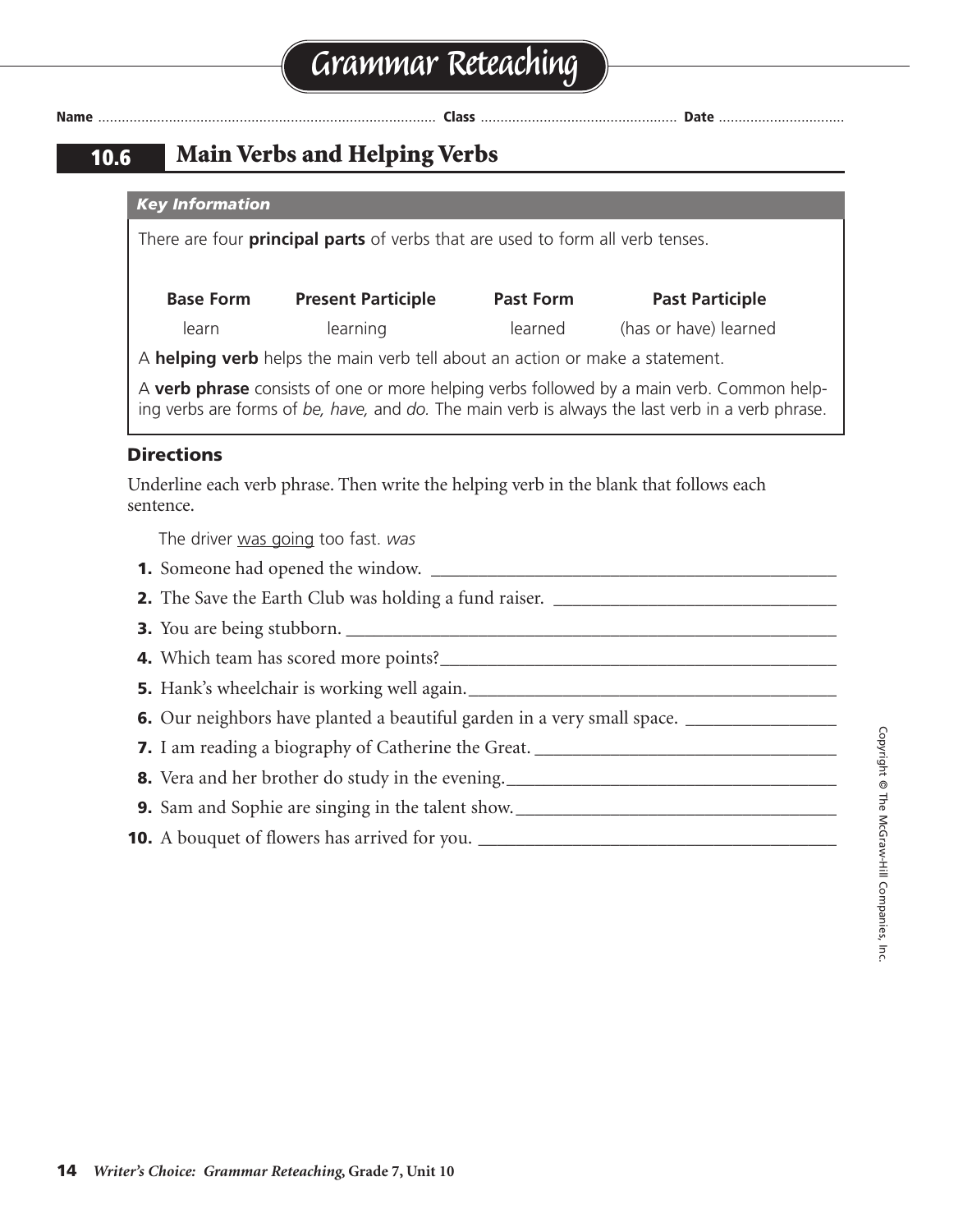# **Grammar Reteaching**

**Name** ...................................................................................... **Class** .................................................. **Date** ................................

### **10.8 Perfect Tenses**

#### *Key Information*

The **present perfect tense** of a verb names an action that happened at an indefinite time in the past and may still be happening now.

Our class **has observed** changes in the bird's behavior.

The **present perfect tense** consists of the helping verb *have* or *has* and the past participle of the main verb.

The **past perfect tense** of a verb names an action that happened before another action or event in the past.

We **had observed** similar changes before.

The **past perfect tense** consists of the helping verb *had* and the past participle of the main verb.

\_\_\_\_\_\_\_\_\_\_\_\_\_\_\_\_\_\_\_\_\_\_\_\_\_\_\_\_\_\_\_\_\_\_\_\_\_\_\_\_\_\_\_\_\_\_\_\_\_\_\_\_\_\_\_\_\_\_\_\_\_\_\_\_\_\_\_\_\_\_\_\_\_

\_\_\_\_\_\_\_\_\_\_\_\_\_\_\_\_\_\_\_\_\_\_\_\_\_\_\_\_\_\_\_\_\_\_\_\_\_\_\_\_\_\_\_\_\_\_\_\_\_\_\_\_\_\_\_\_\_\_\_\_\_\_\_\_\_\_\_\_\_\_\_\_\_

\_\_\_\_\_\_\_\_\_\_\_\_\_\_\_\_\_\_\_\_\_\_\_\_\_\_\_\_\_\_\_\_\_\_\_\_\_\_\_\_\_\_\_\_\_\_\_\_\_\_\_\_\_\_\_\_\_\_\_\_\_\_\_\_\_\_\_\_\_\_\_\_\_

\_\_\_\_\_\_\_\_\_\_\_\_\_\_\_\_\_\_\_\_\_\_\_\_\_\_\_\_\_\_\_\_\_\_\_\_\_\_\_\_\_\_\_\_\_\_\_\_\_\_\_\_\_\_\_\_\_\_\_\_\_\_\_\_\_\_\_\_\_\_\_\_\_

\_\_\_\_\_\_\_\_\_\_\_\_\_\_\_\_\_\_\_\_\_\_\_\_\_\_\_\_\_\_\_\_\_\_\_\_\_\_\_\_\_\_\_\_\_\_\_\_\_\_\_\_\_\_\_\_\_\_\_\_\_\_\_\_\_\_\_\_\_\_\_\_\_

\_\_\_\_\_\_\_\_\_\_\_\_\_\_\_\_\_\_\_\_\_\_\_\_\_\_\_\_\_\_\_\_\_\_\_\_\_\_\_\_\_\_\_\_\_\_\_\_\_\_\_\_\_\_\_\_\_\_\_\_\_\_\_\_\_\_\_\_\_\_\_\_\_

\_\_\_\_\_\_\_\_\_\_\_\_\_\_\_\_\_\_\_\_\_\_\_\_\_\_\_\_\_\_\_\_\_\_\_\_\_\_\_\_\_\_\_\_\_\_\_\_\_\_\_\_\_\_\_\_\_\_\_\_\_\_\_\_\_\_\_\_\_\_\_\_\_

\_\_\_\_\_\_\_\_\_\_\_\_\_\_\_\_\_\_\_\_\_\_\_\_\_\_\_\_\_\_\_\_\_\_\_\_\_\_\_\_\_\_\_\_\_\_\_\_\_\_\_\_\_\_\_\_\_\_\_\_\_\_\_\_\_\_\_\_\_\_\_\_\_

### **Directions**

Write each sentence. Use the verb in the tense indicated in parentheses.

I (present perfect tense of *play*) in that park a few times. *I have played in that park a few times.*

- **1.** The car (present perfect tense of *develop*) a strange gurgle.
- **2.** An artist (past perfect tense of *paint*) a picture of the spectacular view.
- **3.** Several visitors (past perfect tense of *arrive*) already.
- **4.** Sue Ellen (past perfect tense of *want*) a bike like that for a long time.
- **5.** My parents (present perfect tense of *vote*) in every election possible.
- **6.** The business (present perfect tense of *move*) twice in five years.
- **7.** Rollo's dog (past perfect tense of *seem*) hungrier than usual.
- **8.** The city crews (present perfect tense of *repair*) that pothole over and over again.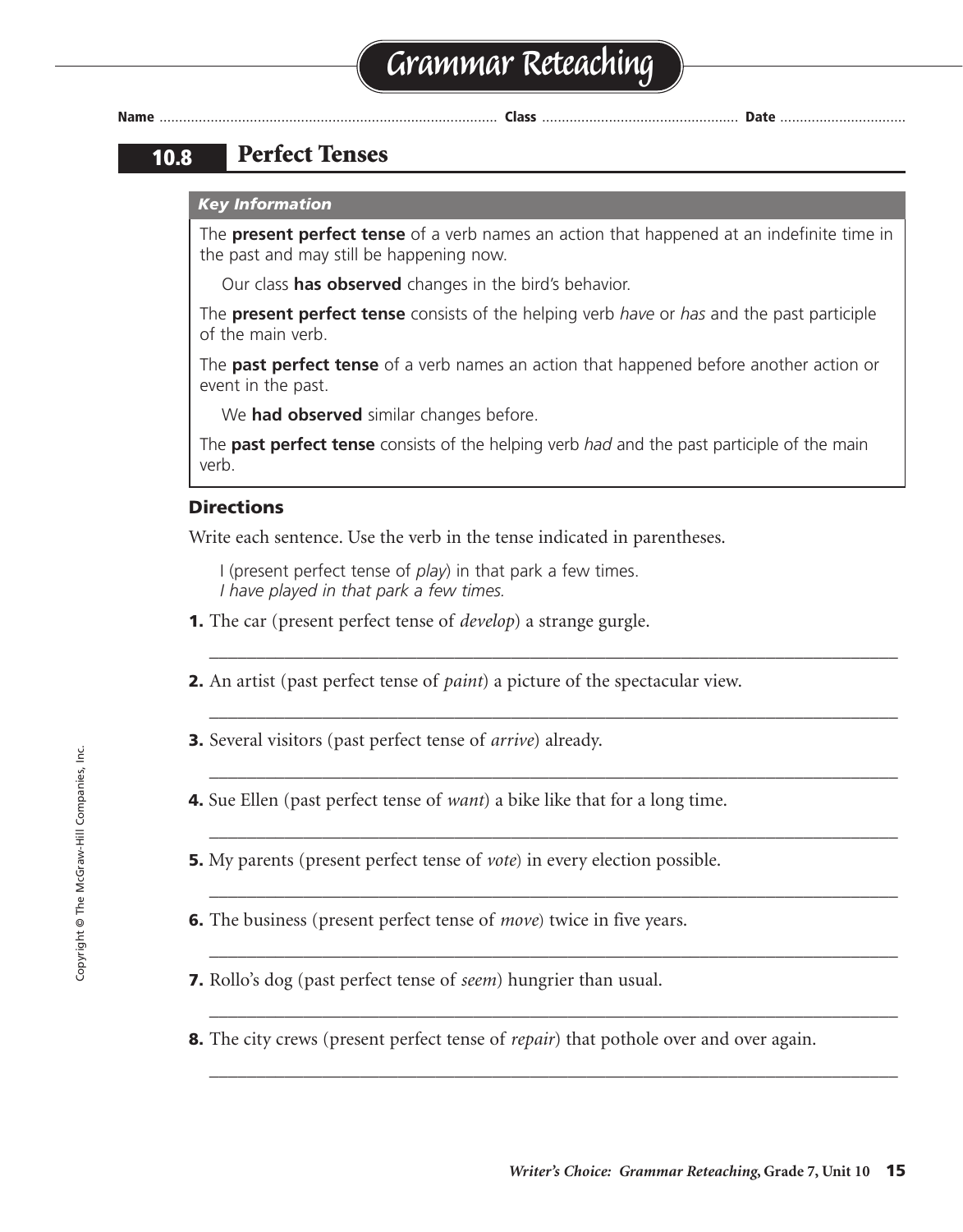# **Grammar Reteaching**

|--|

### **10.9-10 Irregular Verbs**

|  | <b>Key Information</b> |
|--|------------------------|
|  |                        |

For many verbs, the past and the past participle are formed by adding *-ed* or *-d* to the present form. Other verbs, however, form the past and past participle in irregular ways.

| <b>Base Form (Present)</b>                                            | <b>Past Form</b> | <b>Past Participle</b> |
|-----------------------------------------------------------------------|------------------|------------------------|
| begin                                                                 | began            | begun                  |
| sing                                                                  | sang             | sung                   |
| swim                                                                  | swam             | swum                   |
| bring                                                                 | brought          | brought                |
| say                                                                   | said             | said                   |
| sleep                                                                 | slept            | slept                  |
| swing                                                                 | swung            | swung                  |
| come                                                                  | came             | come                   |
| know                                                                  | knew             | known                  |
| break                                                                 | broke            | broken                 |
| steal                                                                 | stole            | stolen                 |
| am, are, is                                                           | was, were        | been                   |
| do                                                                    | did              | done                   |
| go                                                                    | went             | gone                   |
| cut                                                                   | cut              | cut                    |
| Remember that a helping verb is always used with the past participle. |                  |                        |

#### **Directions**

Underline the correct verb in each sentence. Then indicate whether the form of that verb is *present, past,* or *past participle.*

We (sleep, slept) late last Saturday. *past*

- **1.** We (begun, began) our voyage at dawn.\_\_\_\_\_\_\_\_\_\_\_\_\_\_\_\_\_\_\_\_\_\_\_\_\_\_\_\_\_\_\_\_\_\_\_\_\_\_\_\_\_
- **2.** The chorus had (sang, sung) its best. \_\_\_\_\_\_\_\_\_\_\_\_\_\_\_\_\_\_\_\_\_\_\_\_\_\_\_\_\_\_\_\_\_\_\_\_\_\_\_\_\_\_\_
- **3.** The whole team (swam, swum) six laps in the pool. \_\_\_\_\_\_\_\_\_\_\_\_\_\_\_\_\_\_\_\_\_\_\_\_\_\_\_\_\_\_\_
- **4.** Have you (brought, brung, brang) your journal? \_\_\_\_\_\_\_\_\_\_\_\_\_\_\_\_\_\_\_\_\_\_\_\_\_\_\_\_\_\_\_\_\_\_
- **5.** No one could understand a word the speaker (sayed, say, said). \_\_\_\_\_\_\_\_\_\_\_\_\_\_\_\_\_\_\_\_\_\_
- **6.** The baby has (sleeped, sleep, slept) all morning. \_\_\_\_\_\_\_\_\_\_\_\_\_\_\_\_\_\_\_\_\_\_\_\_\_\_\_\_\_\_\_\_\_\_
- **7.** A small monkey (swang, swung) from branch to branch. \_\_\_\_\_\_\_\_\_\_\_\_\_\_\_\_\_\_\_\_\_\_\_\_\_\_\_\_\_
- **8.** The time had (came, come) for a final decision. \_\_\_\_\_\_\_\_\_\_\_\_\_\_\_\_\_\_\_\_\_\_\_\_\_\_\_\_\_\_\_\_\_\_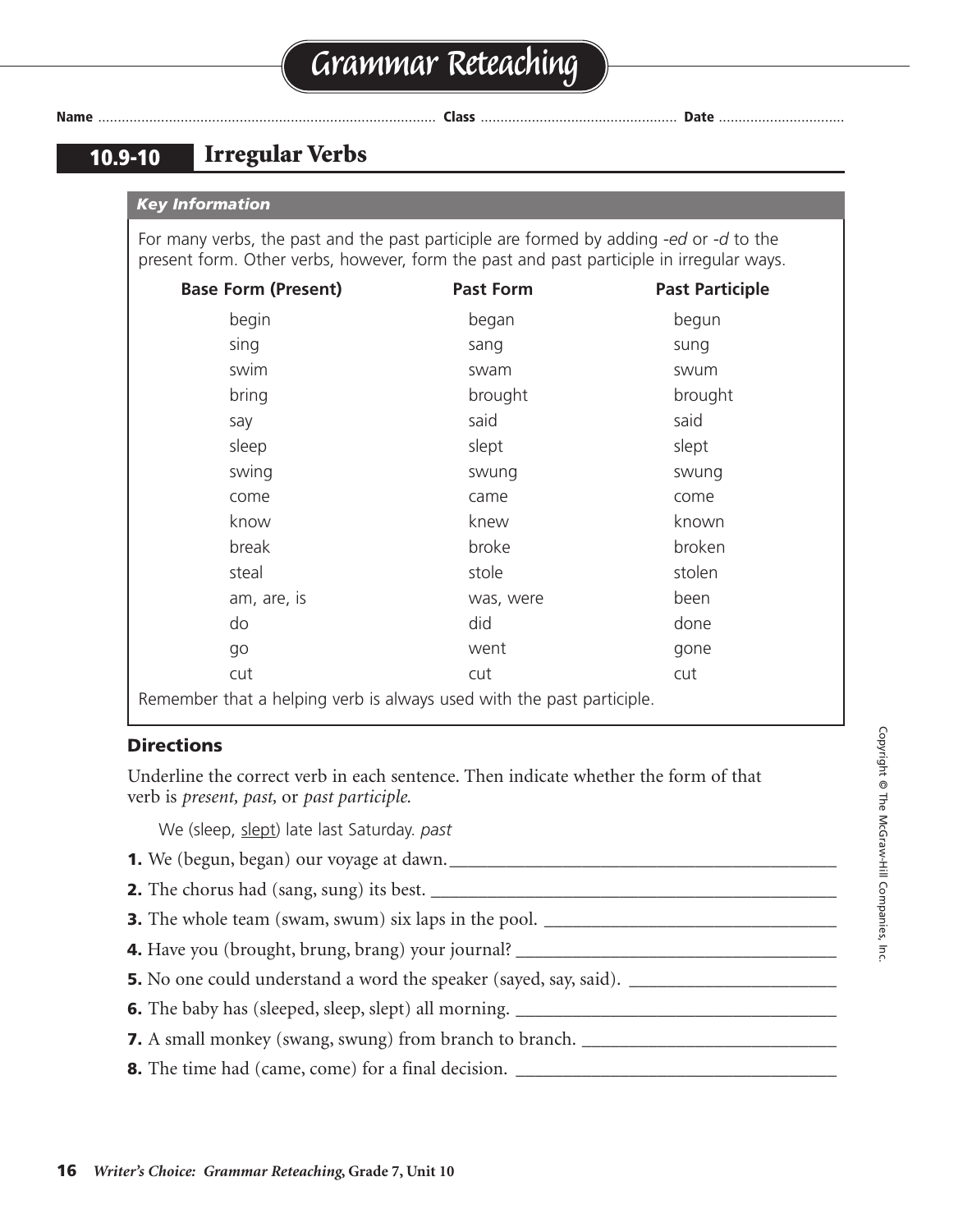### **11.1 Personal Pronouns**

#### *Key Information*

A pronoun is a word that takes the place of one or more nouns.

**Ned** closed **the empty locker. He** closed **it.**

Pronouns that refer to people or things are called **personal pronouns.** A personal pronoun can be used as a subject or as the object of a verb or a preposition.

**Jill** handed **the letter** to **her parents. She** handed **it** to **them.**

#### **Directions**

Rewrite each sentence by replacing the underlined word or words with the appropriate personal pronouns. Remember to use the correct subject or object form of the pronoun.

\_\_\_\_\_\_\_\_\_\_\_\_\_\_\_\_\_\_\_\_\_\_\_\_\_\_\_\_\_\_\_\_\_\_\_\_\_\_\_\_\_\_\_\_\_\_\_\_\_\_\_\_\_\_\_\_\_\_\_\_\_\_\_\_\_\_\_\_\_\_\_\_

\_\_\_\_\_\_\_\_\_\_\_\_\_\_\_\_\_\_\_\_\_\_\_\_\_\_\_\_\_\_\_\_\_\_\_\_\_\_\_\_\_\_\_\_\_\_\_\_\_\_\_\_\_\_\_\_\_\_\_\_\_\_\_\_\_\_\_\_\_\_\_\_

\_\_\_\_\_\_\_\_\_\_\_\_\_\_\_\_\_\_\_\_\_\_\_\_\_\_\_\_\_\_\_\_\_\_\_\_\_\_\_\_\_\_\_\_\_\_\_\_\_\_\_\_\_\_\_\_\_\_\_\_\_\_\_\_\_\_\_\_\_\_\_\_

\_\_\_\_\_\_\_\_\_\_\_\_\_\_\_\_\_\_\_\_\_\_\_\_\_\_\_\_\_\_\_\_\_\_\_\_\_\_\_\_\_\_\_\_\_\_\_\_\_\_\_\_\_\_\_\_\_\_\_\_\_\_\_\_\_\_\_\_\_\_\_\_

\_\_\_\_\_\_\_\_\_\_\_\_\_\_\_\_\_\_\_\_\_\_\_\_\_\_\_\_\_\_\_\_\_\_\_\_\_\_\_\_\_\_\_\_\_\_\_\_\_\_\_\_\_\_\_\_\_\_\_\_\_\_\_\_\_\_\_\_\_\_\_\_

Yesterday Julio and Natalie went to the concert. Yesterday they went to the concert.

- **1.** Tomorrow evening, Mark and his companions would graduate.
- **2.** The conveyer belt moved the apples along to the crusher.
- **3.** Anita's mother stopped at the cleaners. \_\_\_\_\_\_\_\_\_\_\_\_\_\_\_\_\_\_\_\_\_\_\_\_\_\_\_\_\_\_\_\_\_\_\_\_\_\_\_\_
- **4.** Fill the jar with pond water.
- **5.** My friends and I met at the hardware store.
- **6.** Please give Richard this book.
- **7.** Mr. Hayashi showed our class and Ms. Chapman's class the wooden mask.
- **8.** Mr. Hayashi explained the history of the mask.\_\_\_\_\_\_\_\_\_\_\_\_\_\_\_\_\_\_\_\_\_\_\_\_\_\_\_\_\_\_\_\_\_\_
- **9.** On Tuesday, I sent Pam a birthday card.
- **10.** The singers performed more than a dozen songs. \_\_\_\_\_\_\_\_\_\_\_\_\_\_\_\_\_\_\_\_\_\_\_\_\_\_\_\_\_\_\_\_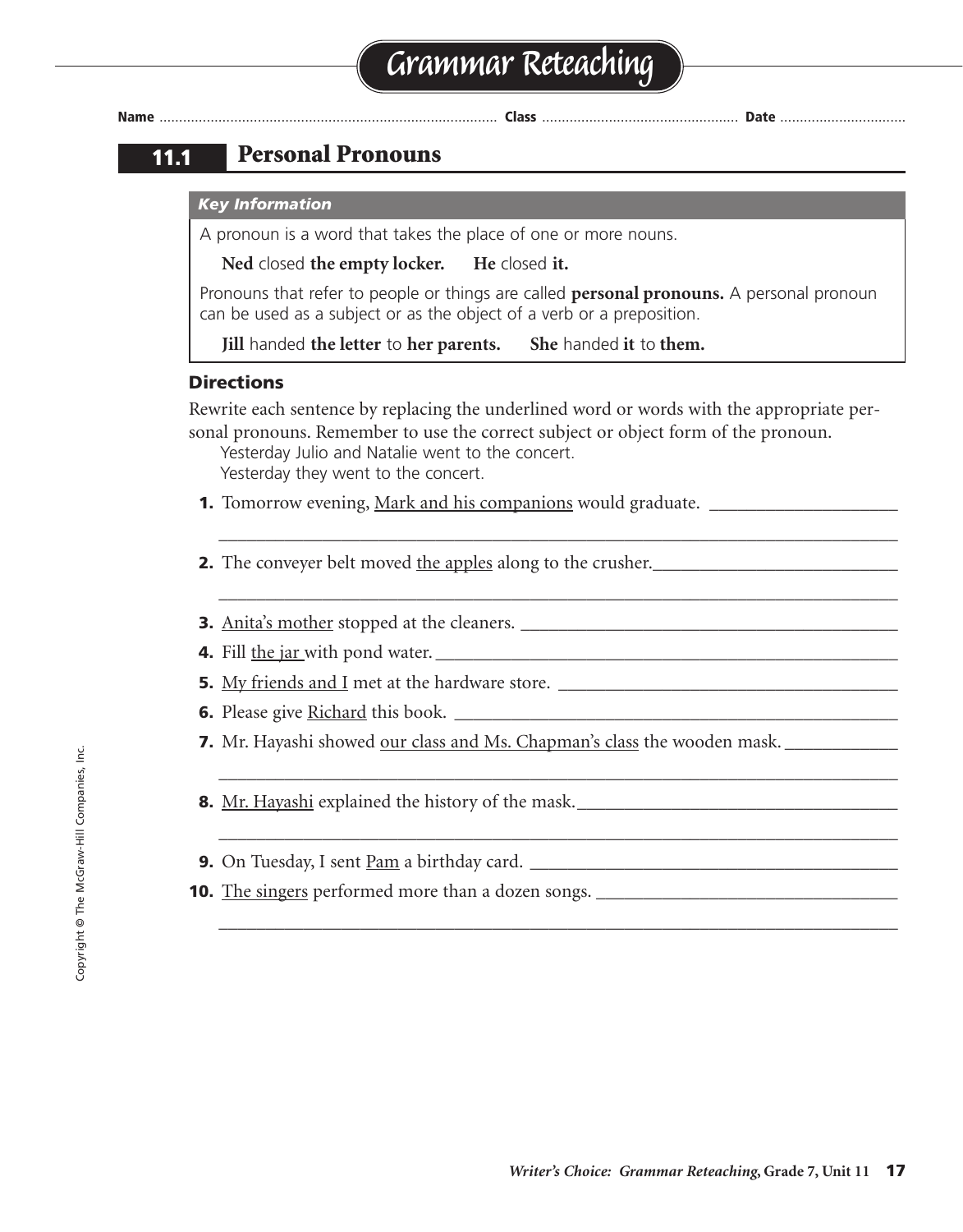### **11.2 Pronouns and Antecedents**

#### *Key Information*

The noun or the group of words that a pronoun refers to is the **antecedent** of the pronoun. When you use a pronoun, be sure the pronoun refers to its antecedent clearly.

Mom showed Juanita the sweater, and she smiled.

They predicted rain today.

These sentences are not clear. The word *she* could refer to Juanita or her mother. The word *they* could refer to any group of people. Sometimes you must repeat a noun or rewrite the sentence.

Mom showed Juanita the sweater, and Juanita smiled.

The weather forecasters predicted rain today.

Pronouns must agree with their antecedents in **number** (singular or plural) and in **gender.** The **gender** of a noun or pronoun may be *masculine* (male), *feminine* (female), or *neuter* (referring to things).

**Jill** watched the game.

**She** had fun.

The **balloons** were colorful.

**They** floated away.

The **rocking chair** creaked. **It** was old.

#### **Directions**

Underline each pronoun once, and underline its antecedent twice.

Diane wore a red dress. She likes red.

- **1.** The barber was busy. He was with a customer.
- **2.** Lynette stayed home with Kim, and they watched TV.
- **3.** The radio announcer interrupted the program. She had an important message.
- **4.** John took the letter to the post office and mailed it.
- **5.** Mr. White bought a dozen bananas, but they weren't ripe yet.
- **6.** Carrie, have you seen the newspaper?
- **7.** Mrs. Cummins called Tina and asked her to baby-sit the twins.
- **8.** Greta collected the papers and put them in the recycling bin.
- **9.** The chair was broken, and it couldn't be fixed.
- **10.** Josh complained, "I just want to go home."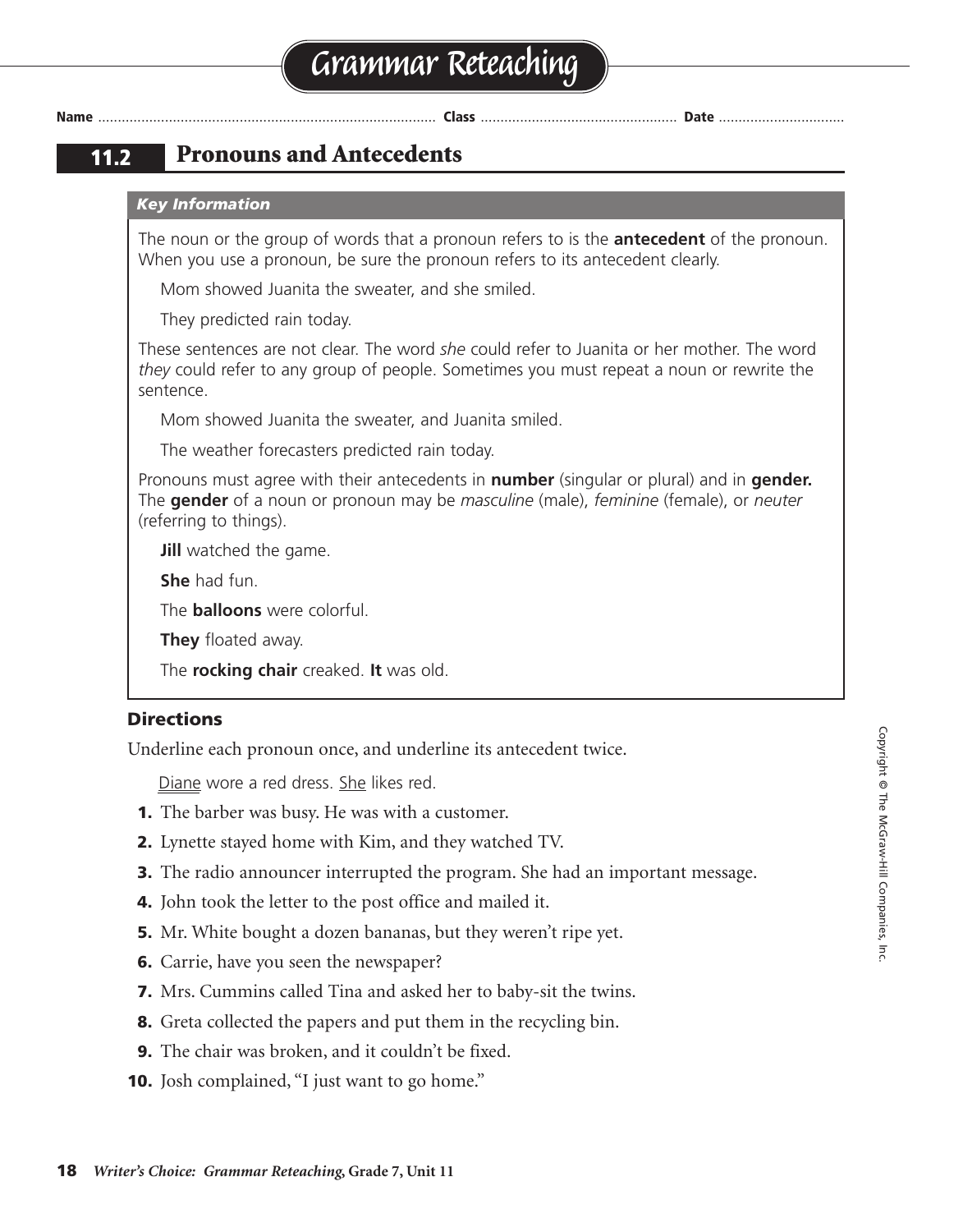### **11.3 Using Pronouns Correctly**

#### *Key Information*

Subject pronouns are used in compound subjects. Object pronouns are used in compound objects. If you are not sure which form of the pronoun to use, say the sentence with only the pronoun or one of the pronouns.

He and the reporter asked some questions. He asked some questions. [not *Him and the reporter*]

The reporter asked Clark and me some questions. The reporter asked me some questions. [not *Clark and I*]

He took a picture of Mary and me. He took a picture of me. [not *Mary and I*]

In more formal writing and speaking, always use a subject pronoun after a linking verb.

The boy on the left is he.

#### **Directions**

Underline the correct pronoun in parentheses.

- **1.** The salesperson told (we, us) all about the machine.
- **2.** This song was written for (her and him, she and him).
- **3.** Have you seen Margaret and (her, she) today?
- **4.** Bobbie and (me, I) stopped by the gym.
- **5.** The magician gave them and (we, us) quite a show.
- **6.** Ms. Bola showed him and (I, me) the new computer.
- **7.** You and (them, they) should practice together.
- **8.** (They, Them) presented their report.
- **9.** My favorite players are you and (her, she).
- **10.** (Us, We) and they finally worked out a plan.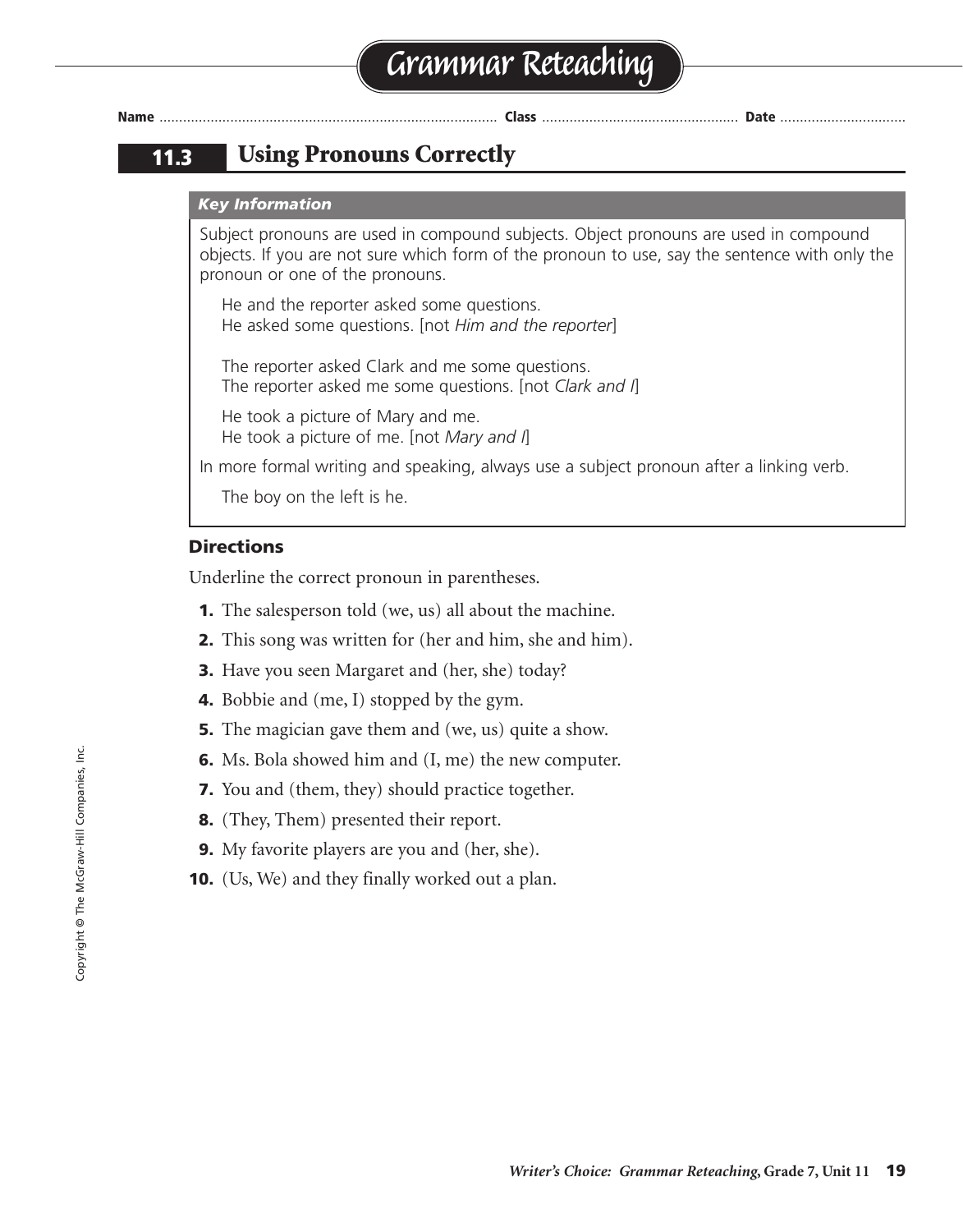# **Grammar Reteaching**

**Name** ...................................................................................... **Class** .................................................. **Date** ................................

### **11.4 Possessive Pronouns**

#### *Key Information*

A **possessive pronoun** is a pronoun that shows who or what has something. Possessive pronouns can take the place of possessive nouns.

**Hollis's** tape was entertaining. **Her** tape was entertaining.

Possessive pronouns have two forms. One form is used before a noun, and the other form is used alone. Refer to *Writer's Choice 7,* page 435, for a list of the forms.

**Her** tape was entertaining. [before a noun]

The tape was **hers.** [alone]

Possessive pronouns never have apostrophes.

Don't confuse the possessive pronoun *its* with the contraction *it's,* which means "it is" or "it has."

\_\_\_\_\_\_\_\_\_\_\_\_\_\_\_\_\_\_\_\_\_\_\_\_\_\_\_\_\_\_\_\_\_\_\_\_\_\_\_\_\_\_\_\_\_\_\_\_\_\_\_\_\_\_\_\_\_\_\_\_\_\_\_\_\_\_\_\_\_\_\_\_

\_\_\_\_\_\_\_\_\_\_\_\_\_\_\_\_\_\_\_\_\_\_\_\_\_\_\_\_\_\_\_\_\_\_\_\_\_\_\_\_\_\_\_\_\_\_\_\_\_\_\_\_\_\_\_\_\_\_\_\_\_\_\_\_\_\_\_\_\_\_\_\_

#### **Directions**

Rewrite each sentence. Use the correct possessive pronoun in place of the term in parentheses.

Dennis forgot to put lettuce on (Dennis's) sandwich. *Dennis forgot to put lettuce on his sandwich.*

- **1.** The students were working on (the students') science experiments.
- **2.** Jason lent (Jason's) ruler to Theresa. \_\_\_\_\_\_\_\_\_\_\_\_\_\_\_\_\_\_\_\_\_\_\_\_\_\_\_\_\_\_\_\_\_\_\_\_\_\_\_\_\_\_ **3.** The Sotos painted (the Sotos') house. \_\_\_\_\_\_\_\_\_\_\_\_\_\_\_\_\_\_\_\_\_\_\_\_\_\_\_\_\_\_\_\_\_\_\_\_\_\_\_\_\_ **4.** Jane's robot just moved (the robot's) arm! **5.** Hilda thinks this scarf is (Hilda's). \_\_\_\_\_\_\_\_\_\_\_\_\_\_\_\_\_\_\_\_\_\_\_\_\_\_\_\_\_\_\_\_\_\_\_\_\_\_\_\_\_\_\_\_ **6.** Juan, are those gloves (Juan's)?
- **7.** Annie's voice is higher than (Arnold's). \_\_\_\_\_\_\_\_\_\_\_\_\_\_\_\_\_\_\_\_\_\_\_\_\_\_\_\_\_\_\_\_\_\_\_\_\_\_\_\_
- **8.** Every little thing was in (that thing's) place. \_\_\_\_\_\_\_\_\_\_\_\_\_\_\_\_\_\_\_\_\_\_\_\_\_\_\_\_\_\_\_\_\_\_\_\_
- **9.** Is the meeting at (Jack and Sue's) house?\_\_\_\_\_\_\_\_\_\_\_\_\_\_\_\_\_\_\_\_\_\_\_\_\_\_\_\_\_\_\_\_\_\_\_
- **10.** Harold and Bernie's skit about how the elephant got (the elephant's) ears was based on a folktale.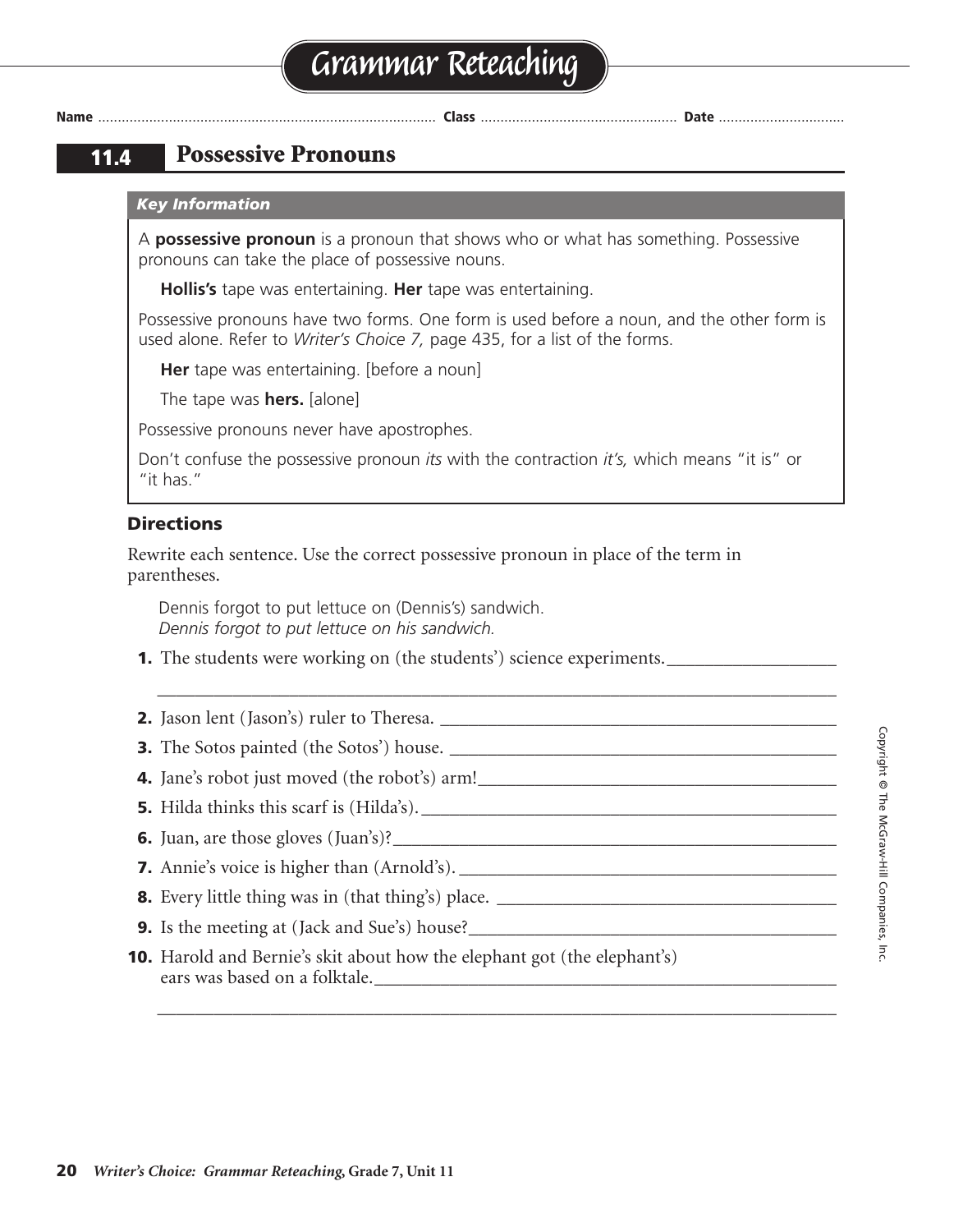### **11.5 Indefinite Pronouns**

#### *Key Information*

An **indefinite pronoun** is a pronoun that does not refer to a particular person, place, or thing.

Has **everyone** found a seat?

#### Is **anybody** here?

Most indefinite pronouns are either singular or plural. A few, like *all, any, most, none,* and *some,* can be singular or plural, depending on the phrase that follows the indefinite pronoun. An indefinite pronoun used as the subject of a sentence must agree with its verb in number.

**Each** of the club members **has** a responsibility. [singular]

**Many** in the audience **were** coughing. [plural]

When an indefinite pronoun is the antecedent of a possessive pronoun, the two must agree.

**Neither** of the speakers used **his or her** notes.

**Many** in the audience looked at **their** programs.

#### **Directions**

Write whether the underlined indefinite pronoun is *singular* or *plural.* Then underline twice the correct word or words in parentheses.

All of the milk (is, are) gone. All of the milk is gone. *singular* Many dogs (was, were) at the park. Many dogs were at the park. *plural*

- **1.** One of these pens (is, are) yours. \_\_\_\_\_\_\_\_\_\_\_\_\_\_\_\_\_\_\_\_\_\_\_\_\_\_\_\_\_\_\_\_\_\_\_\_\_\_\_\_\_\_\_\_\_ **2.** Several of the experimental ships (has, have) sunk. **3.** Both of the boys will have (his, their) chances. **4.** Neither of those answers (is, are) correct. **5.** One should speak (his or her, their) mind. \_\_\_\_\_\_\_\_\_\_\_\_\_\_\_\_\_\_\_\_\_\_\_\_\_\_\_\_\_\_\_\_\_\_\_\_\_
- **6.** Everything in the museum had (its, their) own special history. \_\_\_\_\_\_\_\_\_\_\_\_\_\_
- **7.** Not many have reached (his or her, their) goals yet. \_\_\_\_\_\_\_\_\_\_\_\_\_\_\_\_\_\_\_\_\_\_\_\_\_\_\_\_\_\_
- **8.** Has anybody turned in (their, his or her) proposal yet?
- **9.** Nobody in the gymnasium could hear (his or her, their) own voice.
- **10.** A few of the spectators (was, were) watching the mascot. \_\_\_\_\_\_\_\_\_\_\_\_\_\_\_\_\_\_\_\_\_\_\_\_\_\_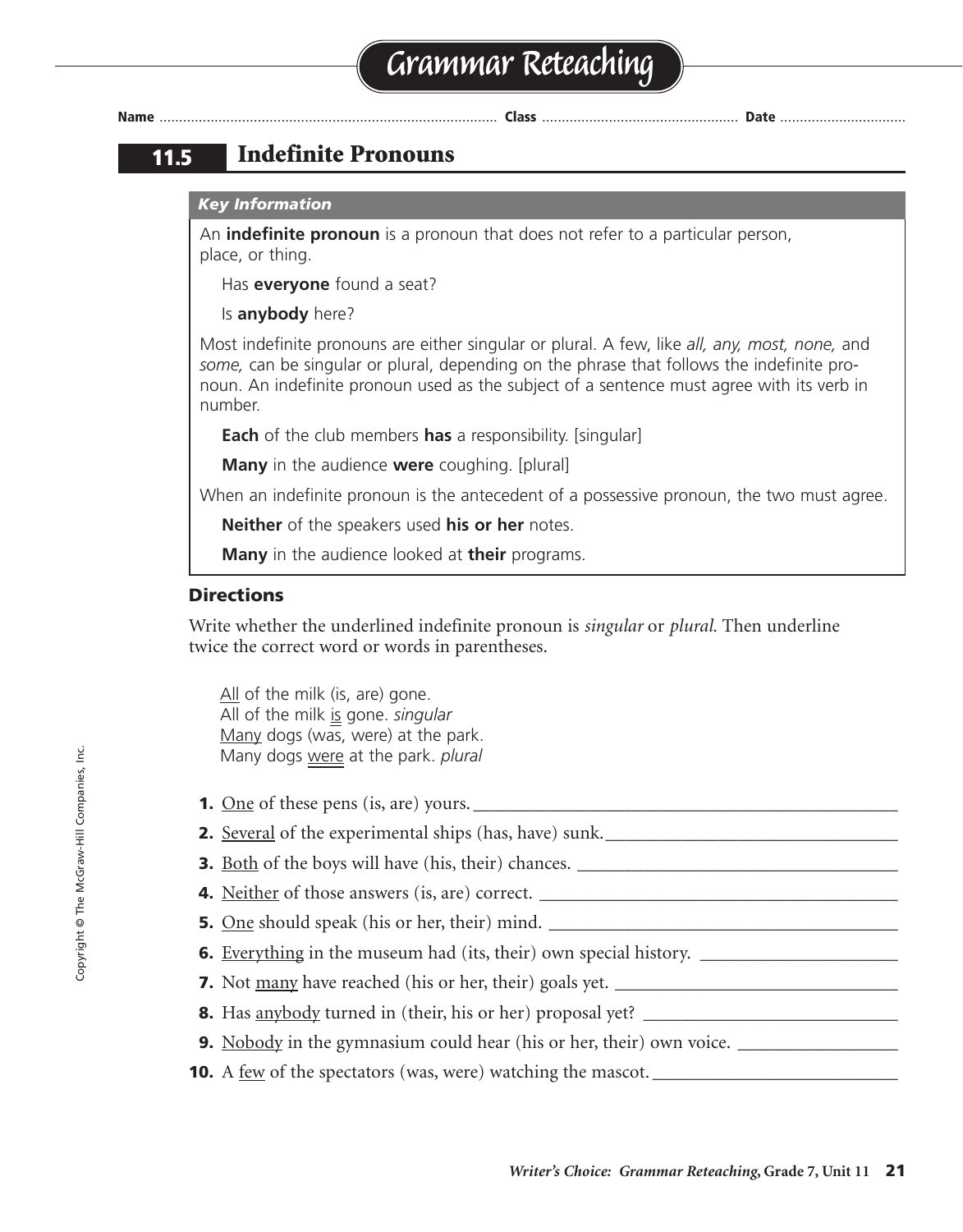### **11.7 Interrogative Pronouns**

#### *Key Information*

An **interrogative pronoun** is a pronoun used to introduce a question.

**Who** was the winner?

**Whom** did you have in mind?

To **whom** did you address the letter?

**What** was the problem?

**Whose** are these?

**Which** is your locker?

*Who* is used as the subject of a sentence and *whom* is used as the object of a verb or preposition. *Which* and *what* refer to things while *whose* shows posession. Do not confuse *whose* with the contraction *who's*, meaning "who is" *or* "who has."

#### **Directions**

Underline the correct interrogative pronoun in parentheses. If the word you selected is a contraction, write *contraction* after the sentence.

(Who, Whom) should we invite? (Who, Whom) should we invite? (Whose, Who's) going to the dance? (Whose, Who's) going to the dance? *contraction*

**1.** (Whose, Who's) the new director of the band? **2.** (Who, Which) of the records would you like to hear? \_\_\_\_\_\_\_\_\_\_\_\_\_\_\_\_\_\_\_\_\_\_\_\_\_\_\_\_\_\_

- **3.** (Who, Whom) are you?
- **4.** (Whose, Who's) is the best poem of all? \_\_\_\_\_\_\_\_\_\_\_\_\_\_\_\_\_\_\_\_\_\_\_\_\_\_\_\_\_\_\_\_\_\_\_\_\_\_\_
- **5.** (Who, Whom) wrote this message?
- **6.** (Whom, Who) did you see at the baseball convention?
- **7.** (Who's, Whose) the tallest in your family?\_\_\_\_\_\_\_\_\_\_\_\_\_\_\_\_\_\_\_\_\_\_\_\_\_\_\_\_\_\_\_\_\_\_\_\_\_\_
- **8.** (Which, Who) is the author of that book?\_\_\_\_\_\_\_\_\_\_\_\_\_\_\_\_\_\_\_\_\_\_\_\_\_\_\_\_\_\_\_\_\_\_\_\_\_\_
- **9.** (What's, Who's) the title of your research report? \_\_\_\_\_\_\_\_\_\_\_\_\_\_\_\_\_\_\_\_\_\_\_\_\_\_\_\_\_\_\_\_
- **10.** With (who, whom) did you ride to school today?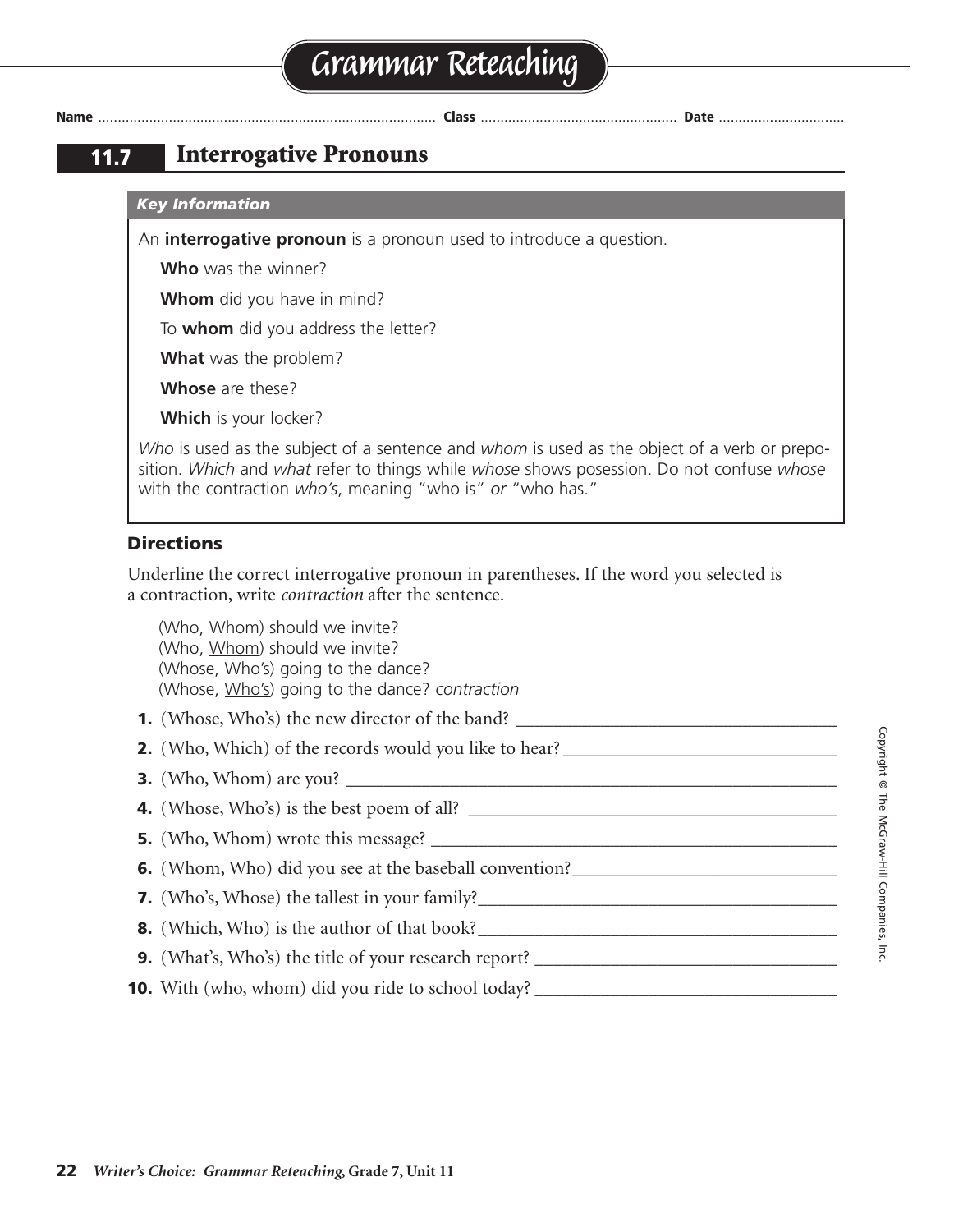# **Grammar Reteaching**



**Name** ...................................................................................... **Class** .................................................. **Date** ................................

### **12.1 Adjectives**

#### *Key Information*

An **adjective** is a word that modifies, or describes, a noun or a pronoun. Adjectives tell *what kind*, *which on*e, or *how many.*

A **fierce** storm struck the **small** town.

Sometimes adjectives follow linking verbs and modify the noun or pronoun that is the subject of the sentence. These are **predicate adjectives**.

The car was **dirty.**

The asparagus was **tasty.**

The present participle and past participle forms of verbs can be used as adjectives and predicate adjectives.

A **rushing** river flowed under the bridge.

The rabbit looked **frightened.**

#### **Directions**

List each adjective and the word it modifies. (Do not list articles.)

The warm muffins tasted delicious. *warm (muffins); delicious (muffins)*

- **1.** In the early evening, we took a long walk. \_\_\_\_\_\_\_\_\_\_\_\_\_\_\_\_\_\_\_\_\_\_\_\_\_\_\_\_\_\_\_\_\_
- **2.** The cool air smelled good. \_\_\_\_\_\_\_\_\_\_\_\_\_\_\_\_\_\_\_\_\_\_\_\_\_\_\_\_\_\_\_\_\_\_\_\_\_\_\_\_\_\_\_\_\_\_\_\_\_\_
- **3.** A painted mask hung above the wooden door. \_\_\_\_\_\_\_\_\_\_\_\_\_\_\_\_\_\_\_\_\_\_\_\_\_\_\_\_\_\_\_\_\_\_
- **4.** The two runners were exhausted.
- **5.** Did you find many mistakes?
- **6.** A loud yelp came from the dark alley. \_\_\_\_\_\_\_\_\_\_\_\_\_\_\_\_\_\_\_\_\_\_\_\_\_\_\_\_\_\_\_\_\_\_\_\_\_\_\_\_\_
- **7.** Several rambling cats had gotten into a fight. \_\_\_\_\_\_\_\_\_\_\_\_\_\_\_\_\_\_\_\_\_\_\_\_\_\_\_\_\_\_\_\_\_\_\_
- **8.** Are you ready?
- **9.** The long lines at the theater were discouraging. \_\_\_\_\_\_\_\_\_\_\_\_\_\_\_\_\_\_\_\_\_\_\_\_\_\_\_\_\_\_\_\_\_
- **10.** The weathered barn was empty.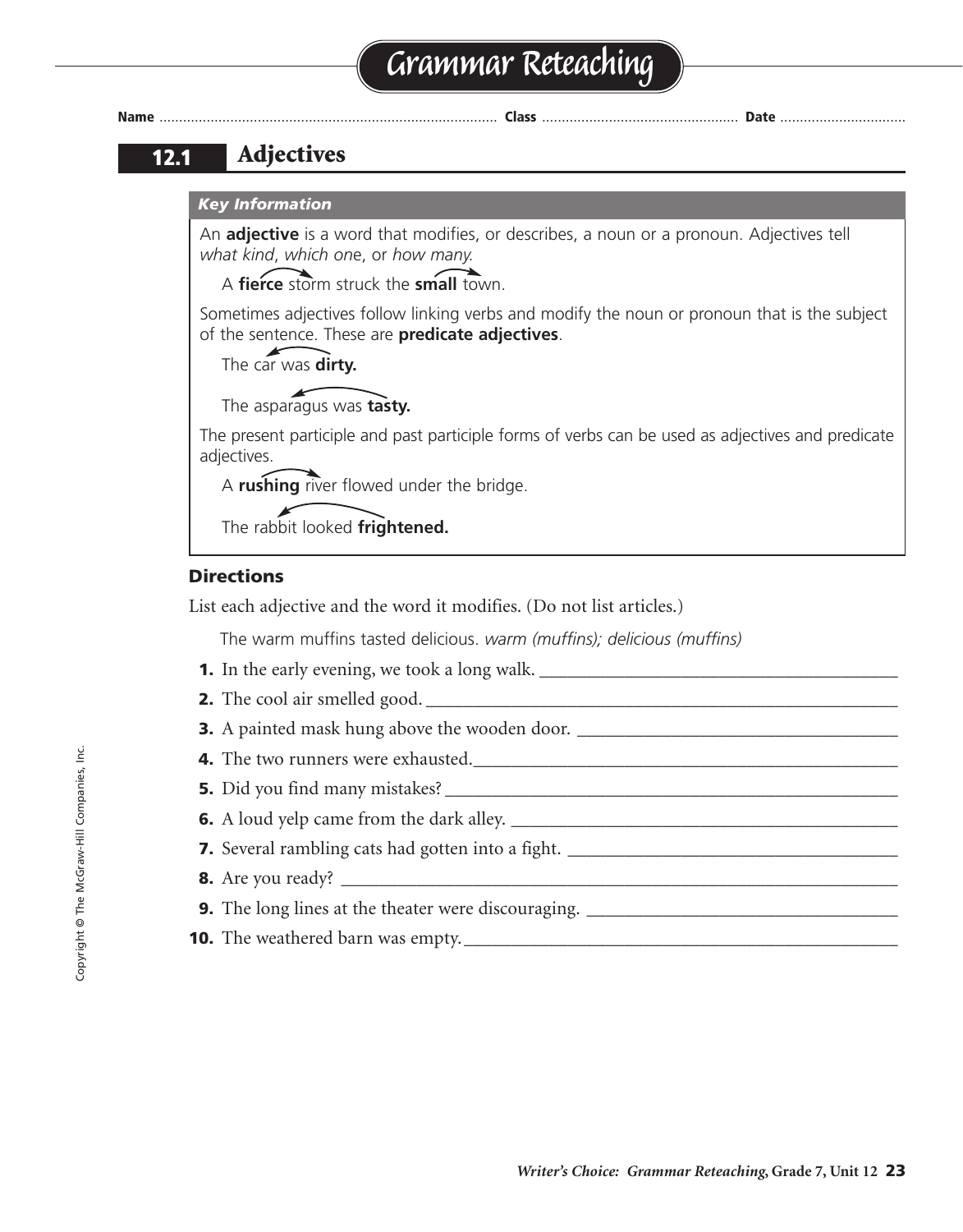**12.3-4 Comparative and Superlative Adjectives**

#### *Key Information*

Adjectives can compare two or more nouns or pronouns. The **comparative form** of an adjective compares two things or people.

She is the **taller** girl of the two.

The **superlative form** compares more than two things or people.

Ben is the **smallest** puppy in the litter.

For most adjectives of one syllable and some adjectives of two syllables, add *-er* to form the comparative and add *-est* to form the superlative. For most adjectives of two or more syllables, use *more* for the comparative and *most* for the superlative.

higher prices more beautiful

highest prices most beautiful

Become familiar with the comparative and superlative forms of these words: *good, well, bad, many, much,* and *little.*

\_\_\_\_\_\_\_\_\_\_\_\_\_\_\_\_\_\_\_\_\_\_\_\_\_\_\_\_\_\_\_\_\_\_\_\_\_\_\_\_\_\_\_\_\_\_\_\_\_\_\_\_\_\_\_\_\_\_\_\_\_\_\_\_\_\_\_\_\_\_\_\_\_

\_\_\_\_\_\_\_\_\_\_\_\_\_\_\_\_\_\_\_\_\_\_\_\_\_\_\_\_\_\_\_\_\_\_\_\_\_\_\_\_\_\_\_\_\_\_\_\_\_\_\_\_\_\_\_\_\_\_\_\_\_\_\_\_\_\_\_\_\_\_\_\_\_

\_\_\_\_\_\_\_\_\_\_\_\_\_\_\_\_\_\_\_\_\_\_\_\_\_\_\_\_\_\_\_\_\_\_\_\_\_\_\_\_\_\_\_\_\_\_\_\_\_\_\_\_\_\_\_\_\_\_\_\_\_\_\_\_\_\_\_\_\_\_\_\_\_

\_\_\_\_\_\_\_\_\_\_\_\_\_\_\_\_\_\_\_\_\_\_\_\_\_\_\_\_\_\_\_\_\_\_\_\_\_\_\_\_\_\_\_\_\_\_\_\_\_\_\_\_\_\_\_\_\_\_\_\_\_\_\_\_\_\_\_\_\_\_\_\_\_

\_\_\_\_\_\_\_\_\_\_\_\_\_\_\_\_\_\_\_\_\_\_\_\_\_\_\_\_\_\_\_\_\_\_\_\_\_\_\_\_\_\_\_\_\_\_\_\_\_\_\_\_\_\_\_\_\_\_\_\_\_\_\_\_\_\_\_\_\_\_\_\_\_

\_\_\_\_\_\_\_\_\_\_\_\_\_\_\_\_\_\_\_\_\_\_\_\_\_\_\_\_\_\_\_\_\_\_\_\_\_\_\_\_\_\_\_\_\_\_\_\_\_\_\_\_\_\_\_\_\_\_\_\_\_\_\_\_\_\_\_\_\_\_\_\_\_

#### **Directions**

Rewrite the following sentences using the correct form of the adjective in parentheses.

Her story is the *(unusual)* of all. *Her story is the most unusual of all.*

- **1.** It was the (funny) movie I've ever seen. \_\_\_\_\_\_\_\_\_\_\_\_\_\_\_\_\_\_\_\_\_\_\_\_\_\_\_\_\_\_\_\_\_\_\_\_\_\_\_\_\_
- **2.** Has the patient's condition become any (good)?

**3.** Everett's story was the (entertaining) of all. \_\_\_\_\_\_\_\_\_\_\_\_\_\_\_\_\_\_\_\_\_\_\_\_\_\_\_\_\_\_\_\_\_\_\_\_\_\_

**4.** Margot felt (well) today than she did yesterday. \_\_\_\_\_\_\_\_\_\_\_\_\_\_\_\_\_\_\_\_\_\_\_\_\_\_\_\_\_\_\_\_\_\_\_

**5.** This problem seems (difficult) than the others. \_\_\_\_\_\_\_\_\_\_\_\_\_\_\_\_\_\_\_\_\_\_\_\_\_\_\_\_

**6.** Use the recipe that calls for the (little) salt. \_\_\_\_\_\_\_\_\_\_\_\_\_\_\_\_\_\_\_\_\_\_\_\_\_\_\_\_\_\_\_\_\_\_\_\_\_\_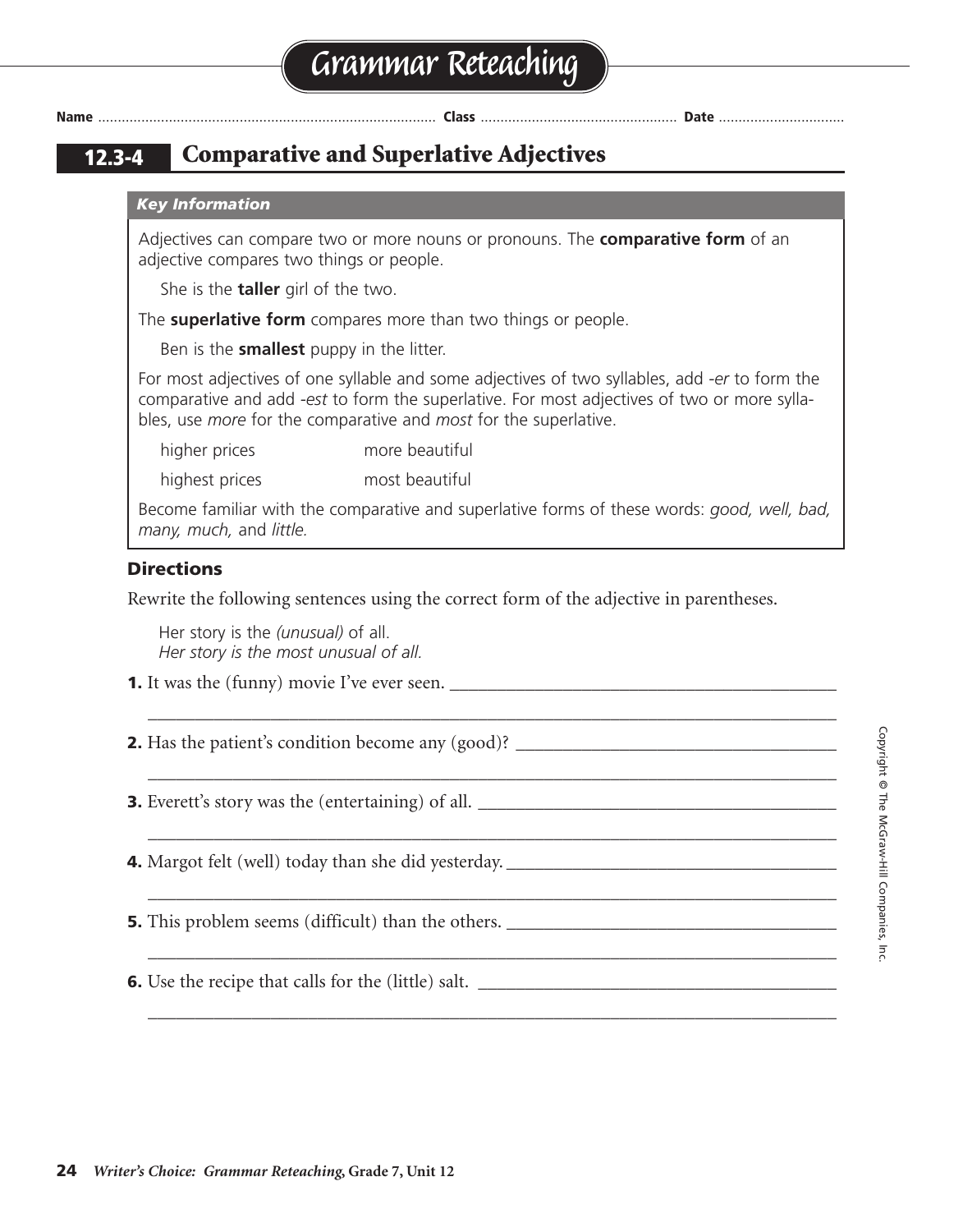### **12.5 Demonstratives**

#### *Key Information*

The words *this, that, these*, and *those* are demonstratives. When these words describe nouns, telling *which one* or *which ones*, they are **demonstrative adjectives**. When these words take the place of nouns and point out something, they are **demonstrative pronouns.** Demonstrative pronouns stand alone.

**This** apple tastes good. [Demonstrative adjective]

**This** tastes good. [Demonstrative pronoun]

*This* and *that* are singular; *these* and *those* are plural.

Do not use *here* and *there* with demonstrative adjectives (*this* paper, not *this here* paper). Do not use *them* in place of the demonstrative adjective those *(those* boots, not *them* boots).

#### **Directions**

Underline the correct word or words in parentheses. Then write *demonstrative adjective* or *demonstrative pronoun* to tell how it is used.

(That, Those) was the best concert of the season. (That, Those) was the best concert of the season. *demonstrative pronoun*

- **1.** (This, This here) program has your name in it.
- **2.** The engineer didn't see (those, this) blueprints. \_\_\_\_\_\_\_\_\_\_\_\_\_\_\_\_\_\_\_\_\_\_\_\_\_\_\_
- **3.** Are (these, them) the paint colors you prefer? \_\_\_\_\_\_\_\_\_\_\_\_\_\_\_\_\_\_\_\_\_\_\_\_\_\_\_\_\_\_\_\_\_\_\_
- **4.** Open (that there, that) window, please. \_\_\_\_\_\_\_\_\_\_\_\_\_\_\_\_\_\_\_\_\_\_\_\_\_\_\_\_\_\_\_\_\_\_\_\_\_\_\_\_
- **5.** (This, This here) coat belongs to Renee.
- **6.** When (them, those) are gone, we'll bake some more.
- **7.** Have you seen any of (them there, those) new electric cars? \_\_\_\_\_\_\_\_\_\_\_\_\_\_\_\_\_\_\_\_\_\_\_\_
- **8.** (That, Those) is the umbrella Harold lost.
- **9.** Don't (this, these) photos look great?
- **10.** (That, Those) are fascinating topics.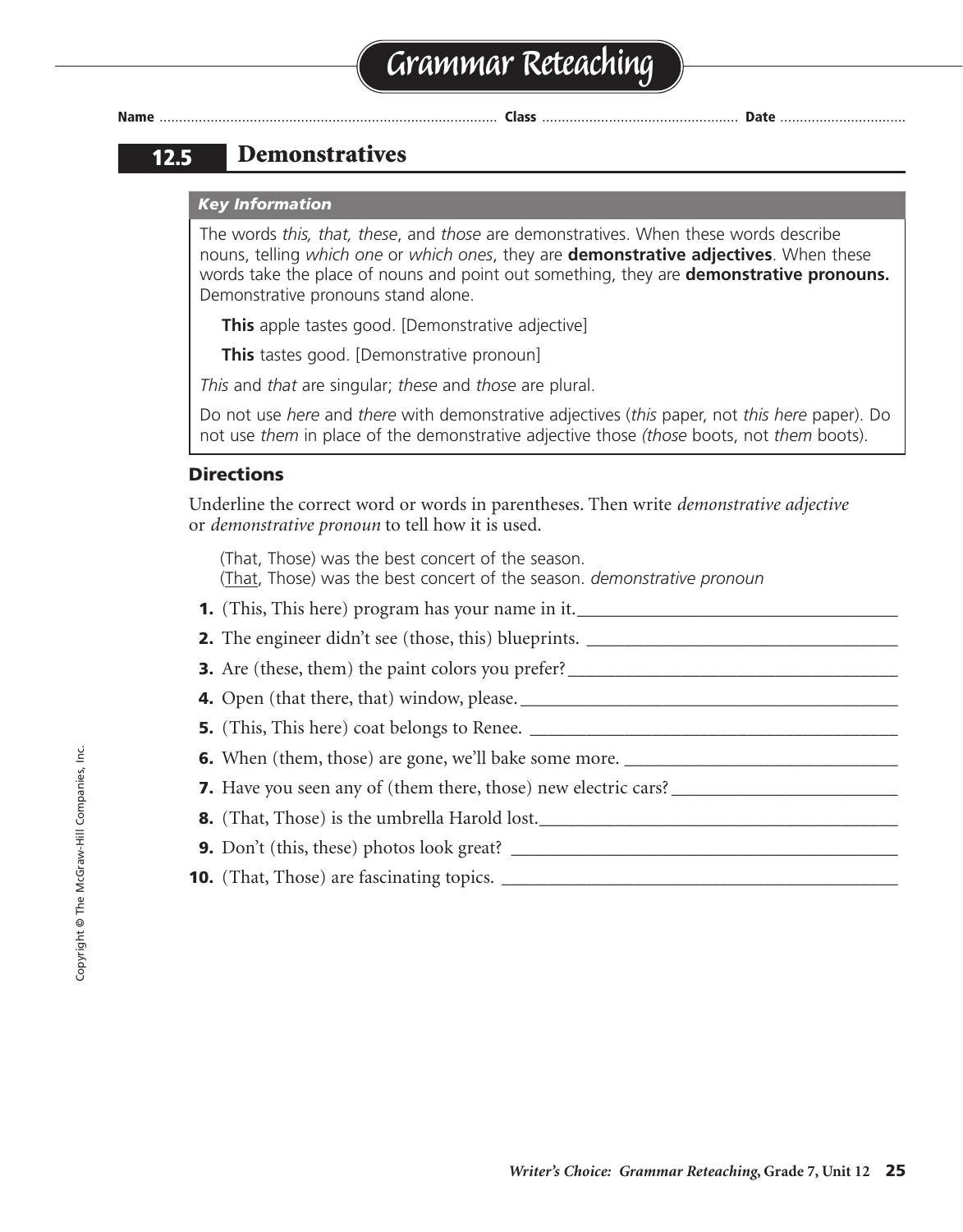### **12.6-7 Adverbs**

#### *Key Information*

An **adverb** is a word that modifies, or describes, a verb, an adjective, or another adverb. Adverbs often tell *how, where*, *when*, or *to what extent* about the words they modify.

Theo answered **thoughtfully.** [tells how]

The cat **suddenly** pounced. [tells when]

Many adverbs end in *-ly*, but not all words that end in *-ly* are adverbs:

whisper **quietly** [adverb]

a **friendly** neighbor [adjective]

Adverbs that modify adjectives or other adverbs often emphasize or intensify those words. Such adverbs are called **intensifiers**.

The candy tastes **too** sweet.

Some intensifying adverbs are *almost, really, just, quite, rather, so, very, extremely,* and *somewhat.*

#### **Directions**

Underline the adverb in each of the following sentences. Then write the word it modifies.

The boy was quite happy. The boy was quite happy. *happy*

- **1.** Everyone was extremely excited about the soccer tournament. \_\_\_\_\_\_\_\_\_\_\_\_\_\_\_\_
- **2.** Other schools come here from all over the state.
- **3.** The teams always play one another. \_\_\_\_\_\_\_\_\_\_\_\_\_\_\_\_\_\_\_\_\_\_\_\_\_\_\_\_\_\_\_\_\_\_\_\_\_\_\_\_\_\_
- **4.** The fans clap wildly. \_\_\_\_\_\_\_\_\_\_\_\_\_\_\_\_\_\_\_\_\_\_\_\_\_\_\_\_\_\_\_\_\_\_\_\_\_\_\_\_\_\_\_\_\_\_\_\_\_\_\_\_\_\_
- **5.** The coach cheers loudly.
- **6.** I studied carefully for the math exam.
- **7.** Brian arrived very late for the test.
- **8.** Tomorrow Ms. Santiago will give him the exam. \_\_\_\_\_\_\_\_\_\_\_\_\_\_\_\_\_\_\_\_\_\_\_\_\_\_\_\_\_\_\_\_
- **9.** I am sure you scored well. \_\_\_\_\_\_\_\_\_\_\_\_\_\_\_\_\_\_\_\_\_\_\_\_\_\_\_\_\_\_\_\_\_\_\_\_\_\_\_\_\_\_\_\_\_\_\_\_\_\_
- **10.** You solve algebra problems easily.\_\_\_\_\_\_\_\_\_\_\_\_\_\_\_\_\_\_\_\_\_\_\_\_\_\_\_\_\_\_\_\_\_\_\_\_\_\_\_\_\_\_\_\_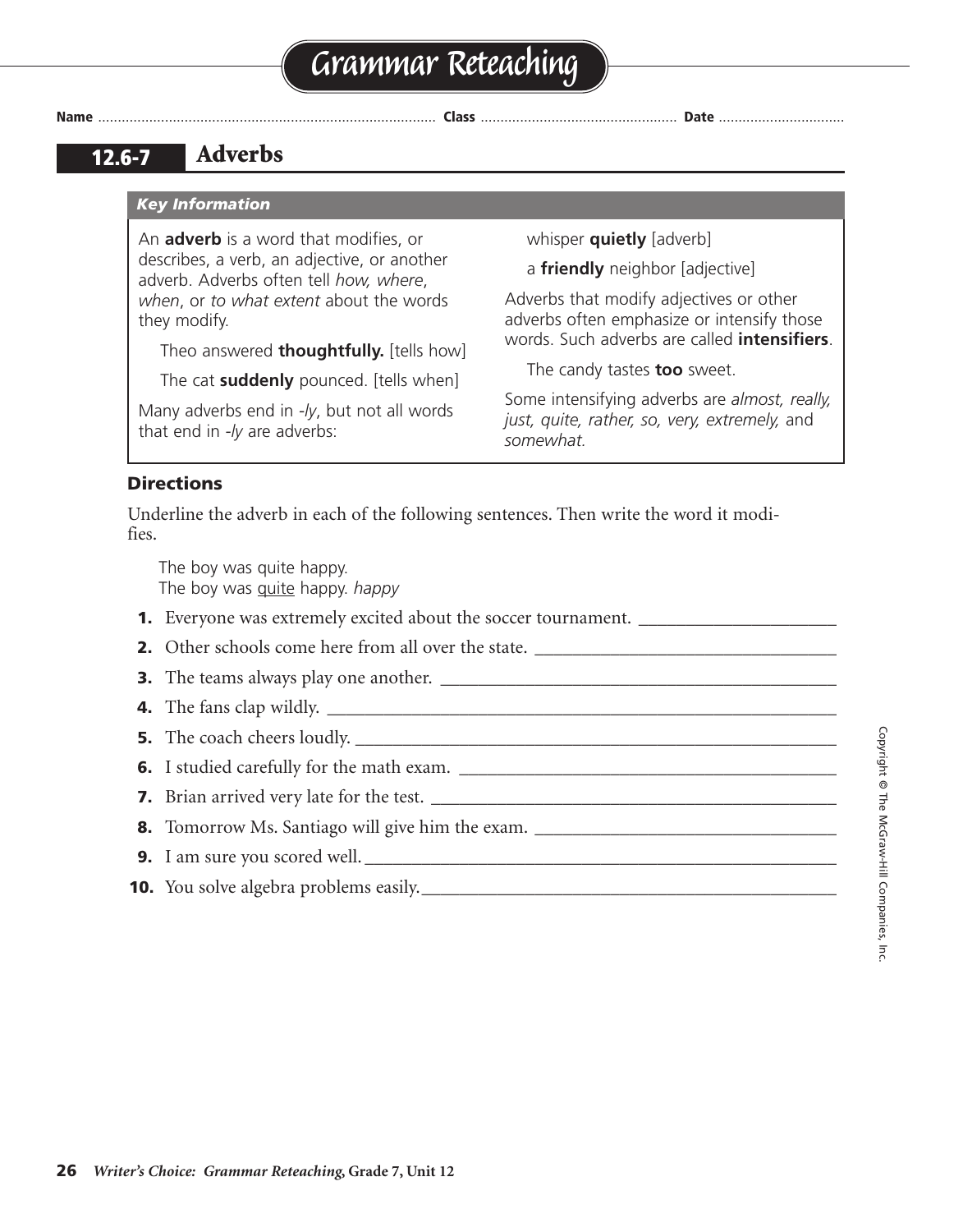### **12.9 Using Adverbs and Adjectives**

| <b>Key Information</b>                                                          |                                                                                         |  |  |  |
|---------------------------------------------------------------------------------|-----------------------------------------------------------------------------------------|--|--|--|
| Adverbs and adjectives are often confused,<br>especially when used after verbs. | Good, bad, well, and badly are often<br>confused. Good and bad are adjectives.          |  |  |  |
| Use a predicate adjective after a linking verb.                                 | Well and badly are adverbs. Well can be an<br>adjective when used to describe someone's |  |  |  |
| Jim seems quiet.                                                                | health.                                                                                 |  |  |  |
| Use an adverb to describe an action verb.                                       | Chris cooks <b>well.</b> [not good]                                                     |  |  |  |
| Jim talks quietly.                                                              | Chris is <b>well</b> . [meaning healthy]                                                |  |  |  |

#### **Directions**

Some of these sentences use adverbs or adjectives incorrectly. Rewrite the sentences, correcting any of the underlined adverbs or adjectives used incorrectly. If the sentence is correct, write *correct*.

\_\_\_\_\_\_\_\_\_\_\_\_\_\_\_\_\_\_\_\_\_\_\_\_\_\_\_\_\_\_\_\_\_\_\_\_\_\_\_\_\_\_\_\_\_\_\_\_\_\_\_\_\_\_\_\_\_\_\_\_\_\_\_\_\_\_\_\_\_\_\_\_

\_\_\_\_\_\_\_\_\_\_\_\_\_\_\_\_\_\_\_\_\_\_\_\_\_\_\_\_\_\_\_\_\_\_\_\_\_\_\_\_\_\_\_\_\_\_\_\_\_\_\_\_\_\_\_\_\_\_\_\_\_\_\_\_\_\_\_\_\_\_\_\_

\_\_\_\_\_\_\_\_\_\_\_\_\_\_\_\_\_\_\_\_\_\_\_\_\_\_\_\_\_\_\_\_\_\_\_\_\_\_\_\_\_\_\_\_\_\_\_\_\_\_\_\_\_\_\_\_\_\_\_\_\_\_\_\_\_\_\_\_\_\_\_\_

\_\_\_\_\_\_\_\_\_\_\_\_\_\_\_\_\_\_\_\_\_\_\_\_\_\_\_\_\_\_\_\_\_\_\_\_\_\_\_\_\_\_\_\_\_\_\_\_\_\_\_\_\_\_\_\_\_\_\_\_\_\_\_\_\_\_\_\_\_\_\_\_

\_\_\_\_\_\_\_\_\_\_\_\_\_\_\_\_\_\_\_\_\_\_\_\_\_\_\_\_\_\_\_\_\_\_\_\_\_\_\_\_\_\_\_\_\_\_\_\_\_\_\_\_\_\_\_\_\_\_\_\_\_\_\_\_\_\_\_\_\_\_\_\_

\_\_\_\_\_\_\_\_\_\_\_\_\_\_\_\_\_\_\_\_\_\_\_\_\_\_\_\_\_\_\_\_\_\_\_\_\_\_\_\_\_\_\_\_\_\_\_\_\_\_\_\_\_\_\_\_\_\_\_\_\_\_\_\_\_\_\_\_\_\_\_\_

\_\_\_\_\_\_\_\_\_\_\_\_\_\_\_\_\_\_\_\_\_\_\_\_\_\_\_\_\_\_\_\_\_\_\_\_\_\_\_\_\_\_\_\_\_\_\_\_\_\_\_\_\_\_\_\_\_\_\_\_\_\_\_\_\_\_\_\_\_\_\_\_

The class president speaks very good. *The class president speaks very well.*

- **1.** Our new vacuum cleaner is real powerful.\_\_\_\_\_\_\_\_\_\_\_\_\_\_\_\_\_\_\_\_\_\_\_\_\_\_\_\_\_\_\_\_\_\_\_\_\_\_
- **2.** The choir sang good. \_\_\_\_\_\_\_\_\_\_\_\_\_\_\_\_\_\_\_\_\_\_\_\_\_\_\_\_\_\_\_\_\_\_\_\_\_\_\_\_\_\_\_\_\_\_\_\_\_\_\_\_\_\_
- **3.** The coach watched anxious as the players took the field. \_\_\_\_\_\_\_\_\_\_\_\_\_\_\_\_\_\_\_\_\_\_\_\_\_\_
- **4.** Rinji felt badly when he had a cold. \_\_\_\_\_\_\_\_\_\_\_\_\_\_\_\_\_\_\_\_\_\_\_\_\_\_\_\_\_\_\_\_\_\_\_\_\_\_\_\_\_\_\_

**5.** No one felt worse than Bob.\_\_\_\_\_\_\_\_\_\_\_\_\_\_\_\_\_\_\_\_\_\_\_\_\_\_\_\_\_\_\_\_\_\_\_\_\_\_\_\_\_\_\_\_\_\_\_\_\_

- **6.** The investigators searched careful for clues. \_\_\_\_\_\_\_\_\_\_\_\_\_\_\_\_\_\_\_\_\_\_\_\_\_\_\_\_\_\_\_\_\_\_\_\_
- **7.** These petunias smell <u>sweetly</u>.
- **8.** They worked rapidly to finish the job. \_\_\_\_\_\_\_\_\_\_\_\_\_\_\_\_\_\_\_\_\_\_\_\_\_\_\_\_\_\_\_\_\_\_\_\_\_\_\_\_\_

 $\mathcal{L}_\text{max} = \mathcal{L}_\text{max} = \mathcal{L}_\text{max} = \mathcal{L}_\text{max} = \mathcal{L}_\text{max} = \mathcal{L}_\text{max} = \mathcal{L}_\text{max}$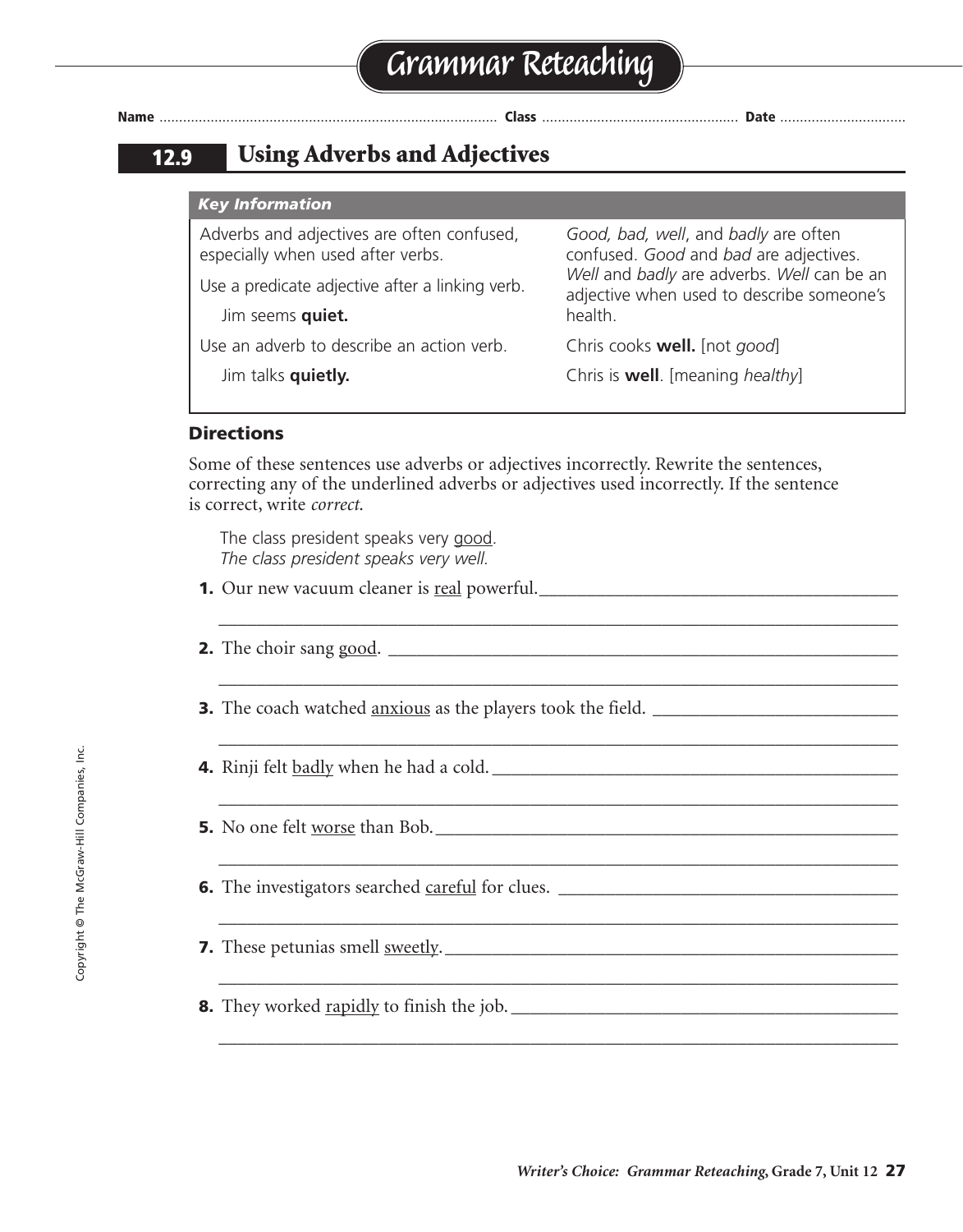### **12.10 Avoiding Double Negatives**

#### *Key Information*

**Negative words** express the idea of "no." The adverb *not* is a negative word. *Not* is often used as part of a contraction: *isn't, wasn't, weren't, won't, can't, couldn't, don't, didn't, haven't, shouldn't,* and so on. Other words, such as *never, nobody, none, no one, nothing, nowhere, scarcely,* and *hardly,* also express the negative.

Two negative words used together in a sentence create a **double negative.** Avoid double negatives. Correct a double negative by removing one of the negatives or by replacing a negative with a positive, or **affirmative,** word such as *ever, always, anybody, somebody, everyone,* and so on.

She **couldn't** run **no** more. [double negative]

She **couldn't** run **any** more. [corrected]

She **could** run **no** more. [corrected]

#### **Directions**

Underline the word that correctly completes each sentence.

None of us (can, can't) go with you. None of us (can, can't) go with you.

- **1.** There weren't (no, any) apples left in the bag.
- **2.** Scarcely (no one, anyone) can swim faster than he.
- **3.** The library had hardly (anything, nothing) on the topic the scientist was researching.
- **4.** No one (could, couldn't) help the poor seal.
- **5.** Rain was never (any, no) surprise in the jungle.
- **6.** The dog didn't have (anywhere, nowhere) to go.
- **7.** Reiko (wouldn't, would) hardly (ever, never) sing in public.
- **8.** That zoo is (never, ever) closed.
- **9.** The cast members (haven't, have) had any chance to rehearse yet.
- **10.** There is hardly (nothing, anything) left in the refrigerator.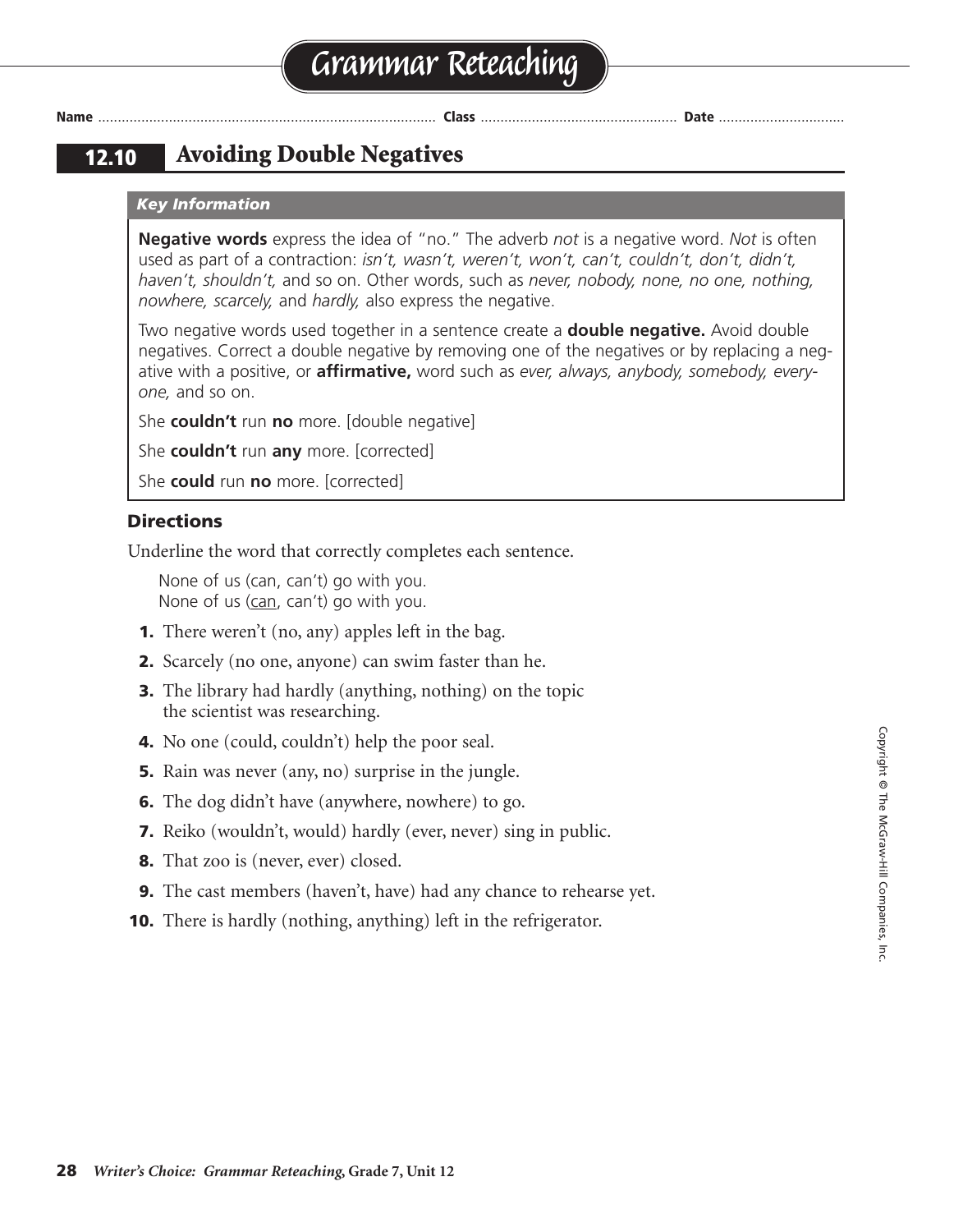### **13.1 Prepositions and Prepositional Phrases**

#### *Key Information*

A **preposition** is a word that relates a noun or a pronoun to some other word in a sentence.

The sign **in** the window was crooked. [*in* is a preposition relating *window* to *sign.*] The crowd waited **outside** the bank. [*outside* is a preposition relating *bank* to *waited.*]

Some commonly used prepositions are *about, above, across, among, at, before, by, from, in, like, of, on, to,* and *with.*

Some prepositions consist of more than one word, such *as according to, because of, in spite of,* and *instead of.*

A **prepositional phrase** is a group of words that begins with a preposition and ends with a noun or pronoun, which is the **object of the preposition.**

The canary flew **through the open window.**

#### **Directions**

Underline once the prepositional phrase in each sentence. Then underline twice the object of the preposition.

In the box were a dozen pencils.

- **1.** After school, the team practiced its drills.
- **2.** The buses were running on schedule.
- **3.** No one was at home.
- **4.** My present to my parents was a fine report card.
- **5.** Are you interested in botany?
- **6.** On weekends, the physical-therapy center is closed.
- **7.** Pierre and his father took a train to Ouebec.
- **8.** Will you hold these tickets for the Johnsons?
- **9.** We drove in that old pickup truck.
- **10.** The pen had rolled under the radiator.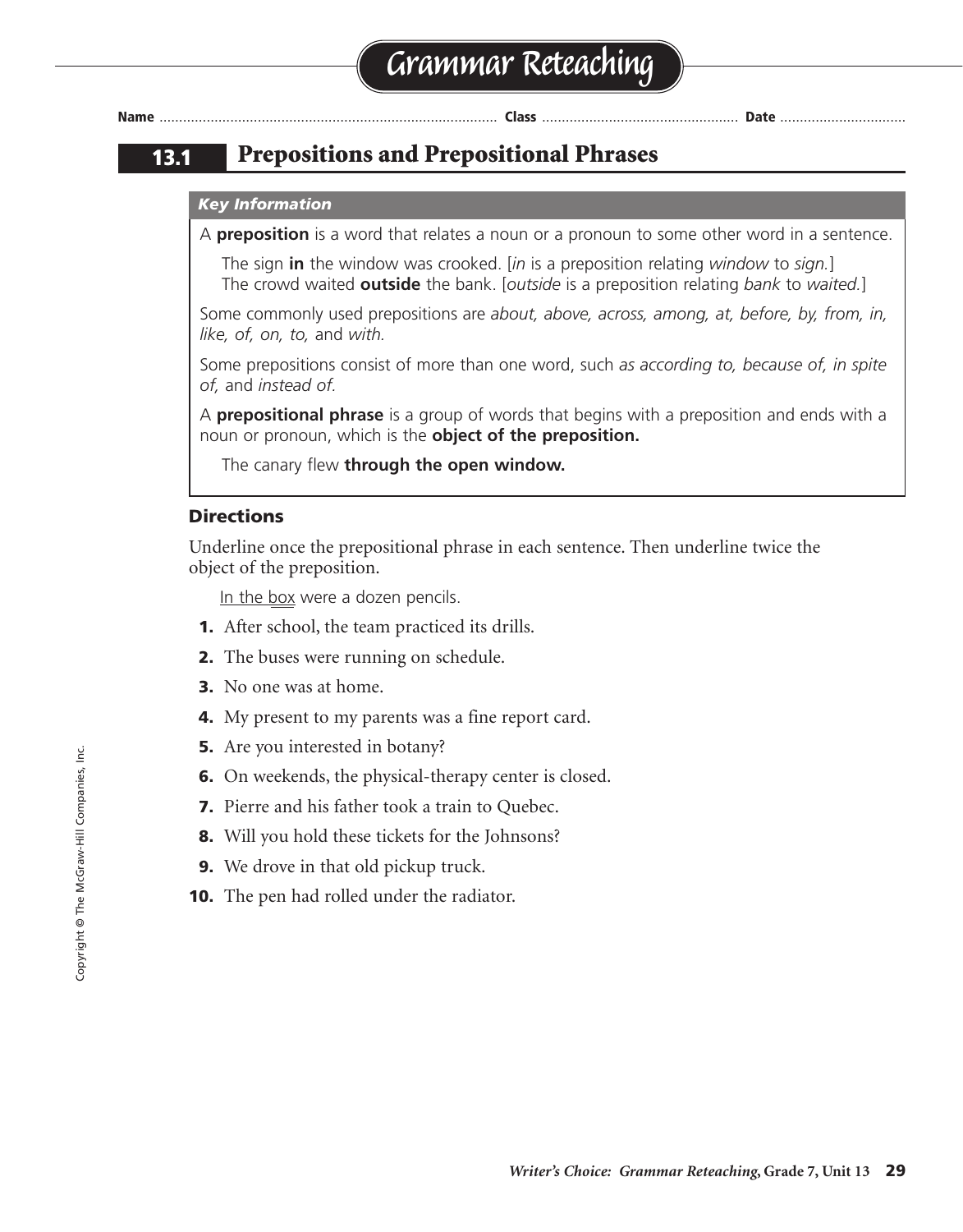| × | ۰. |  |
|---|----|--|

### **13.4-5 Conjunctions and Interjections**

#### *Key Information*

A **coordinating conjunction** is a single word used to connect parts of a sentence. *And, but, or, for,* and *nor* are coordinating conjunctions.

Dad **and** Uncle Herb went fishing.

Bob likes his soup hot **or** cold.

We packed a snack, **but** we never became hungry.

To strengthen the connection you are trying to make, use **correlative conjunctions,**

such as *both* . . . *and, either* . . . *or, neither* . . . *nor,* and *not only . . . but also.*

**Name** ...................................................................................... **Class** .................................................. **Date** ................................

**Neither** June **nor** her brothers play the violin.

An interjection is a word or group of words that expresses feeling. An interjection can stand alone, or it can be part of the sentence, set off by a comma.

**Ouch!** That hurts.

**Well,** I hope you feel better tomorrow.

#### **Directions**

Write the conjunctions or interjections you find in the following sentences. Next to the conjunction or interjection, write whether it is a *conjunction* or an *interjection*.

Aha! You and Max thought you could fool me. *Aha—interjection; and—conjunction*

- **1.** Oh, did I step on your toes?
- **2.** Myra or her sister will join us for dinner.
- **3.** Have the dancers and singers gathered on stage yet? \_\_\_\_\_\_\_\_\_\_\_\_\_\_\_\_\_\_\_\_\_\_\_\_\_\_\_\_\_\_
- **4.** Yes, I gave the books to Joanne and Felipe. \_\_\_\_\_\_\_\_\_\_\_\_\_\_\_\_\_\_\_\_\_\_\_\_\_\_\_\_\_\_\_\_\_\_\_\_\_
- **5.** My older brother not only plays soccer but also coaches it.
- **6.** Hurray! The Tigers won!
- **7.** Neither the campers nor their parents enjoyed the freezing rain. \_\_\_\_\_\_\_\_\_\_\_\_\_\_\_\_\_\_\_\_
- **8.** Ron takes both drum and clarinet lessons.
- **9.** Awesome! Did you see the speed and height of that dive?\_\_\_\_\_\_\_\_\_\_\_\_\_\_\_\_\_\_\_\_\_\_\_\_\_\_
- **10.** Over and over, we watched the tape of the game, but we still couldn't spot my friends in the crowd.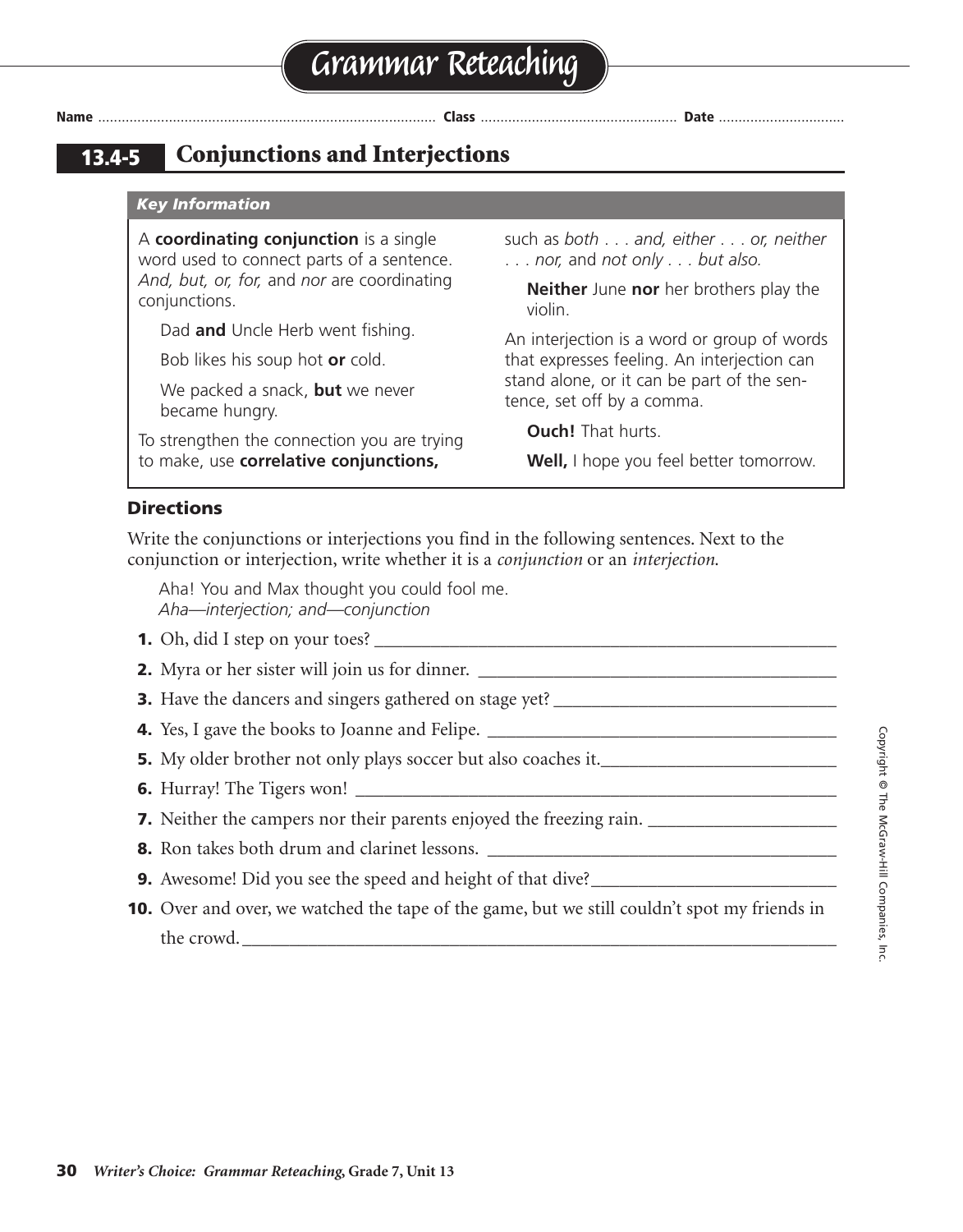### **13.6 Finding All the Parts of Speech**

#### *Key Information*

The eight **parts of speech** are nouns, pronouns, verbs, adjectives, adverbs, prepositions, conjunctions, and interjections. The part of speech that a particular word is depends upon how that word is used in the sentence. A word could be one part of speech in one sentence but a different part of speech in another sentence.

**Blue** is my favorite color. [*Blue* is a noun functioning as the subject of the sentence.]

The **blue** ribbon matches perfectly. [*Blue* is an adjective that modifies the noun *ribbon.*]

#### **Directions**

Read each sentence. Indicate how the underlined word is used in that sentence: as a *noun, pronoun, verb, adjective, adverb, preposition, conjunction,* or *interjection.*

The children sang songs. *noun*

- **1.** In the earthquake, the house shook slightly. \_\_\_\_\_\_\_\_\_\_\_\_\_\_\_\_\_\_\_\_\_\_\_\_\_\_\_\_\_\_\_\_\_\_\_\_
- **2.** It is going to be fun.  $\Box$
- **3.** We could see another herd of cattle in the distance.
- **4.** Arnold and the bus driver looked everywhere for the driver's glasses.
- **5.** Were you happy with your test results? \_\_\_\_\_\_\_\_\_\_\_\_\_\_\_\_\_\_\_\_\_\_\_\_\_\_\_\_\_\_\_\_\_\_\_\_\_\_\_\_
- **6.** Uh, I left my homework at home. \_\_\_\_\_\_\_\_\_\_\_\_\_\_\_\_\_\_\_\_\_\_\_\_\_\_\_\_\_\_\_\_\_\_\_\_\_\_\_\_\_\_\_\_
- **7.** As the wind whistled through the trees, Darren shivered.
- **8.** The coat was green. \_\_\_\_\_\_\_\_\_\_\_\_\_\_\_\_\_\_\_\_\_\_\_\_\_\_\_\_\_\_\_\_\_\_\_\_\_\_\_\_\_\_\_\_\_\_\_\_\_\_\_\_\_\_\_
- **9.** This copper coin is one hundred years old. \_\_\_\_\_\_\_\_\_\_\_\_\_\_\_\_\_\_\_\_\_\_\_\_\_\_\_\_\_\_\_\_\_\_\_\_\_
- **10.** The weather forecaster correctly predicted the weather for today.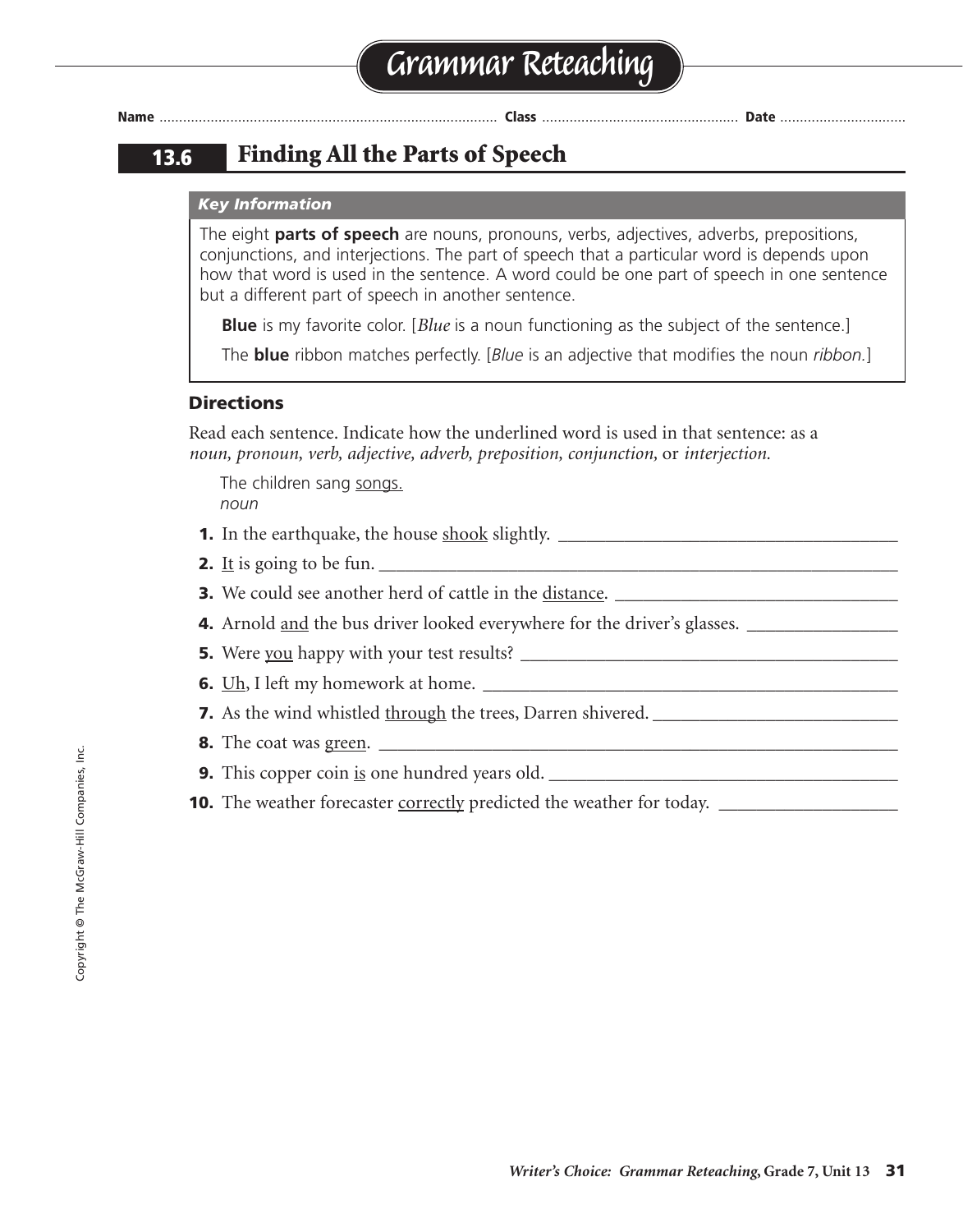### **14.1 Sentences and Clauses**

#### *Key Information*

A **simple sentence** has one complete subject and one complete predicate. It can have a compound subject or a compound predicate.

The talented **poet / read** one of her poems.

**Ed** and his **family / hike** and **bike** on weekends.

A **compound sentence** is a sentence that contains two or more simple sentences. Each simple sentence is called a **main clause.** A main clause has a subject and predicate and can stand alone as a sentence.

#### **I arrived home,** and **my mom told me the good news.**

You can connect the main clauses by using a comma and a coordinating conjunction, or you can simply use a semicolon all by itself.

#### **Directions**

Write whether each sentence is a compound sentence or a simple sentence, and insert a comma or a semicolon where needed.

Koko was usually happy but sometimes she had bad days. Koko was usually happy, but sometimes she had bad days. *compound*

- **1.** Mr. Aronson called the bookstore but it had just closed.
- **2.** The song was beautiful it sent chills down my spine.
- **3.** In the morning the birds woke us up and at night the crickets lulled us to sleep.

\_\_\_\_\_\_\_\_\_\_\_\_\_\_\_\_\_\_\_\_\_\_\_\_\_\_\_\_\_\_\_\_\_\_\_\_\_\_\_\_\_\_\_\_\_\_\_\_\_\_\_\_\_\_\_\_\_\_\_\_\_\_\_\_\_\_\_\_\_\_\_

\_\_\_\_\_\_\_\_\_\_\_\_\_\_\_\_\_\_\_\_\_\_\_\_\_\_\_\_\_\_\_\_\_\_\_\_\_\_\_\_\_\_\_\_\_\_\_\_\_\_\_\_\_\_\_\_\_\_\_\_\_\_\_\_\_\_\_\_\_\_\_

\_\_\_\_\_\_\_\_\_\_\_\_\_\_\_\_\_\_\_\_\_\_\_\_\_\_\_\_\_\_\_\_\_\_\_\_\_\_\_\_\_\_\_\_\_\_\_\_\_\_\_\_\_\_\_\_\_\_\_\_\_\_\_\_\_\_\_\_\_\_\_

- **4.** Barbara had earned enough money for a radio or a tape player.
- **5.** The rain and wind were fierce but the campers were warm and snug in their tents.
- **6.** I have had the measles but I have never had the mumps.
- **7.** Is your report on food chains or on photosynthesis?\_\_\_\_\_\_\_\_\_\_\_\_\_\_\_\_\_\_\_\_\_\_\_\_\_
- **8.** You can check the location on this map or you can consult an atlas.
- **9.** Marcus set a new school record for the 50-yard dash and for the long jump.

**10.** The coach or her assistants will meet us at the gym.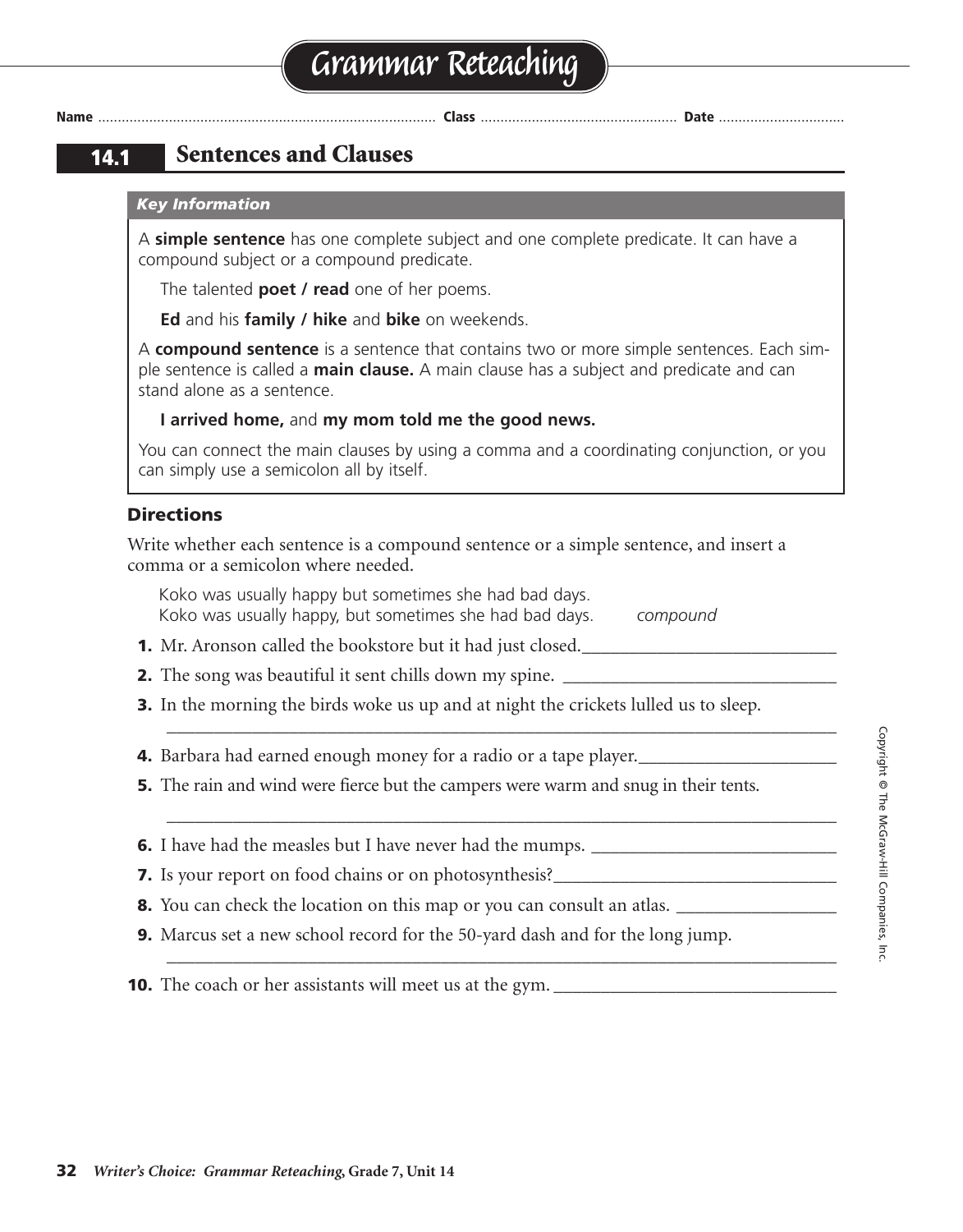### **14.3 Adjective Clauses**

#### *Key Information*

A **subordinate clause** is a group of words that has a subject and a predicate but does not express a complete thought. It is always combined with a main clause.

Kate was the only person **who could solve the problem.**

A subordinate clause that modifies, or describes, a noun or pronoun in the main clause of a complex sentence is called an **adjective clause.** An adjective clause is often introduced by a relative pronoun such as *that, which, who, whom,* or *whose.* Adjective clauses can also begin with *when* or *where.*

March is the time **when spring fever hits.**

The library, **which many people use,** has a vast collection of books.

#### **Directions**

Underline the adjective clause in each sentence. Then underline twice the noun or pronoun that the adjective clause modifies.

Here is the cake that I baked. Here is the cake that I baked.

- **1.** The room had a trapdoor that was hidden.
- **2.** Paul is someone who has many talents.
- **3.** St. Paul is the city where Cara was born.
- **4.** The store had a special department that handled returns.
- **5.** My sister was the swimmer who came in first.
- **6.** The volunteer work that he does is incredible.
- **7.** Is this the book that you ordered?
- **8.** The old house on the corner, which had been empty for years, was now home to a young family.
- **9.** DeeDee, whose real name was Deirdre, had been born in Ireland.
- **10.** Mrs. Phillips is the teacher who motivated the town into action.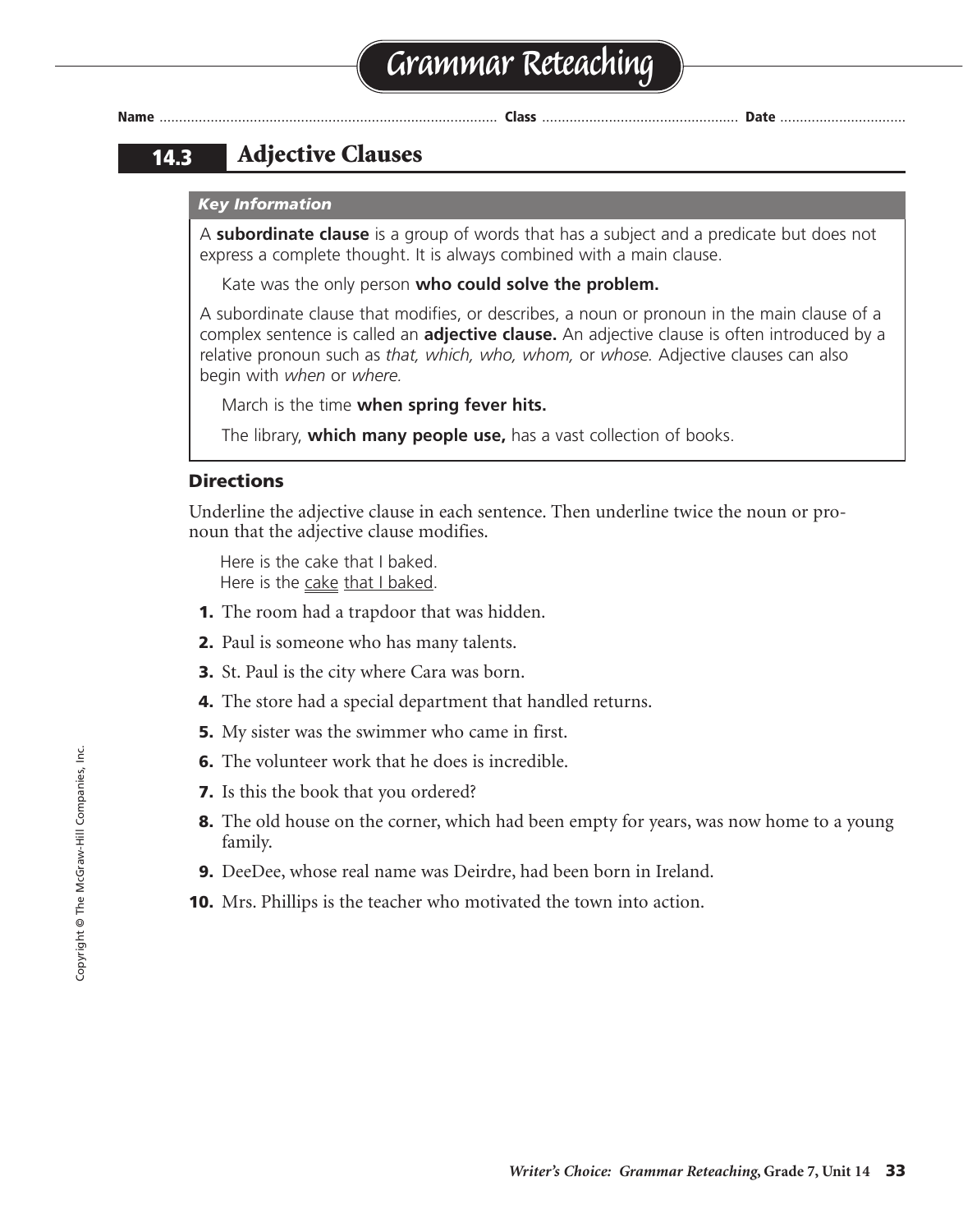# **Grammar Reteaching**

**Name** ...................................................................................... **Class** .................................................. **Date** ................................

### **14.4 Adverb Clauses**

#### *Key Information*

An **adverb clause** is a subordinate clause that often modifies the verb in the main clause of a complex sentence. An adverb clause tells *how, when, where, why,* or *under what conditions* the action occurs.

**As Ralph walked in,** we shouted, "Surprise!"

Adverb clauses are introduced by subordinating conjunctions. Refer to your textbook, page 507, for a list of subordinating conjunctions.

When an adverb clause introduces a sentence, use a comma after the clause.

#### **Directions**

Underline once the adverb clause in each sentence. Then underline twice the verb that the clause modifies.

Until we heard the weather report, we were planning a picnic. Until we heard the weather report, we were planning a picnic.

- **1.** After the basketball game was over, the teams celebrated at Carter's Cafe.
- **2.** If the gravy becomes too thick, add a little water.
- **3.** Han raced out the door when he heard the alarm.
- **4.** The clerk smiled as he handed me my change.
- **5.** While the baby slept, Mr. Rami and the boys folded the laundry.
- **6.** Maria writes in her journal whenever she has the time.
- **7.** Because the truck wouldn't start, we walked into town.
- **8.** Come for dinner if you can.
- **9.** The day was over before we knew it.
- **10.** Since the work was complete, the painters went home.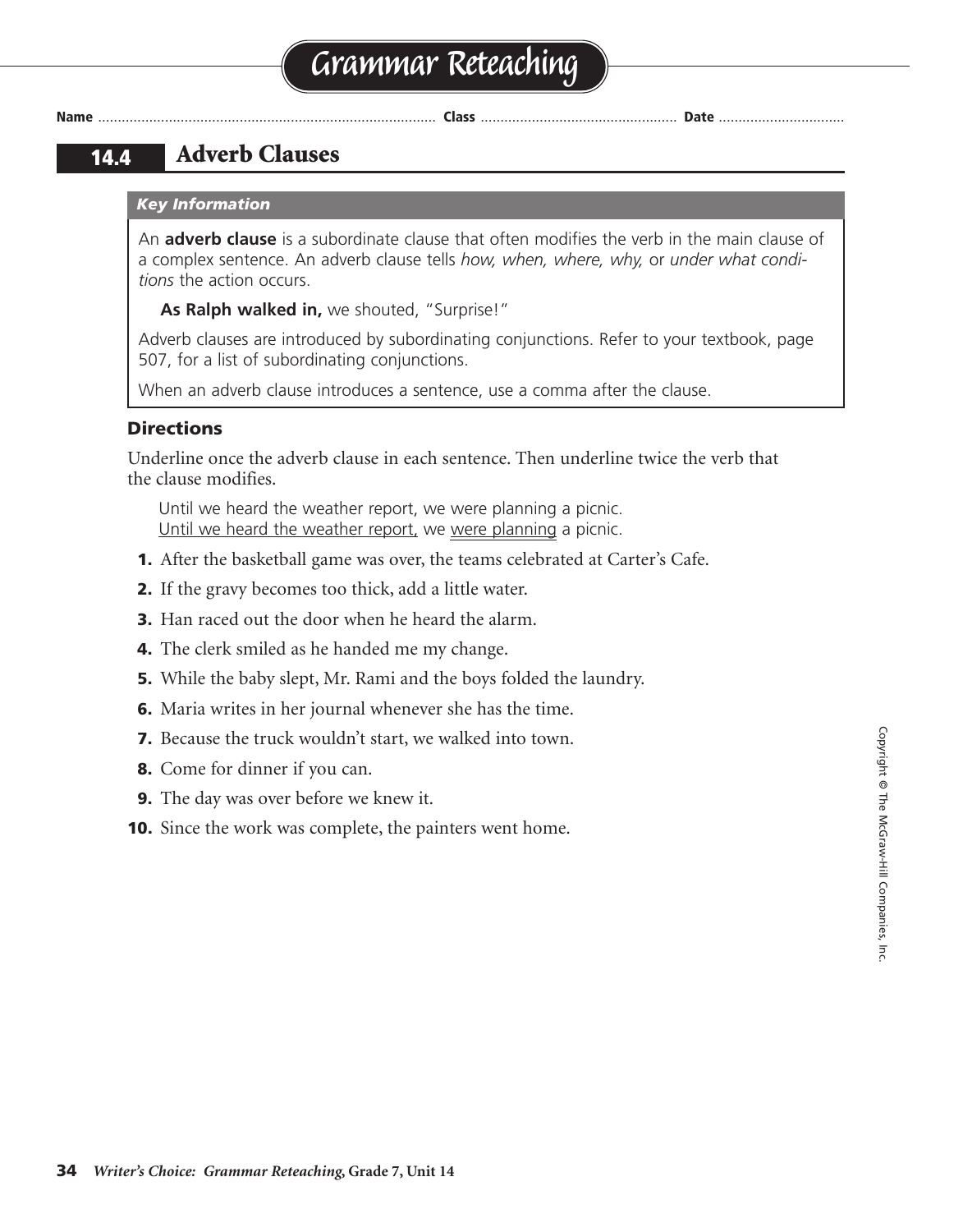**14.5 Noun Clauses**

#### *Key Information*

A **noun clause** is a subordinate clause used as a noun. A noun clause is used just like a noun: as a subject, a direct object, an object of a preposition, or a predicate noun. If you replace a noun clause with a pronoun, the sentence will still make sense.

You can give the gift to **whomever you want.**

You can give the gift to (**her**). [object of preposition]

**What you saw** was a shooting star.

(**It**) was a shooting star. [subject]

Do you know **when the game will start?** [direct object]

A new bike is **what he wants.** [predicate noun]

Some words that introduce noun clauses are *how, however, that, what, whatever, when, where, which, whichever, who, whom, whoever, whomever, whose,* and *why.*

#### **Directions**

Underline the noun clause in each sentence. Then write whether it is used as a *subject,* a *direct object,* an *object of a preposition,* or a *predicate noun.*

Whoever arrives last will be in charge of refreshments. Whoever arrives last will be in charge of refreshments. *subject*

- **1.** That Cheryl is the best math student cannot be disputed. \_\_\_\_\_\_\_\_\_\_\_\_\_\_\_\_\_\_\_\_\_\_\_\_\_
- **2.** What you say is true.
- **3.** The food will be available for whoever needs it.
- **4.** Robert did what he knew was right.
- **5.** Everyone wondered how the experiment worked. \_\_\_\_\_\_\_\_\_\_\_\_\_\_\_\_\_\_\_\_\_\_\_\_\_\_\_\_\_\_\_
- **6.** Whoever wants to help should follow me.
- **7.** The noisy crowd could not hear what the announcer was saying.
- **8.** We wondered who had won the contest.
- **9.** A generous reward will go to whoever finds the jewels.
- **10.** A nap is what the baby wants. \_\_\_\_\_\_\_\_\_\_\_\_\_\_\_\_\_\_\_\_\_\_\_\_\_\_\_\_\_\_\_\_\_\_\_\_\_\_\_\_\_\_\_\_\_\_\_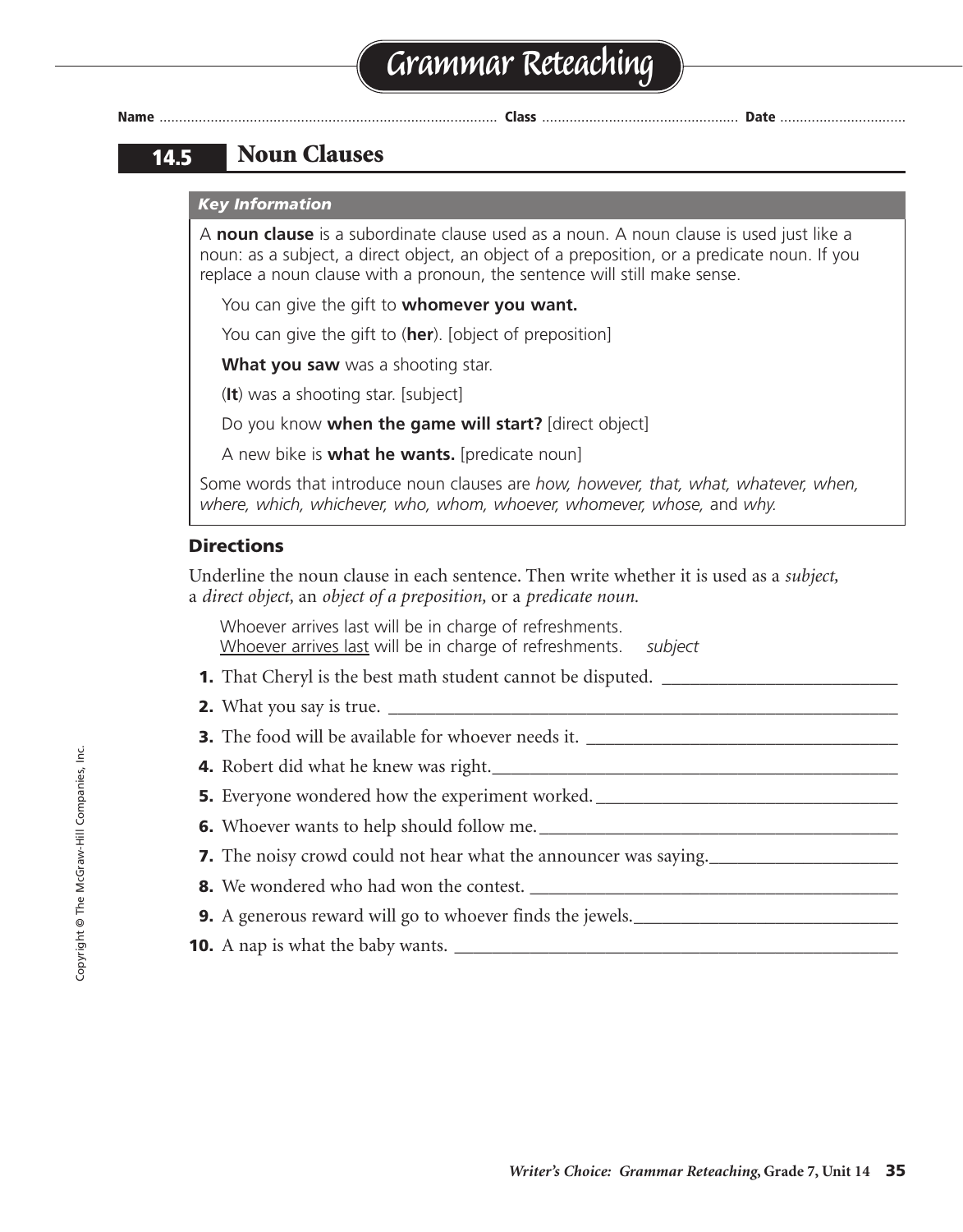### **15.1 Participles and Participial Phrases**

#### *Key Information*

A **participle** is a verb form that can be used as an adjective either by itself or as part of a group of words called a **participial phrase.**

**Smiling happily, Winona accepted her prize.** 

A participial phrase can come before or after the word it describes, but it should always be placed close to the modified word. When it appears at the beginning of a sentence, it is set off by a comma. Placed elsewhere in the sentence, a participial phrase is set off by commas if it simply provides additional information about the word modified. If the phrase is necessary to identify the modified word, it should not be set off with commas.

The food **served at that restaurant** is terrific.

The tourists, **arriving by the busload,** jammed the tiny town.

#### **Directions**

Underline once each participial phrase, and underline twice the word it modifies.

Jumping one puddle, the kitten landed in another.

- **1.** Swinging her arms wildly, Gail jumped into the pool.
- **2.** The team, finished with the lab work, wrote a summary of the experiment.
- **3.** That company, owned by Angel Silva, is committed to a better environment.
- **4.** Sitting quietly in the tree, the little boy had fallen asleep.
- **5.** This toothpaste, made with baking soda, doesn't taste too bad.
- **6.** The car parked in front of the fire hydrant got a ticket.
- **7.** Exhausted after the long game, Maura collapsed on the bench.
- **8.** The horseshoe hanging over the door was supposedly good luck.
- **9.** Clutching the bat firmly, Mickey stood ready for the pitch.
- **10.** Working late, we ordered pizza for supper.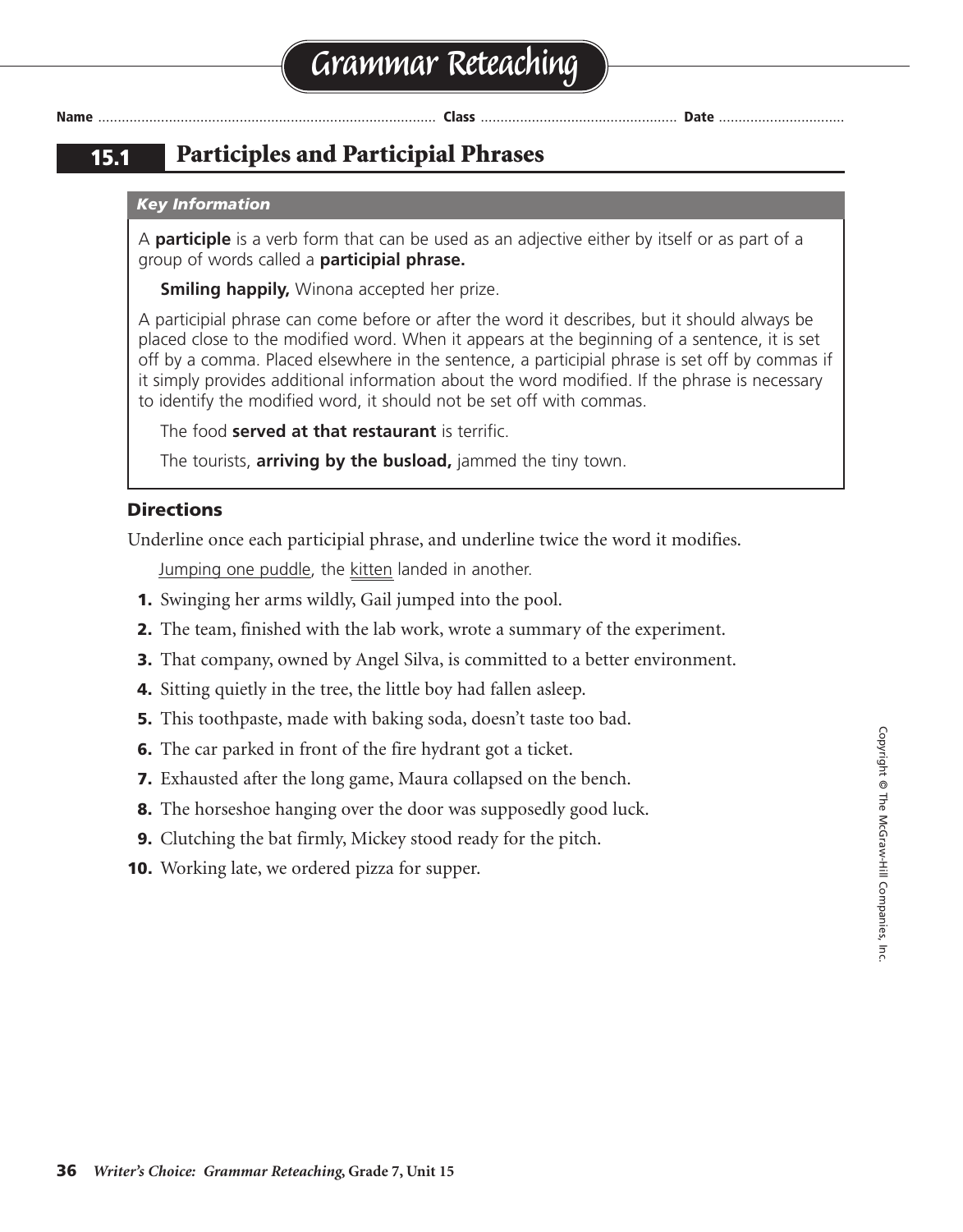# **Grammar Reteaching**

**Name** ...................................................................................... **Class** .................................................. **Date** ................................

### **15.2 Gerunds and Gerund Phrases**

#### *Key Information*

A **gerund** is a verb form that ends in *-ing* and is used as a noun. Like other nouns, gerunds can function as the subject of a sentence or the object of a verb.

**Weaving** is Fran's hobby. [subject]

Robin enjoys **running**. [direct object]

Do not confuse gerunds with other verb forms that end in *-ing.*

I am **studying** French. [main verb in a verb phrase]

**Smiling,** Ms. Abberly waved to us. [participle modifying *Ms. Abberly*]

**Biking** can be dangerous. [gerund]

A **gerund phrase** is a group of words that includes a gerund and other words that complete its meaning.

**Watching the sunset** can be fun.

My assignment includes **organizing the project.**

#### **Directions**

Underline each gerund or gerund phrase, and write whether it is used as a *subject* or a *direct object.*

Understanding new concepts takes concentration. *subject*

- **1.** Finding a seat was difficult.
- **2.** Identifying the problem required careful analysis.
- **3.** The campers enjoyed roasting marshmallows over the campfire.
- **4.** Playing in the hot sun made us thirsty.
- **5.** Sending a letter to the editor was an excellent idea.\_\_\_\_\_\_\_\_\_\_\_\_\_\_\_\_\_\_\_\_\_\_\_\_\_\_\_\_\_
- **6.** Reading biographies is her favorite pastime.
- **7.** Recycling cans, glass, and paper helps the environment.
- **8.** Clara enjoys designing her garden.
- **9.** Walking in the woods in the fall is always a pleasure.
- **10.** I just finished raking the leaves. \_\_\_\_\_\_\_\_\_\_\_\_\_\_\_\_\_\_\_\_\_\_\_\_\_\_\_\_\_\_\_\_\_\_\_\_\_\_\_\_\_\_\_\_\_\_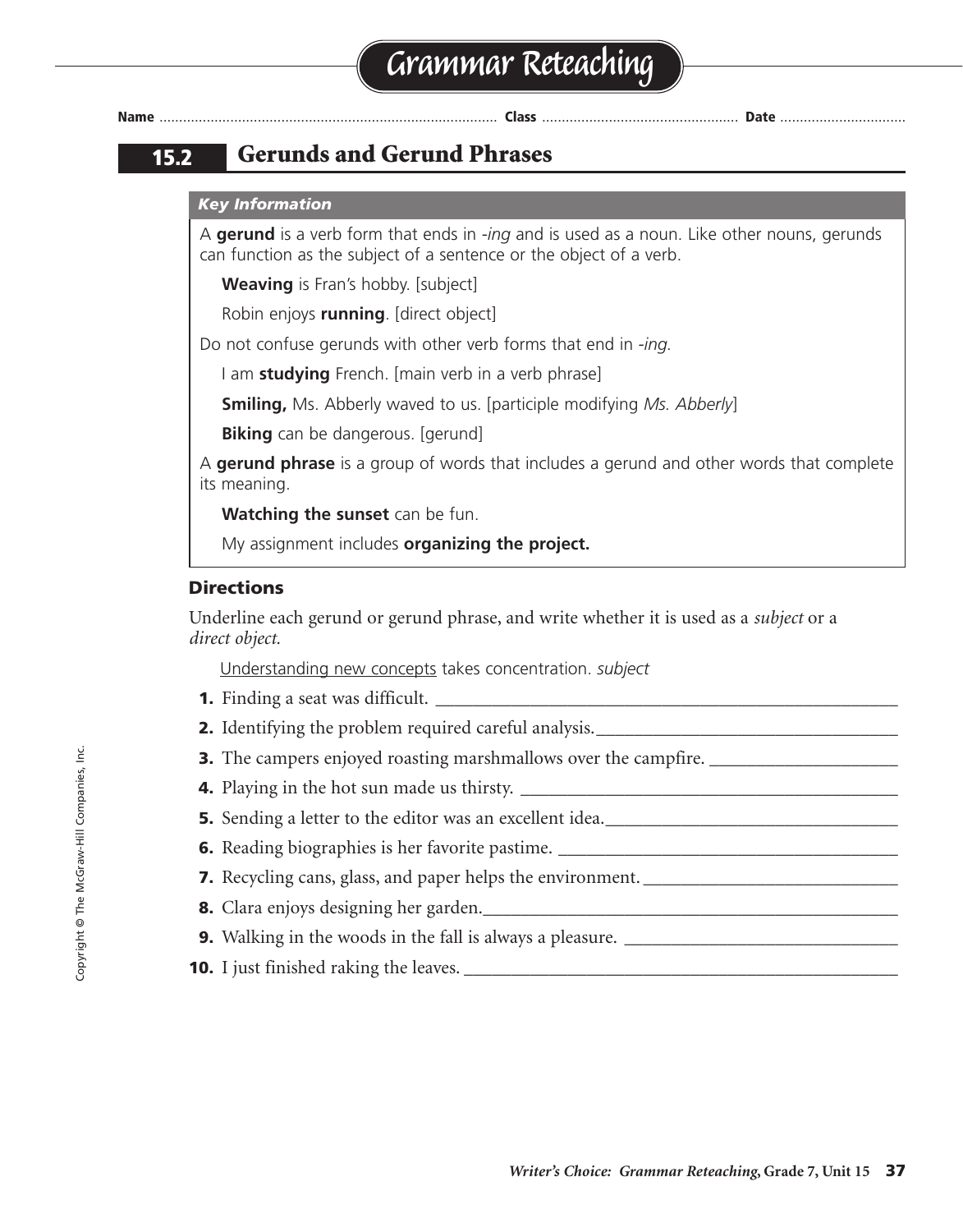**16.1 Making Subjects and Verbs Agree**

#### *Key Information*

A subject and a verb must agree in number. A singular noun subject takes a singular form of the verb. A plural noun subject takes a plural form of the verb.

The **quarterback calls** the plays.

The **quarterbacks call** the plays.

Notice that in the present tense the singular form of the verb ends in *-s.*

Verbs and subject pronouns must also agree in number.

He speaks. They speak.

The verbs *be, do,* and *have* can be main verbs or helping verbs. They should always agree with the subject no matter how they are used in the sentence.

They **have** a truck.

In a verb phrase, it is the helping verb that must agree with the subject.

**I am** speaking.

**We are** speaking.

#### **Directions**

Underline once the subject of each sentence. Underline twice the correct verb form in parentheses.

The twins (has, have) a new radio. The twins (has, have) a new radio.

- **1.** He (design, designs) furniture.
- **2.** These books (was, were) due at the library yesterday.
- **3.** Most drivers (is, are, am) careful.
- **4.** She (do, does) play the piano beautifully.
- **5.** (Has, Have) they glazed the pottery yet?
- **6.** I (is, am, are) going to the game tonight.
- **7.** Their front steps (needs, need) repair.
- **8.** He (does, do) not have the right bike parts.
- **9.** Few organizations (do, does) as much as theirs.
- **10.** They certainly (has, have) trouble with that dog.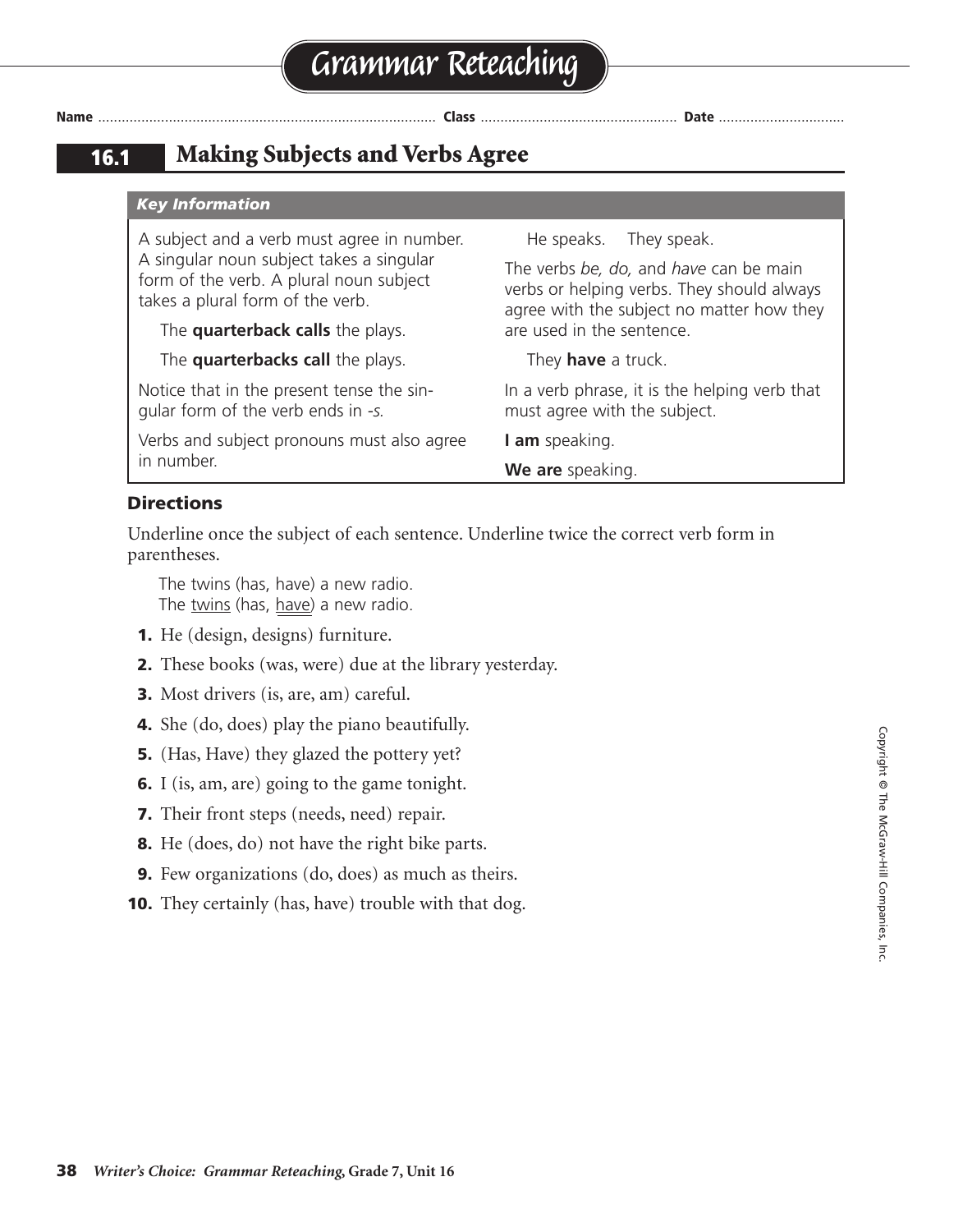### **16.2 Problems with Locating the Subject**

#### *Key Information*

It can be difficult to make the subject and verb agree if you have trouble identifying the subject. A prepositional phrase might come between the subject and the verb, or words such as *here* or *there* might begin the sentence and throw you off. You can check the subject-verb agreement by rearranging the sentence or dropping a prepositional phrase.

Here are your papers.

Your **papers are** here.

The nurses at the clinic are always friendly.

The **nurses are** always friendly.

To find the subject in interrogative sentences, make the sentence declarative.

Does the bright light bother you?

The bright **light does bother** you.

#### **Directions**

Underline each subject once. Then underline the correct verb form in parentheses twice. Remember that the subject and verb must agree.

The price of these shoes (is, are) too high.

- **1.** The bananas in the refrigerator (is, are) ripe.
- **2.** A list of the contestants (hangs, hang) on the bulletin board.
- **3.** Only one of their cousins (likes, like) sports.
- **4.** (Does, Do) the lawnmowers use gasoline?
- **5.** There (goes, go) his chances for a perfect score.
- **6.** Members of the club (volunteers, volunteer) at the hospital.
- **7.** People from every state (comes, come) to this national park.
- **8.** Where (is, are) their parents?
- **9.** A platter of pears (was, were) on the table.
- **10.** The articles on endangered animals (was, were) interesting.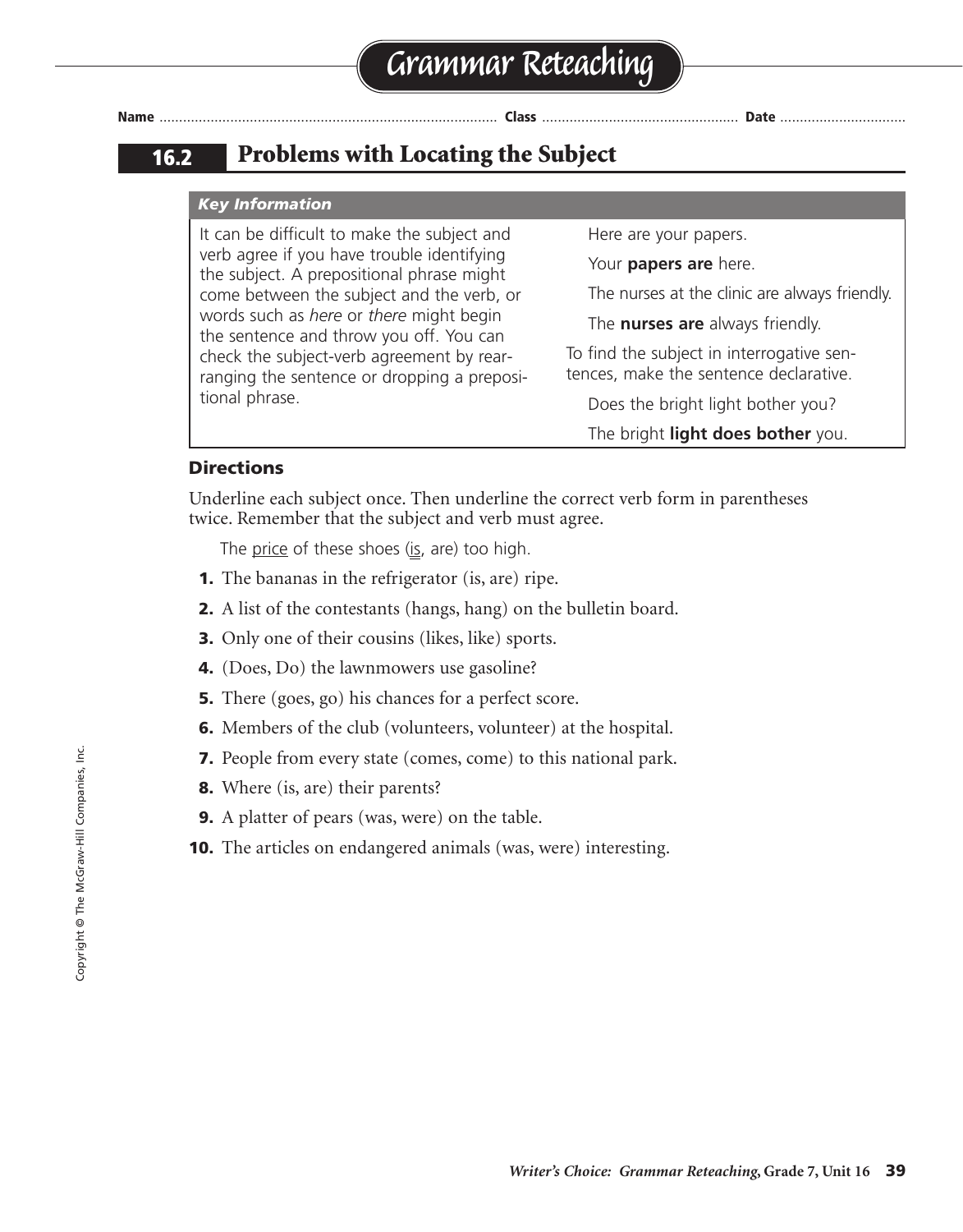**16.3 Collective Nouns and Other Special Subjects**

#### *Key Information*

A **collective noun** names a group. The collective noun has a singular meaning when used to name a group that acts as a unit. The noun has a plural meaning when used to name members of the group acting as individuals.

The **jury announces** its verdict. [unit]

The **jury were arguing** among themselves. [individuals]

**Twenty dollars was** the total cost. [unit]

**Twenty dollars were** dropped from the bag. [individual bills]

Certain nouns end in *s* but are singular: *mathematics, news, United Nations.*

Other nouns, such as *scissors, pants,* and *pliers,* end in *s* but require a plural verb.

The title of a book or other work of art is always singular even if a noun in the title is plural.

**"Friends"** is the name of my poem.

#### **Directions**

Underline the correct form of the verb given in parentheses.

The club (has, have) donated the prize. The club (has, have) donated the prize.

- **1.** Twelve dollars (were, was) the price of the tape.
- **2.** Six years (is, are) a long time to wait.
- **3.** The club (hold, holds) its meetings on Tuesdays.
- **4.** News of such incidents (has, have) traveled slowly.
- **5.** Four hours (has, have) passed quickly.
- **6.** *The Merry Adventures of Robin Hood* by Howard Pyle (was, were) the book Lynn read.
- **7.** (Is, Are) mathematics your favorite subject?
- **8.** One hundred jars of jelly (has, have) been stolen.
- **9.** Amelia's pants (is, are) green.
- **10.** The United Nations (is, are) a peace-keeping organization.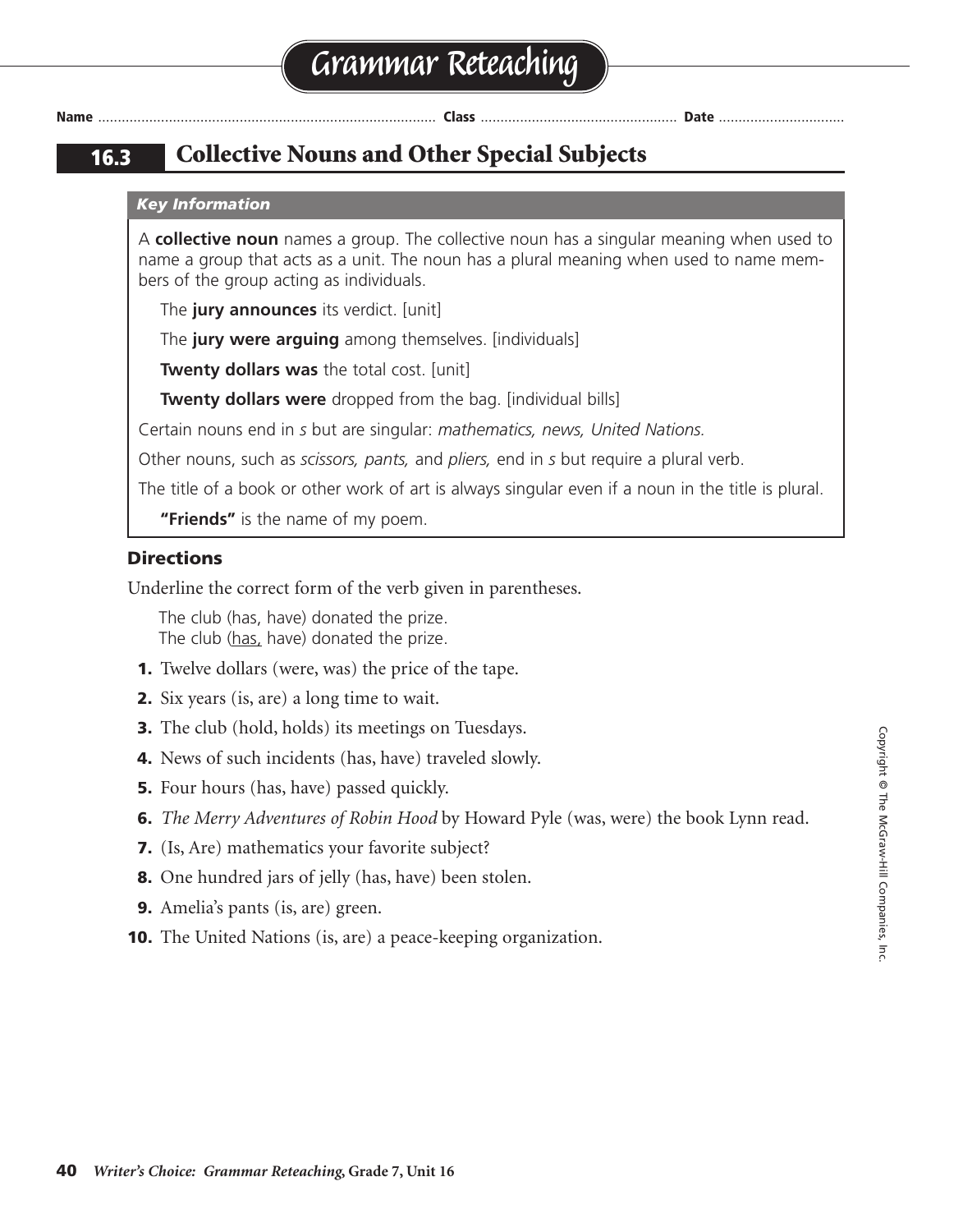### **16.4 Indefinite Pronouns as Subjects**

#### *Key Information*

An **indefinite pronoun** is a pronoun that does not refer to a specific person, place, or thing. Some indefinite pronouns are always singular, including *another, anyone, each, either, everyone, much, neither, nothing,* and *someone.* Others are always plural, including *both, few, many, others,* and *several.*

Some indefinite pronouns may be either singular or plural: *all, any, most, none,* and *some.* Whether the pronoun is singular or plural depends upon the prepositional phrase that follows the pronoun. If the object of the preposition is singular, the pronoun is singular and requires the singular form of the verb. If the object of the preposition is plural, the pronoun and the verb must be plural.

**Some** of the **money was** missing. [singular]

**Some** of the **passengers were** injured. [plural]

#### **Directions**

Underline once the subject pronoun in each sentence, and underline twice the correct form of the verb in parentheses.

Most of the windows in the old warehouse (was, were) broken. Most of the windows in the old warehouse (was, were) broken.

- **1.** Each of the animals (have, has) its particular needs.
- **2.** Both of the sopranos in the choir (was, were) sick.
- **3.** Another of the dishes (is, are) cracked.
- **4.** Some of the icicles (was, were) melting.
- **5.** All of the lobsters in the bucket (is, are) still alive.
- **6.** Neither of the judges (write, writes) any comments.
- **7.** Everyone in the back of the room (needs, need) a chair.
- **8.** Few of the animals (hunt, hunts) in the daytime.
- **9.** Most of the chocolates (was, were) gone.
- **10.** Many of her classmates (appreciate, appreciates) Mandy's help.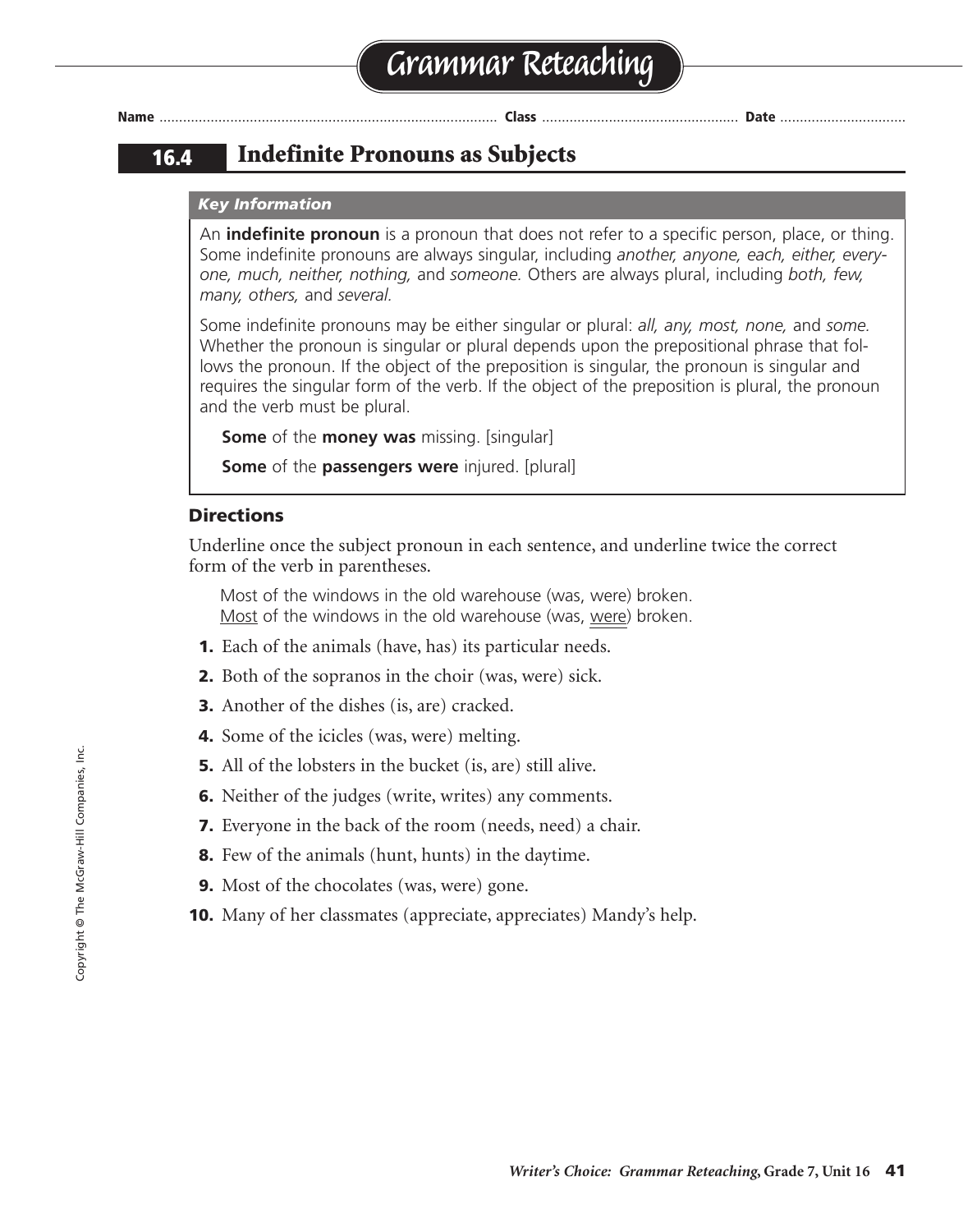#### **Using Troublesome Words 17.1-2**

#### *Key Information*

English contains a number of words and expressions that often are misused. Some people may have difficulty remembering when to use *can* or *may, loose* or *lose,* and *to, too,* or *two.*

For most of these misused words, there are, unfortunately, no tricks to help you choose the correct one. The only way to learn confusing words is to memorize them and practice using them.

Refer to the examples on pages 553 and 555 in your textbook to review common misused words and expressions.

#### **Directions**

Underline the correct word in parentheses.

(They're, Their) boots were soaking wet.

- **1.** (Between, Among) the three of them, the girls decided to start a food drive.
- **2.** If I had to (choose, chose), I'd choose you.
- **3.** Brian wants to (learn, teach) about marine biology.
- **4.** (Its, It's) not easy to run in the sand.
- **5.** We worked harder (then, than) we ever had.
- **6.** (Their, They're) the ones whose barn burned down.
- **7.** The club agreed that its rules were (altogether, all together) too strict.
- **8.** If you (set, sit) the plant too close to the heater, it will lose its leaves.
- **9.** When Li-ming and Lucia go to a football game, they (take, bring) a blanket to sit on.
- **10.** Everyone was (all ready, already) to accept the decision.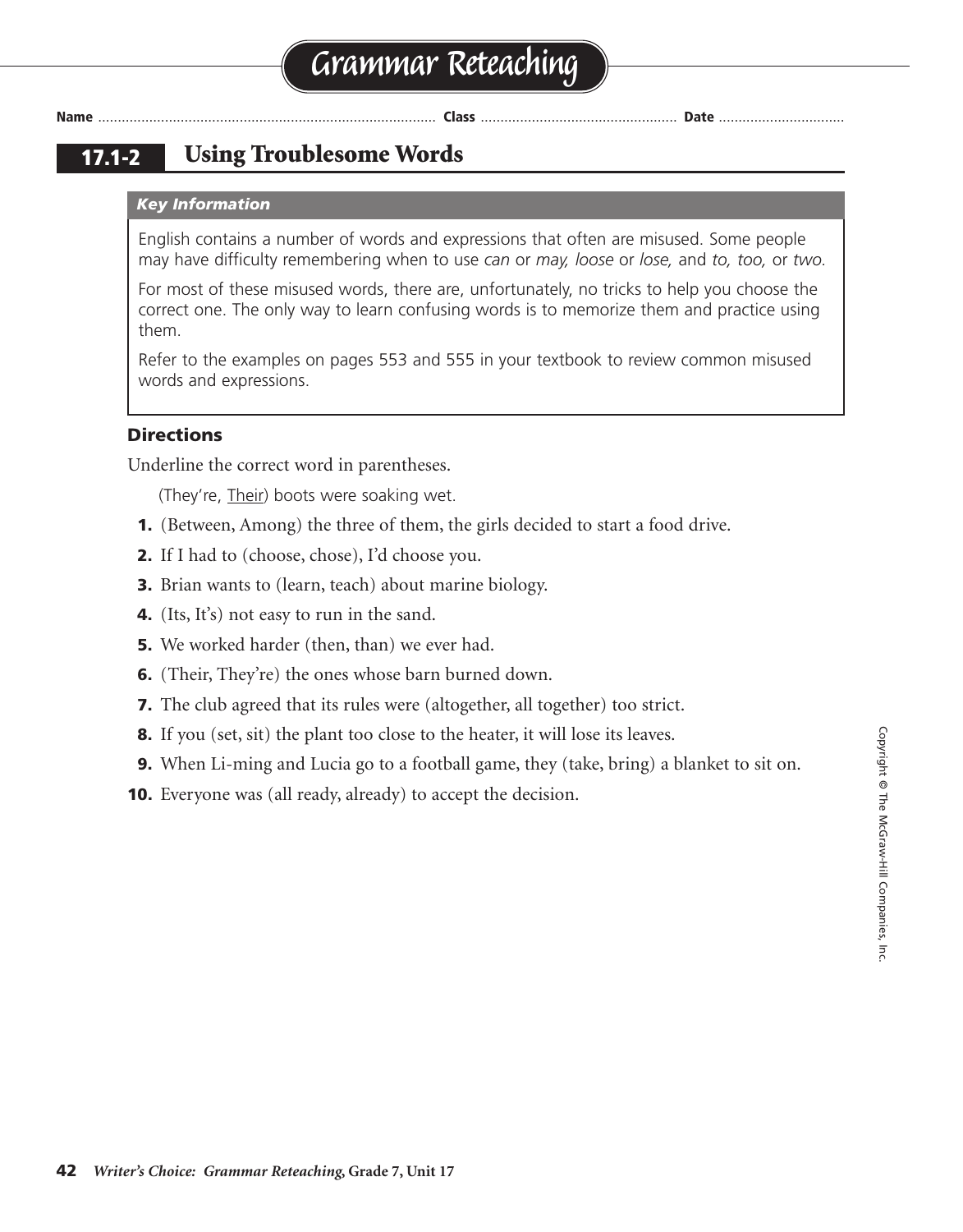### **19.1 Capitalizing Sentences, Quotations, and Letter Parts**

#### *Key Information*

Capitalize the first word of every sentence.

**T**he creek was overflowing its banks.

Capitalize the first word of a direct quotation.

"**L**et me help you," said the clerk.

When a quoted sentence is divided by explanatory words such as *she said,* do not begin the second part with a capital letter unless it is a new sentence.

"**H**urry up," Yolanda insisted, "or we'll miss the show."

Do not capitalize an indirect quotation.

Louis said **t**hat he wanted to go.

Capitalize the first word in the salutation and in the closing of a letter. Capitalize the title and name of the person addressed.

**D**ear **S**enator **M**ontez,

**Y**ours truly,

#### **Directions**

Rewrite the following sentences. Use capital letters where needed. If a sentence is correct, write *correct*.

\_\_\_\_\_\_\_\_\_\_\_\_\_\_\_\_\_\_\_\_\_\_\_\_\_\_\_\_\_\_\_\_\_\_\_\_\_\_\_\_\_\_\_\_\_\_\_\_\_\_\_\_\_\_\_\_\_\_\_\_\_\_\_\_\_\_\_\_\_\_\_

\_\_\_\_\_\_\_\_\_\_\_\_\_\_\_\_\_\_\_\_\_\_\_\_\_\_\_\_\_\_\_\_\_\_\_\_\_\_\_\_\_\_\_\_\_\_\_\_\_\_\_\_\_\_\_\_\_\_\_\_\_\_\_\_\_\_\_\_\_\_\_

\_\_\_\_\_\_\_\_\_\_\_\_\_\_\_\_\_\_\_\_\_\_\_\_\_\_\_\_\_\_\_\_\_\_\_\_\_\_\_\_\_\_\_\_\_\_\_\_\_\_\_\_\_\_\_\_\_\_\_\_\_\_\_\_\_\_\_\_\_\_\_

\_\_\_\_\_\_\_\_\_\_\_\_\_\_\_\_\_\_\_\_\_\_\_\_\_\_\_\_\_\_\_\_\_\_\_\_\_\_\_\_\_\_\_\_\_\_\_\_\_\_\_\_\_\_\_\_\_\_\_\_\_\_\_\_\_\_\_\_\_\_\_

\_\_\_\_\_\_\_\_\_\_\_\_\_\_\_\_\_\_\_\_\_\_\_\_\_\_\_\_\_\_\_\_\_\_\_\_\_\_\_\_\_\_\_\_\_\_\_\_\_\_\_\_\_\_\_\_\_\_\_\_\_\_\_\_\_\_\_\_\_\_\_

\_\_\_\_\_\_\_\_\_\_\_\_\_\_\_\_\_\_\_\_\_\_\_\_\_\_\_\_\_\_\_\_\_\_\_\_\_\_\_\_\_\_\_\_\_\_\_\_\_\_\_\_\_\_\_\_\_\_\_\_\_\_\_\_\_\_\_\_\_\_\_

\_\_\_\_\_\_\_\_\_\_\_\_\_\_\_\_\_\_\_\_\_\_\_\_\_\_\_\_\_\_\_\_\_\_\_\_\_\_\_\_\_\_\_\_\_\_\_\_\_\_\_\_\_\_\_\_\_\_\_\_\_\_\_\_\_\_\_\_\_\_\_

Pauline asked, "may I go to the library with Mother?" *Pauline asked, "May I go to the library with Mother?"*

- **1.** "dear professor green," he began his letter. \_\_\_\_\_\_\_\_\_\_\_\_\_\_\_\_\_\_\_\_\_\_\_\_\_\_\_\_\_\_\_\_\_\_\_\_\_
- **2.** "if Nora calls," said Cheryl, "please take a message."
- **3.** the coach yelled, "time out! call time out!" \_\_\_\_\_\_\_\_\_\_\_\_\_\_\_\_\_\_\_\_\_\_\_\_\_\_\_\_\_\_\_\_\_\_\_\_\_
- **4.** "we got lost," explained Mrs. Horowitz. "the road wasn't marked."
- **5.** The doctor said that Sylvia should get some rest. \_\_\_\_\_\_\_\_\_\_\_\_\_\_\_\_\_\_\_\_\_\_\_\_\_\_\_\_\_\_\_\_
- **6.** "hold on, there," interrupted Bruce. "aren't you forgetting something?"
- **7.** Kemisha signed the letter "sincerely yours."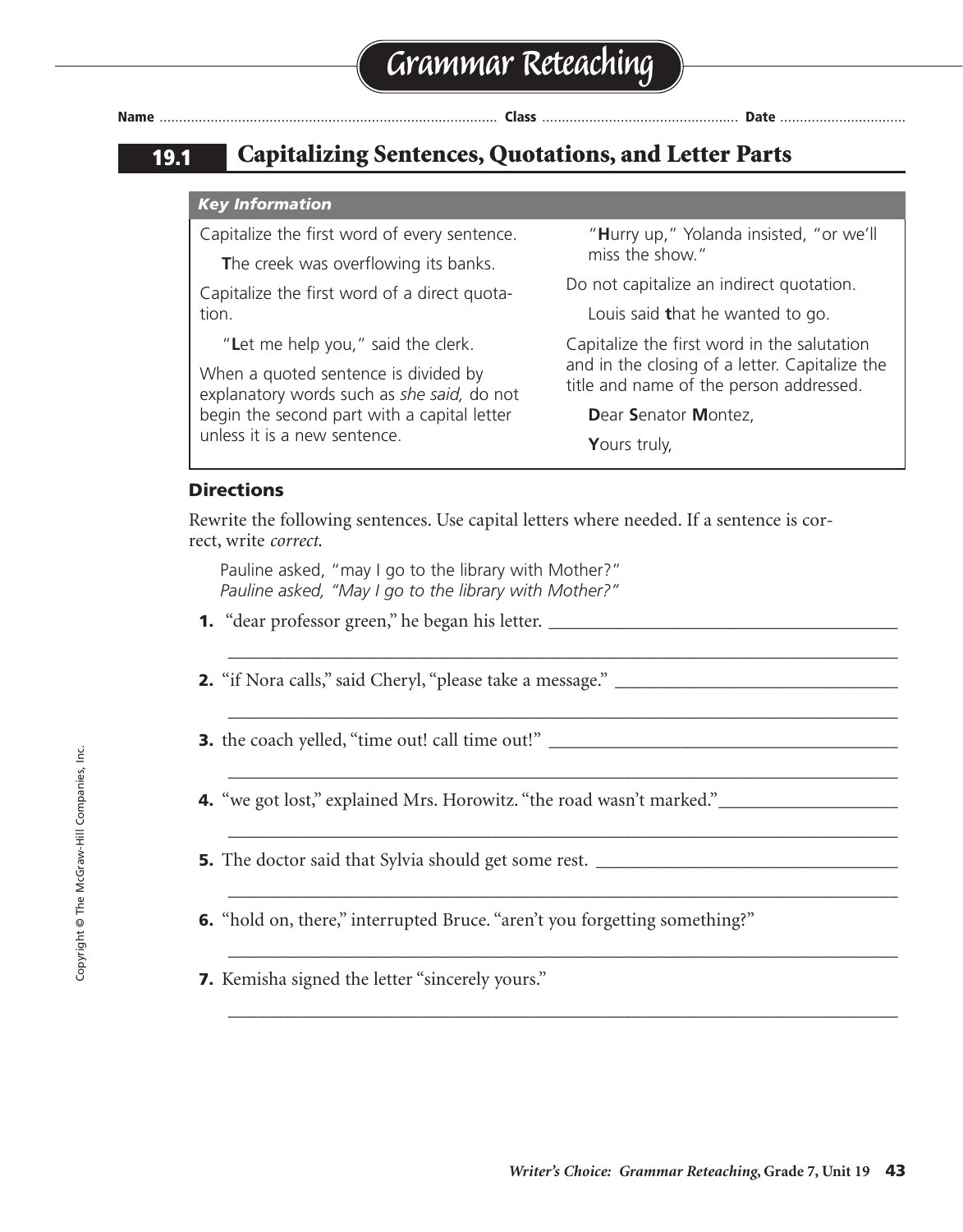### **19.2-4 Capitalizing Words**

#### *Key Information*

Capitalize the names of people and their initials. Capitalize titles when they come before a person's name or when they're used in direct address. Do not capitalize titles that are used as common nouns.

**P**resident **T**ruman

**W**hat do you think, **M**om?

**T**homas **J**efferson was the third president.

**M**r. **R.O. B**ailey **J**r.

Capitalize the names of specific places.

**S**nake **R**iver the **S**outh

Capitalize names of buildings, monuments, organizations, businesses, and brand names.

Capitalize days, months, and holidays.

Capitalize ethnic groups, nationalities, languages, and any proper adjectives formed from them.

Capitalize the first, the last, and all important words in titles of books, poems, magazines, and so on.

**A**cme sugar (brand name)

*Adam of the Road* (book)

**Greek food (ethnic adjective)** 

Capitalize historical events, periods of time, and documents.

**D**ark **A**ges **B**attle of **B**ataan

Always capitalize the pronoun *I.*

#### **Directions**

Rewrite each sentence. Use capital letters where needed.

We will drive west to see badlands national park in south dakota. *We will drive west to see Badlands National Park in South Dakota.*

\_\_\_\_\_\_\_\_\_\_\_\_\_\_\_\_\_\_\_\_\_\_\_\_\_\_\_\_\_\_\_\_\_\_\_\_\_\_\_\_\_\_\_\_\_\_\_\_\_\_\_\_\_\_\_\_\_\_\_\_\_\_\_\_\_\_\_\_\_\_\_

\_\_\_\_\_\_\_\_\_\_\_\_\_\_\_\_\_\_\_\_\_\_\_\_\_\_\_\_\_\_\_\_\_\_\_\_\_\_\_\_\_\_\_\_\_\_\_\_\_\_\_\_\_\_\_\_\_\_\_\_\_\_\_\_\_\_\_\_\_\_\_

\_\_\_\_\_\_\_\_\_\_\_\_\_\_\_\_\_\_\_\_\_\_\_\_\_\_\_\_\_\_\_\_\_\_\_\_\_\_\_\_\_\_\_\_\_\_\_\_\_\_\_\_\_\_\_\_\_\_\_\_\_\_\_\_\_\_\_\_\_\_\_

\_\_\_\_\_\_\_\_\_\_\_\_\_\_\_\_\_\_\_\_\_\_\_\_\_\_\_\_\_\_\_\_\_\_\_\_\_\_\_\_\_\_\_\_\_\_\_\_\_\_\_\_\_\_\_\_\_\_\_\_\_\_\_\_\_\_\_\_\_\_\_

**1.** i just read a russian folktale from the book *tales of wonder*.

**2.** this mexican chili is made with spanish onions grown in florida.

**3.** is texas in the south or in the southwest?

**4.** Linda's report was on asian civilization during the middle ages.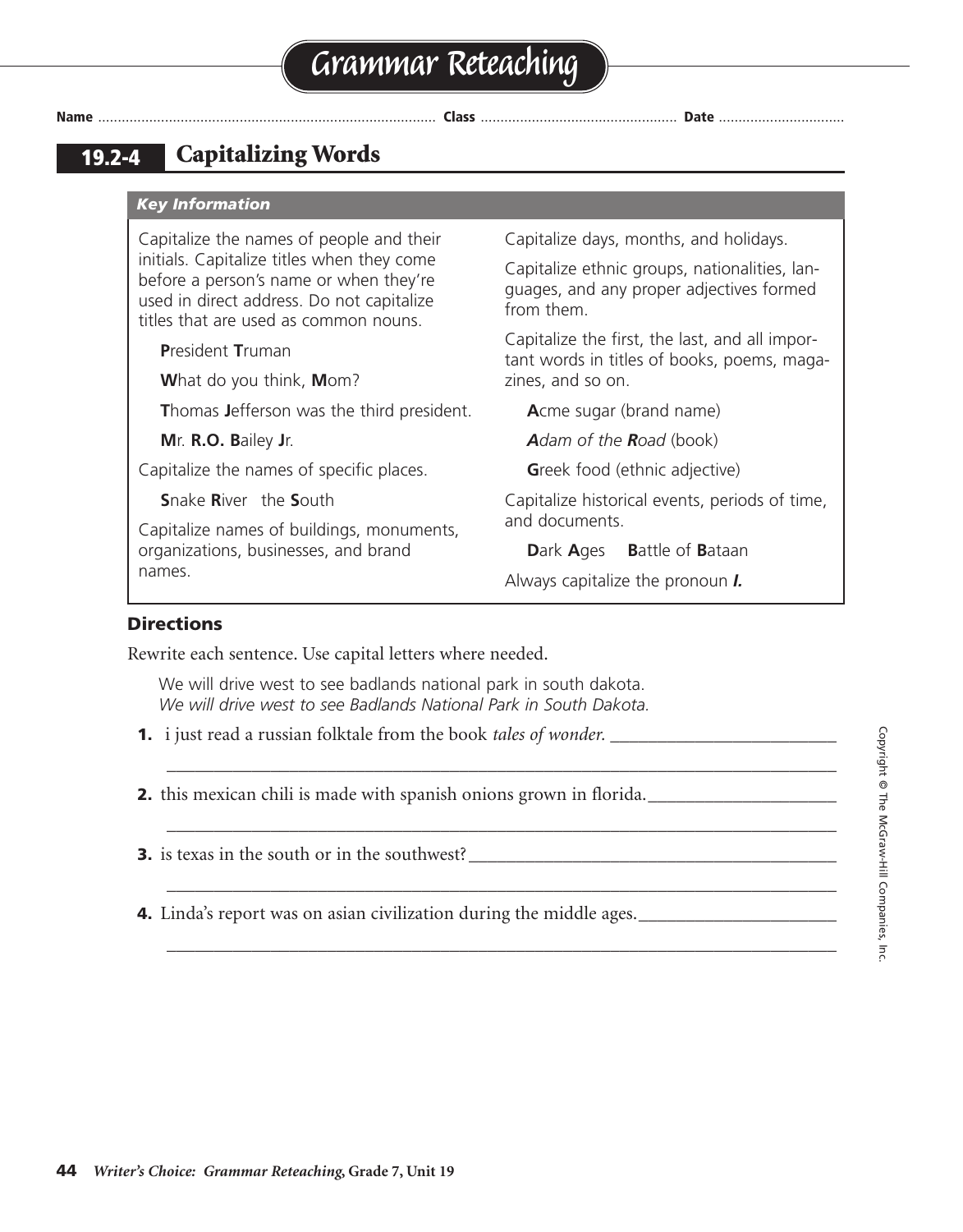### **20.1 Using the Period and Other End Marks**

#### *Key Information*

Use a **period** at the end of declarative and imperative sentences. A declarative sentence makes a statement. An imperative sentence gives a command or makes a request.

I don't understand**.**

Try it again**.**

Use a **question mark** at the end of an

interrogative sentence. An interrogative sentence asks a question.

Are you staying after school**?**

Use an **exclamation point** at the end of an exclamatory sentence. An exclamatory sentence expresses strong feeling.

Don't slam the door**!**

#### **Directions**

Add the correct end mark to each sentence. In the space provided, write whether each sentence is *declarative, imperative, interrogative,* or *exclamatory.*

The garden was full with the smell of gardenias The garden was full with the smell of gardenias. *declarative*

- **1.** The rocks have fossils embedded in them
- **2.** What do you plan to do next summer \_\_\_\_\_\_\_\_\_\_\_\_\_\_\_\_\_\_\_\_\_\_\_\_\_\_\_\_\_\_\_\_\_\_\_\_\_\_\_\_\_

**3.** The librarian recommended another great book\_\_\_\_\_\_\_\_\_\_\_\_\_\_\_\_\_\_\_\_\_\_\_\_\_\_\_\_\_\_\_\_\_

- **4.** Call home when you get there \_\_\_\_\_\_\_\_\_\_\_\_\_\_\_\_\_\_\_\_\_\_\_\_\_\_\_\_\_\_\_\_\_\_\_\_\_\_\_\_\_\_\_\_\_\_\_
- **5.** The evening stillness was calming \_\_\_\_\_\_\_\_\_\_\_\_\_\_\_\_\_\_\_\_\_\_\_\_\_\_\_\_\_\_\_\_\_\_\_\_\_\_\_\_\_\_\_\_
- **6.** Please hand me that dictionary \_\_\_\_\_\_\_\_\_\_\_\_\_\_\_\_\_\_\_\_\_\_\_\_\_\_\_\_\_\_\_\_\_\_\_\_\_\_\_\_\_\_\_\_\_\_

**7.** On Friday the Perez family will drive to Cheyenne \_\_\_\_\_\_\_\_\_\_\_\_\_\_\_\_\_\_\_\_\_\_\_\_\_\_\_\_\_\_\_

**8.** Is your house near the hardware store \_\_\_\_\_\_\_\_\_\_\_\_\_\_\_\_\_\_\_\_\_\_\_\_\_\_\_\_\_\_\_\_\_\_\_\_\_\_\_\_\_

- **9.** Wow, I won first prize \_\_\_\_\_\_\_\_\_\_\_\_\_\_\_\_\_\_\_\_\_\_\_\_\_\_\_\_\_\_\_\_\_\_\_\_\_\_\_\_\_\_\_\_\_\_\_\_\_\_\_\_\_
- **10.** What is the highest temperature ever recorded in Alaska \_\_\_\_\_\_\_\_\_\_\_\_\_\_\_\_\_\_\_\_\_\_\_\_\_\_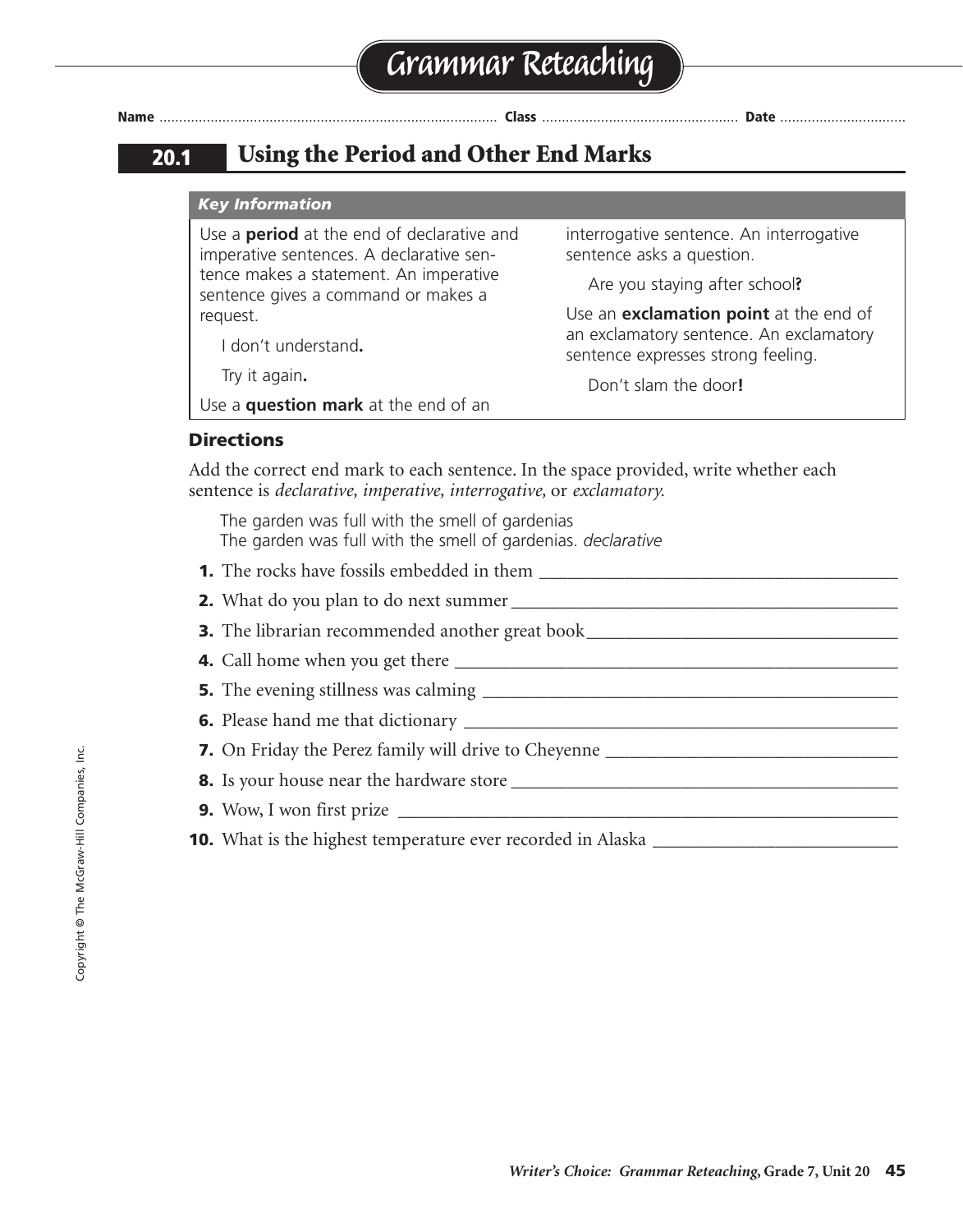# **Grammar Reteaching**

**Name** ...................................................................................... **Class** .................................................. **Date** ................................

### **20.2 Using Commas I**

#### *Key Information*

**Commas** are used to separate parts of a sentence. For example, you use commas between items in a series, after introductory words, and after two or more prepositional phrases beginning a sentence.

**For one week during fall,** the school holds a festival. [two prepositional phrases]

Use commas to set off participles and participial phrases, words interrupting the flow of a sentence, and appositives not essential to understanding the sentence. Use commas before and after names used in direct address.

\_\_\_\_\_\_\_\_\_\_\_\_\_\_\_\_\_\_\_\_\_\_\_\_\_\_\_\_\_\_\_\_\_\_\_\_\_\_\_\_\_\_\_\_\_\_\_\_\_\_\_\_\_\_\_\_\_\_\_\_\_\_\_\_\_\_\_\_\_\_\_

\_\_\_\_\_\_\_\_\_\_\_\_\_\_\_\_\_\_\_\_\_\_\_\_\_\_\_\_\_\_\_\_\_\_\_\_\_\_\_\_\_\_\_\_\_\_\_\_\_\_\_\_\_\_\_\_\_\_\_\_\_\_\_\_\_\_\_\_\_\_\_

\_\_\_\_\_\_\_\_\_\_\_\_\_\_\_\_\_\_\_\_\_\_\_\_\_\_\_\_\_\_\_\_\_\_\_\_\_\_\_\_\_\_\_\_\_\_\_\_\_\_\_\_\_\_\_\_\_\_\_\_\_\_\_\_\_\_\_\_\_\_\_

\_\_\_\_\_\_\_\_\_\_\_\_\_\_\_\_\_\_\_\_\_\_\_\_\_\_\_\_\_\_\_\_\_\_\_\_\_\_\_\_\_\_\_\_\_\_\_\_\_\_\_\_\_\_\_\_\_\_\_\_\_\_\_\_\_\_\_\_\_\_\_

\_\_\_\_\_\_\_\_\_\_\_\_\_\_\_\_\_\_\_\_\_\_\_\_\_\_\_\_\_\_\_\_\_\_\_\_\_\_\_\_\_\_\_\_\_\_\_\_\_\_\_\_\_\_\_\_\_\_\_\_\_\_\_\_\_\_\_\_\_\_\_

\_\_\_\_\_\_\_\_\_\_\_\_\_\_\_\_\_\_\_\_\_\_\_\_\_\_\_\_\_\_\_\_\_\_\_\_\_\_\_\_\_\_\_\_\_\_\_\_\_\_\_\_\_\_\_\_\_\_\_\_\_\_\_\_\_\_\_\_\_\_\_

\_\_\_\_\_\_\_\_\_\_\_\_\_\_\_\_\_\_\_\_\_\_\_\_\_\_\_\_\_\_\_\_\_\_\_\_\_\_\_\_\_\_\_\_\_\_\_\_\_\_\_\_\_\_\_\_\_\_\_\_\_\_\_\_\_\_\_\_\_\_\_

\_\_\_\_\_\_\_\_\_\_\_\_\_\_\_\_\_\_\_\_\_\_\_\_\_\_\_\_\_\_\_\_\_\_\_\_\_\_\_\_\_\_\_\_\_\_\_\_\_\_\_\_\_\_\_\_\_\_\_\_\_\_\_\_\_\_\_\_\_\_\_

Tamara's brother, **my friend,** prefers board games. [nonessential appositive]

#### **Directions**

Rewrite each sentence, adding commas where needed.

I like to swim to ski and to play water volleyball. *I like to swim, to ski, and to play water volleyball.*

- 
- **1.** Roberta did you ever meet your great-great-grandfather Admiral Frost?
- **2.** In one story in this book a dog a cat and a bat were the main characters.
- **3.** No it was Orville's mother Samantha Jones who bought her son the jacket.
- **4.** Slipping on a bar of soap the man lost his footing.
- **5.** Dr. Valleray what is your diagnosis?
- **6.** In the year between appointments my sister Ella had grown four inches.
- **7.** Norris and his brother a well-known musician like to get together on weekends.
- **8.** For our next picnic at the beach let's pack some sandwiches a few carrot sticks and some of those brownies.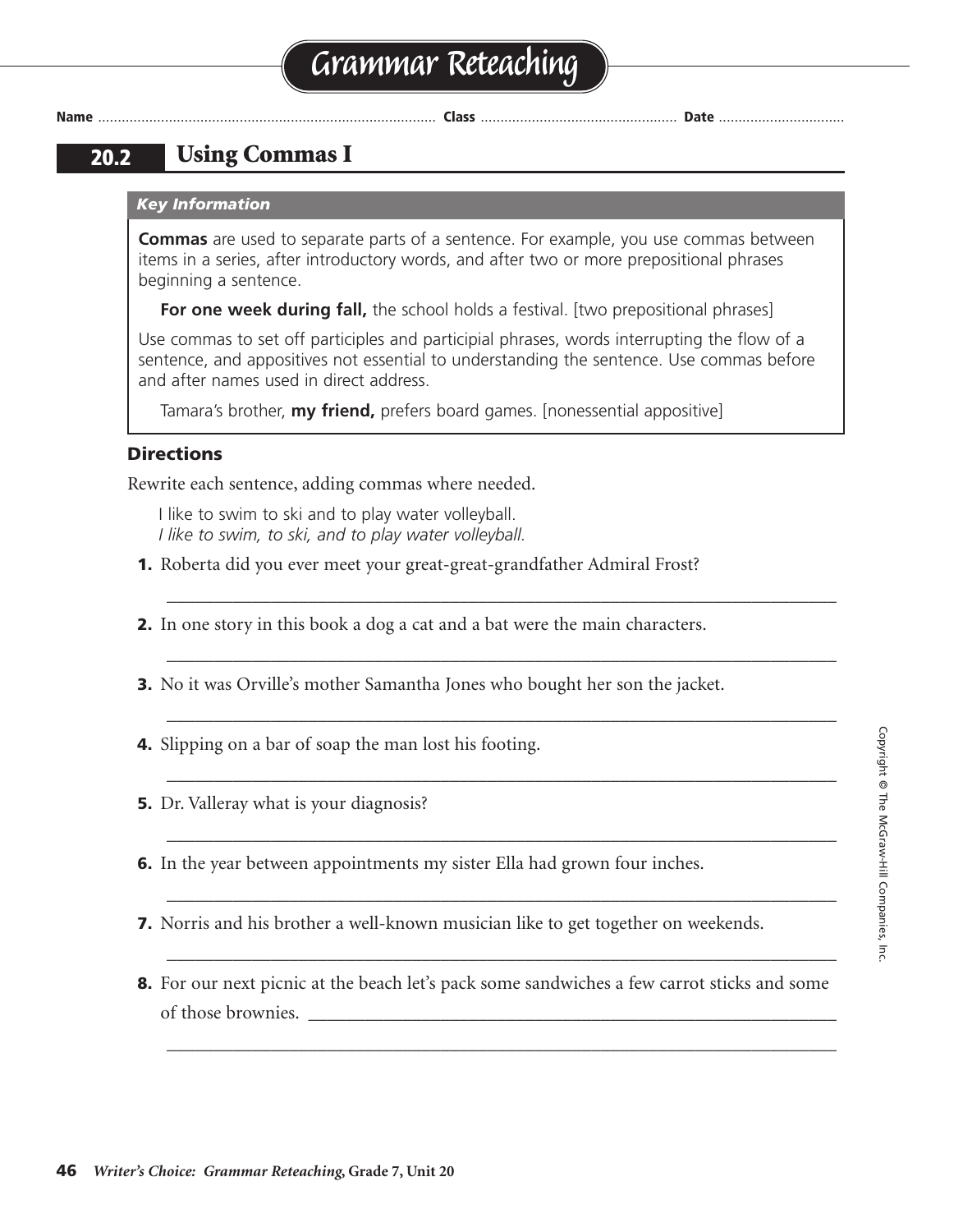### **20.3 Using Commas II**

#### *Key Information*

Commas are used to separate clauses from the rest of the sentence. A clause is a group of words with a subject and a predicate.

Use a comma before *and, or, yet, so,* and *but* when they join main clauses.

The rain poured down all morning**, but** at noon it stopped.

Use a comma after an adverb clause that introduces a sentence.

**Because the game was canceled,** everyone went home.

Do not use a comma with an adverb clause that comes at the end of a sentence.

Everyone went home because the **game was canceled.**

#### **Directions**

Rewrite each sentence, inserting commas where needed. If a sentence needs no commas, write *correct.*

I like to travel but Danielle does not. *I like to travel, but Danielle does not.*

- **1.** Since you've been to Spain perhaps you could tell us about it.
- **2.** The mountain roads were unpaved but the highways were well maintained.

\_\_\_\_\_\_\_\_\_\_\_\_\_\_\_\_\_\_\_\_\_\_\_\_\_\_\_\_\_\_\_\_\_\_\_\_\_\_\_\_\_\_\_\_\_\_\_\_\_\_\_\_\_\_\_\_\_\_\_\_\_\_\_\_\_\_\_\_\_\_\_

\_\_\_\_\_\_\_\_\_\_\_\_\_\_\_\_\_\_\_\_\_\_\_\_\_\_\_\_\_\_\_\_\_\_\_\_\_\_\_\_\_\_\_\_\_\_\_\_\_\_\_\_\_\_\_\_\_\_\_\_\_\_\_\_\_\_\_\_\_\_\_

\_\_\_\_\_\_\_\_\_\_\_\_\_\_\_\_\_\_\_\_\_\_\_\_\_\_\_\_\_\_\_\_\_\_\_\_\_\_\_\_\_\_\_\_\_\_\_\_\_\_\_\_\_\_\_\_\_\_\_\_\_\_\_\_\_\_\_\_\_\_\_

\_\_\_\_\_\_\_\_\_\_\_\_\_\_\_\_\_\_\_\_\_\_\_\_\_\_\_\_\_\_\_\_\_\_\_\_\_\_\_\_\_\_\_\_\_\_\_\_\_\_\_\_\_\_\_\_\_\_\_\_\_\_\_\_\_\_\_\_\_\_\_

\_\_\_\_\_\_\_\_\_\_\_\_\_\_\_\_\_\_\_\_\_\_\_\_\_\_\_\_\_\_\_\_\_\_\_\_\_\_\_\_\_\_\_\_\_\_\_\_\_\_\_\_\_\_\_\_\_\_\_\_\_\_\_\_\_\_\_\_\_\_\_

\_\_\_\_\_\_\_\_\_\_\_\_\_\_\_\_\_\_\_\_\_\_\_\_\_\_\_\_\_\_\_\_\_\_\_\_\_\_\_\_\_\_\_\_\_\_\_\_\_\_\_\_\_\_\_\_\_\_\_\_\_\_\_\_\_\_\_\_\_\_\_

\_\_\_\_\_\_\_\_\_\_\_\_\_\_\_\_\_\_\_\_\_\_\_\_\_\_\_\_\_\_\_\_\_\_\_\_\_\_\_\_\_\_\_\_\_\_\_\_\_\_\_\_\_\_\_\_\_\_\_\_\_\_\_\_\_\_\_\_\_\_\_

\_\_\_\_\_\_\_\_\_\_\_\_\_\_\_\_\_\_\_\_\_\_\_\_\_\_\_\_\_\_\_\_\_\_\_\_\_\_\_\_\_\_\_\_\_\_\_\_\_\_\_\_\_\_\_\_\_\_\_\_\_\_\_\_\_\_\_\_\_\_\_

- **3.** Harry's brother was frowning because Harry had been teasing him.
- **4.** Very few of the snakes are venomous but some of them are still quite dangerous.
- **5.** When the ship docks in Liverpool it will have traveled six thousand miles.
- **6.** The chef usually prepared a vegetable soup or she made a chowder of some kind.
- **7.** A group of tourists flocked to the scene when the movie star appeared.
- **8.** If you see my glasses anywhere please let me know.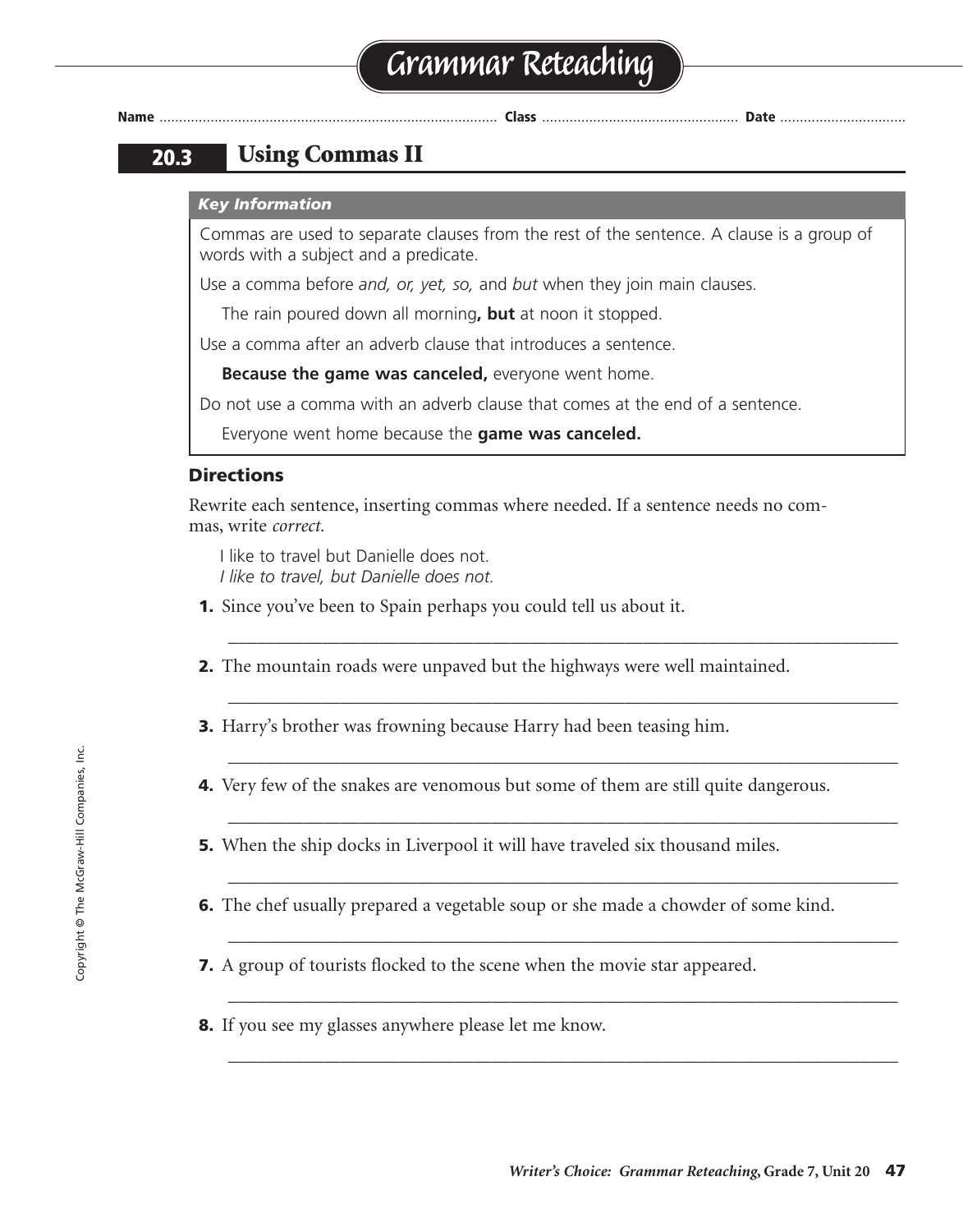it means "also." Commas are used to set off abbreviations of titles or degrees that follow a person's name. They are also used

Eunice Ramsey, **Ph.D.,** teaches world his-

Use commas after the salutation, or greeting, of a friendly letter and after the closing of any letter. Always use a comma to avoid

to set off direct quotations.

misreading.

tory and social studies**, too**.

### **20.4 Using Commas III**

#### *Key Information*

Commas are used before and after the year when the month and day are also used. Place commas before and after the name of a state or a country when it is used with the name of a city.

On **June 28, 1919,** World War I ended,

The treaty was signed at **Versailles, France.**

Use commas to set off the word *too* when

**Directions** 

Rewrite the following letter, inserting commas where they are needed. You should insert fifteen commas in all.

> 123 Elm Street Dodgeville WI 53595 September 11, 2001

Dear Laurie

We just returned from El Paso Texas where we spent three great weeks. We drove along the coast and we saw the Rio Grande too. When we got there the temperature was near one hundred degrees. My aunt Gillian Foster M.D. gave us advice on how to handle the heat. She advised "Wear a hat on your head stay in the shade and drink plenty of water." Housed in a bunkhouse we stayed at a ranch. It was a fantastic experience. I'll send pictures soon.

> Your pen pal Quinn

**Name** ...................................................................................... **Class** .................................................. **Date** ................................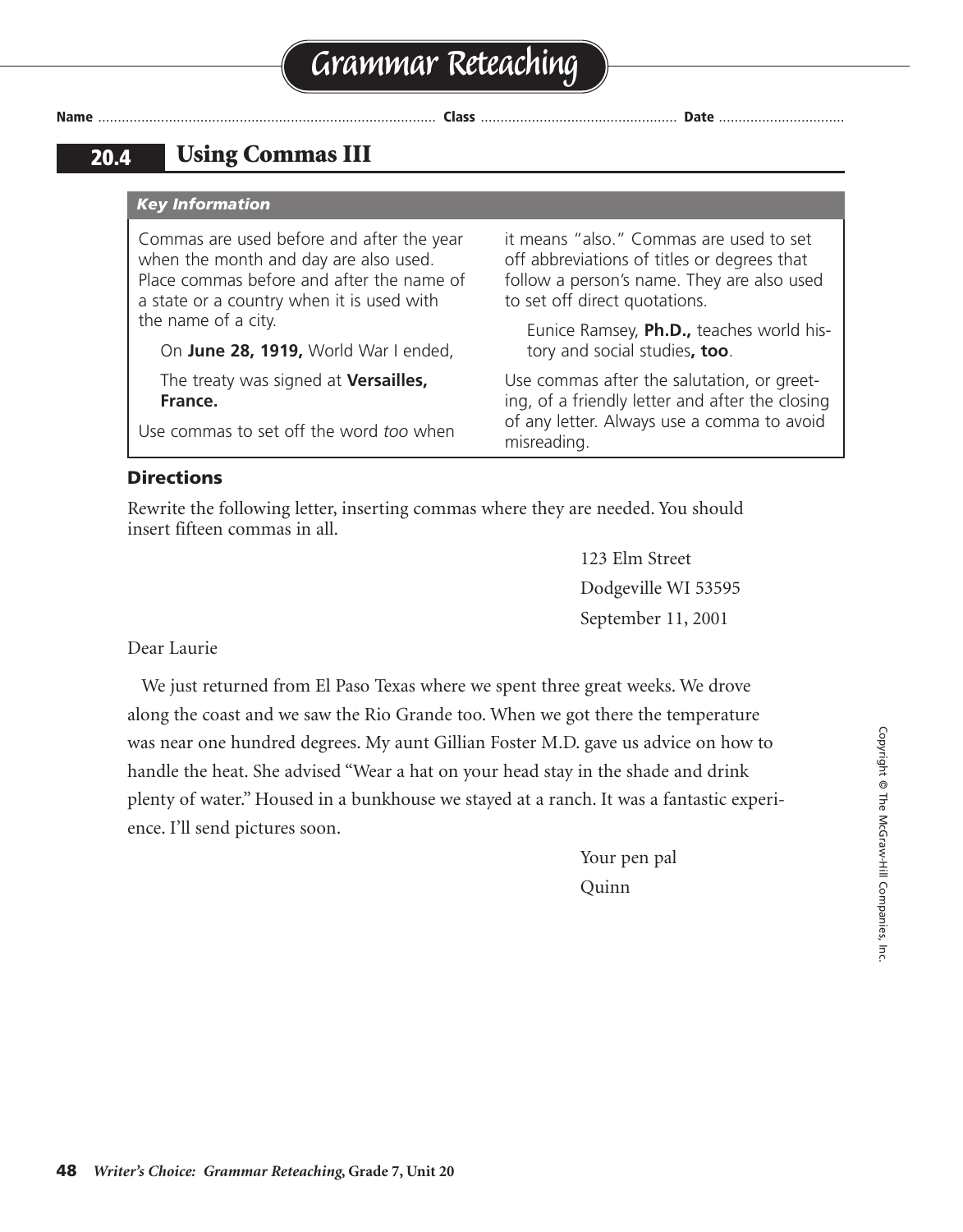### **20.5 Using Semicolons and Colons**

#### *Key Information*

Use a **semicolon** to join parts of a compound sentence when a conjunction such as *and, or, yet, so,* or *but* is not used.

The screen had a hole in it**;** the flies flew in.

You may also use a semicolon with a coordinating conjunction to join parts of a compound sentence when the main clauses are long and subdivided by commas.

Use a **colon** to introduce a list of items that ends a sentence. Use a phrase such as *these, the following,* or *as follows* before the list. Do not use a colon immediately after a verb or preposition.

Assemble **the following** ingredients: flour, eggs, and oil.

Use a colon to separate the hour and the minute when writing time.

Use a colon following the salutation of a business letter.

#### **Directions**

Rewrite the following letter, adding semicolons or colons where needed. You should add four punctuation marks in all.

#### Dear Ms. Morrissey

I understand that you are the environmental director of your town we could use your advice. Our village has a number of environmental projects including a recycling program, a composting program, and even a hazardous-waste policy, but we know there is more we can do. Please send us descriptions of the following your kids' organic gardening project, your water-conservation plan, and your office paper recycling guide anything else you could suggest would be appreciated, too.

> Yours for a cleaner Earth, Alberto Suarez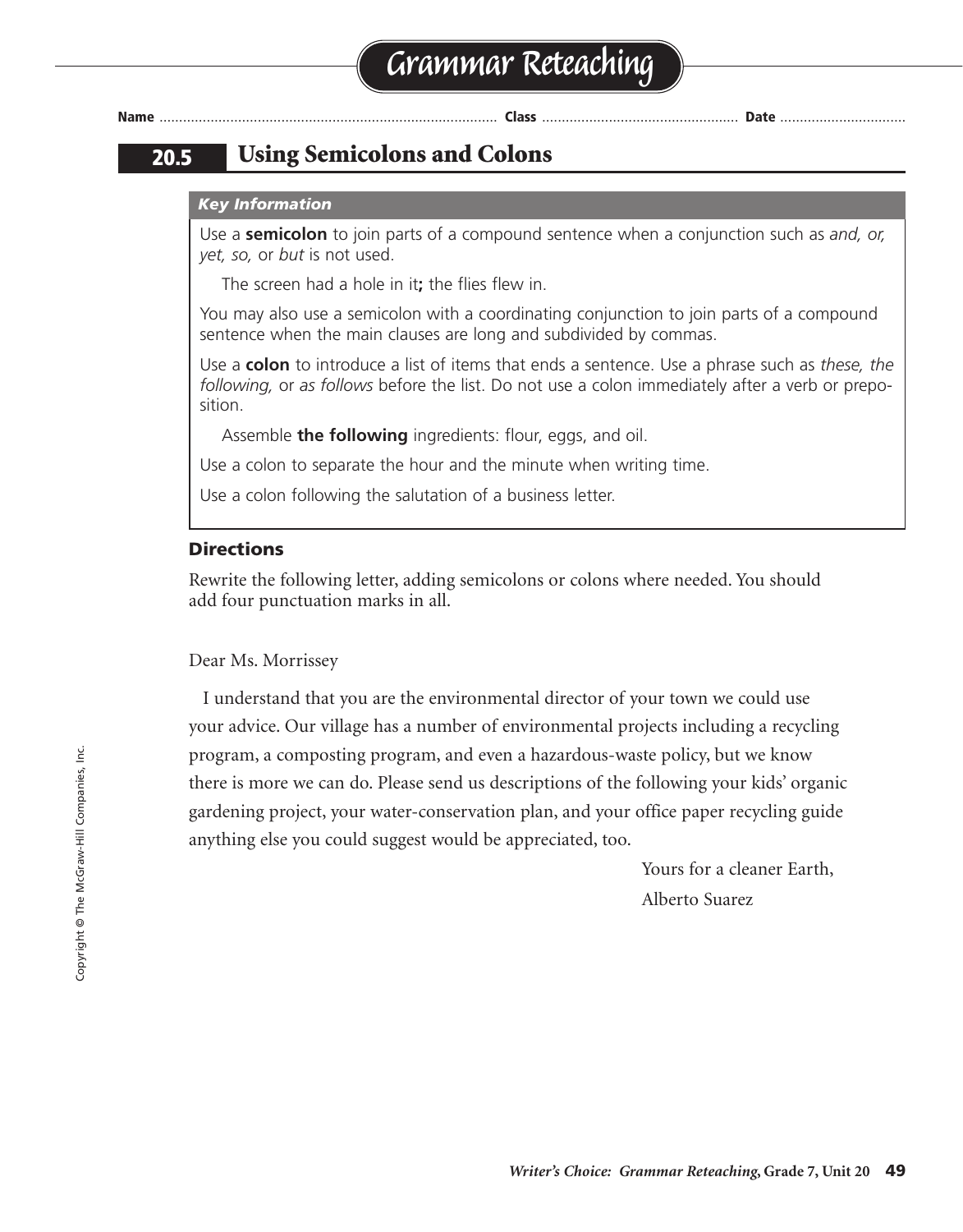**20.6 Using Quotation Marks and Italics**

#### *Key Information*

Use **quotation marks** before and after a direct quotation. Commas should separate the quotation from the rest of the sentence. End marks should be placed inside the quotation marks, except for question marks and exclamation points referring to the entire sentence.

Paula asked, **"**Do you know the boiling point of liquid nitrogen?**"**

Quotation marks are also used for the title of a short story, essay, poem, song, magazine or newspaper article, or book chapter. Use **italics** (or **underlining**) for the title of a book, play, film, television series, magazine, or newspaper.

\_\_\_\_\_\_\_\_\_\_\_\_\_\_\_\_\_\_\_\_\_\_\_\_\_\_\_\_\_\_\_\_\_\_\_\_\_\_\_\_\_\_\_\_\_\_\_\_\_\_\_\_\_\_\_\_\_\_\_\_\_\_\_\_\_\_\_\_\_\_\_

\_\_\_\_\_\_\_\_\_\_\_\_\_\_\_\_\_\_\_\_\_\_\_\_\_\_\_\_\_\_\_\_\_\_\_\_\_\_\_\_\_\_\_\_\_\_\_\_\_\_\_\_\_\_\_\_\_\_\_\_\_\_\_\_\_\_\_\_\_\_\_

\_\_\_\_\_\_\_\_\_\_\_\_\_\_\_\_\_\_\_\_\_\_\_\_\_\_\_\_\_\_\_\_\_\_\_\_\_\_\_\_\_\_\_\_\_\_\_\_\_\_\_\_\_\_\_\_\_\_\_\_\_\_\_\_\_\_\_\_\_\_\_

\_\_\_\_\_\_\_\_\_\_\_\_\_\_\_\_\_\_\_\_\_\_\_\_\_\_\_\_\_\_\_\_\_\_\_\_\_\_\_\_\_\_\_\_\_\_\_\_\_\_\_\_\_\_\_\_\_\_\_\_\_\_\_\_\_\_\_\_\_\_\_

\_\_\_\_\_\_\_\_\_\_\_\_\_\_\_\_\_\_\_\_\_\_\_\_\_\_\_\_\_\_\_\_\_\_\_\_\_\_\_\_\_\_\_\_\_\_\_\_\_\_\_\_\_\_\_\_\_\_\_\_\_\_\_\_\_\_\_\_\_\_\_

\_\_\_\_\_\_\_\_\_\_\_\_\_\_\_\_\_\_\_\_\_\_\_\_\_\_\_\_\_\_\_\_\_\_\_\_\_\_\_\_\_\_\_\_\_\_\_\_\_\_\_\_\_\_\_\_\_\_\_\_\_\_\_\_\_\_\_\_\_\_\_

Paula found the answer in **"**Boiling Points,**"** a chapter of *Physical Science.*

#### **Directions**

Rewrite the following sentences. Add quotation marks, italics (underlining), commas, and end punctuation marks where needed.

My brother enjoys reading books such as Across Five Aprils *My brother enjoys reading books such as Across Five Aprils.*

- **1.** Brandon has a cold said Martha but he may feel better tomorrow
- **2.** Did you read the book The Call of the Wild asked Rex\_\_\_\_\_\_\_\_\_\_\_\_\_\_\_\_\_\_\_\_\_\_\_\_
- **3.** Chester shouted Look out for the hole in the ice
- **4.** Nate's poem The Open Book was published in the magazine Cricket\_\_\_\_\_\_\_\_\_\_\_\_\_\_\_\_\_
- **5.** On what continent, Jamie asked, do giraffes and gazelles live \_\_\_\_\_\_\_\_\_\_\_\_\_\_\_\_\_\_\_\_\_\_\_

**6.** We also listened to a song called My African Homeland \_\_\_\_\_\_\_\_\_\_\_\_\_\_\_\_\_\_\_\_\_\_\_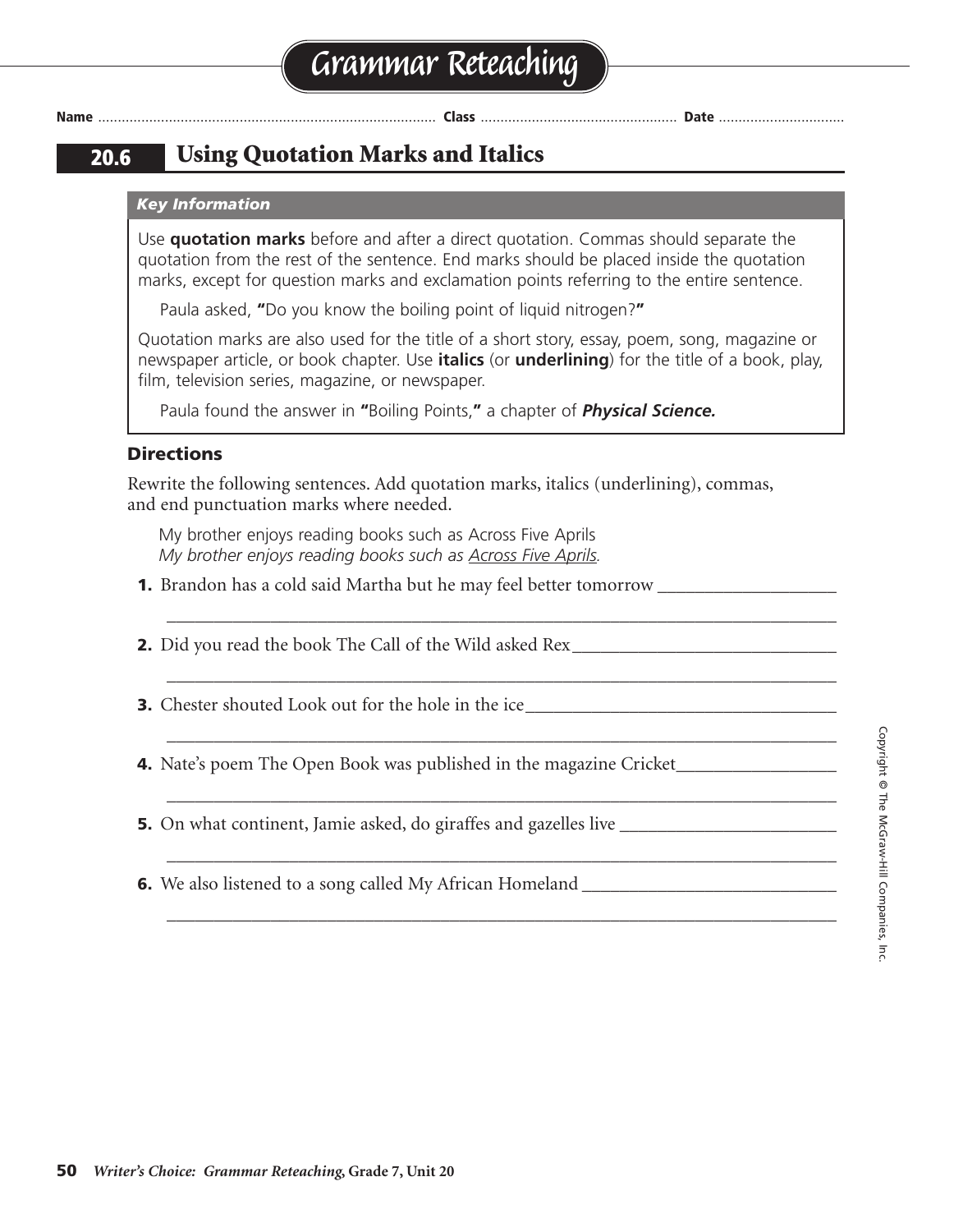| Name |  |  |  | . |  |
|------|--|--|--|---|--|
|      |  |  |  |   |  |

### **20.7-8 Using Apostrophes, Hyphens, Dashes, and Parentheses**

#### *Key Information*

An **apostrophe** is used to show possession, to replace missing letters in a contraction, and to indicate the plural of letters, numbers, or words when they refer to themselves.

**Cara's** brother **can't** find his **catcher's** mitt.

That word is spelled with two **C's.**

**Hyphens** are used to show the division of a word at the end of a line. They are also used in compound numbers, certain compound nouns, and in compound modifiers when they precede the word modified. Hyphenate fractions used as modifiers but not fractions used as nouns.

**Twenty-four** players tried out for the **after-school** team.

**One half** of the pie was eaten.

**Dashes** show a sudden break or change in thought or speech.

Tomas—**great guy**—is performing tonight.

**Parentheses** set off material that is not a part of the main statement.

Iguaçú Falls **(located in South America)** is two miles wide.

#### **Directions**

Rewrite the following sentences. Add apostrophes, hyphens, dashes, and parentheses where needed.

\_\_\_\_\_\_\_\_\_\_\_\_\_\_\_\_\_\_\_\_\_\_\_\_\_\_\_\_\_\_\_\_\_\_\_\_\_\_\_\_\_\_\_\_\_\_\_\_\_\_\_\_\_\_\_\_\_\_\_\_\_\_\_\_\_\_\_\_\_\_\_

\_\_\_\_\_\_\_\_\_\_\_\_\_\_\_\_\_\_\_\_\_\_\_\_\_\_\_\_\_\_\_\_\_\_\_\_\_\_\_\_\_\_\_\_\_\_\_\_\_\_\_\_\_\_\_\_\_\_\_\_\_\_\_\_\_\_\_\_\_\_\_

\_\_\_\_\_\_\_\_\_\_\_\_\_\_\_\_\_\_\_\_\_\_\_\_\_\_\_\_\_\_\_\_\_\_\_\_\_\_\_\_\_\_\_\_\_\_\_\_\_\_\_\_\_\_\_\_\_\_\_\_\_\_\_\_\_\_\_\_\_\_\_

\_\_\_\_\_\_\_\_\_\_\_\_\_\_\_\_\_\_\_\_\_\_\_\_\_\_\_\_\_\_\_\_\_\_\_\_\_\_\_\_\_\_\_\_\_\_\_\_\_\_\_\_\_\_\_\_\_\_\_\_\_\_\_\_\_\_\_\_\_\_\_

My brothers name is the same as my great grandfathers name. *My brother's name is the same as my great-grandfather's name.*

- **1.** The four year old boy looked comical with the mans hat on.
- **2.** The black and white lithograph or art print was the contest winner. \_\_\_\_\_\_\_\_\_\_\_\_
- **3.** His pay was increased one half times.
- **4.** Henrys great aunt is a well respected merchant. \_\_\_\_\_\_\_\_\_\_\_\_\_\_\_\_\_\_\_\_\_\_\_\_\_\_\_\_
- **5.** Its clear that the cat has hurt its tail.
- **6.** Jana received two *A*s and two *B*s on her report card.\_\_\_\_\_\_\_\_\_\_\_\_\_\_\_\_\_\_\_\_\_\_\_\_\_\_\_\_\_\_